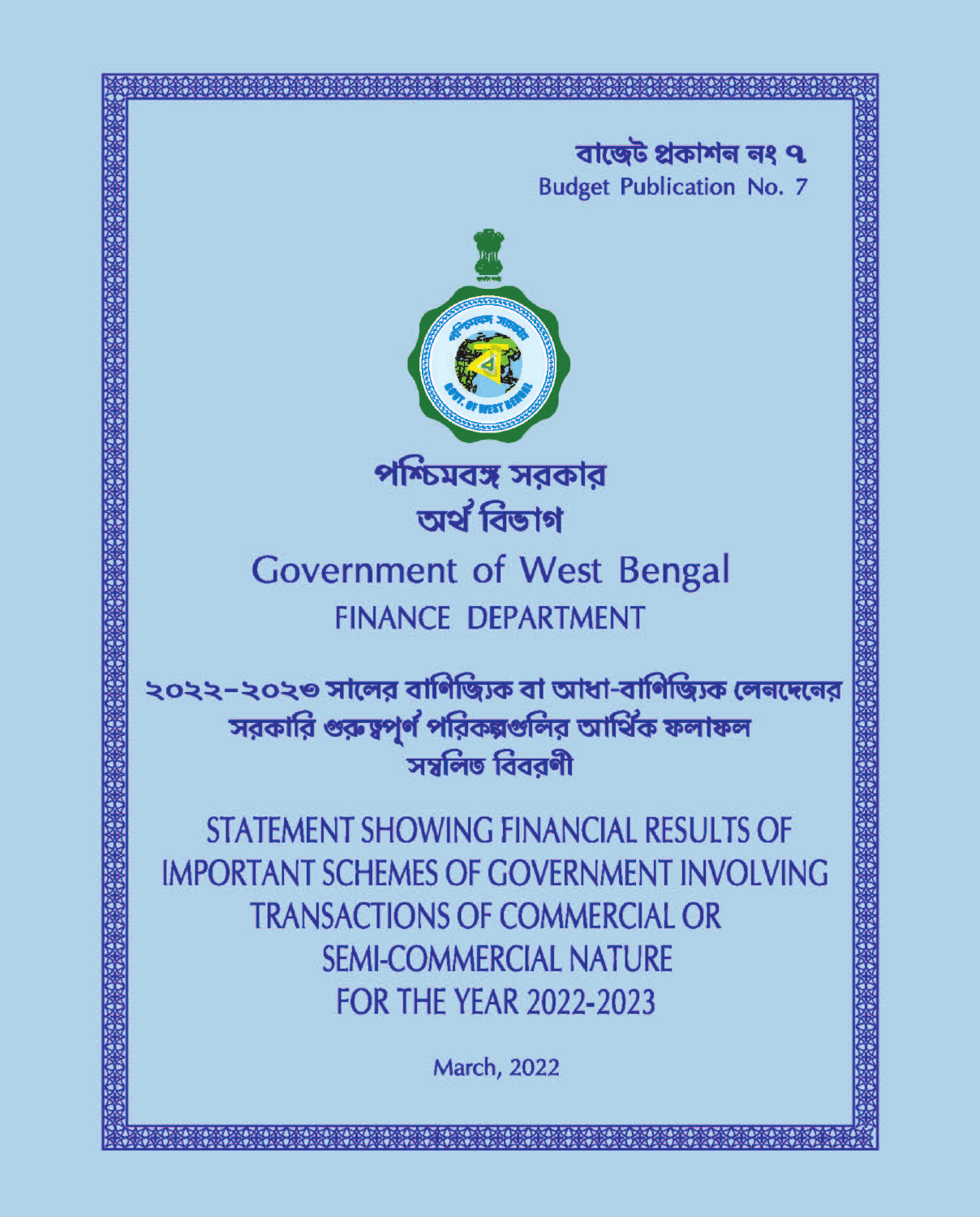## **FOREWORD**

The purpose of this book is to indicate the financial results of some important State Public Sector Undertakings involving transactions of a commercial or semi-commercial nature for last three years. The tables in this book have been prepared on the basis of Actuals, Revised Estimates and Budget Estimates and in the case of depreciation and interest charges, estimated figures have only been taken as far as available.

**Dr. Manoj Pant**

*Principal Secretary to the Government of West Bengal Finance Department*

HOWRAH March, 2022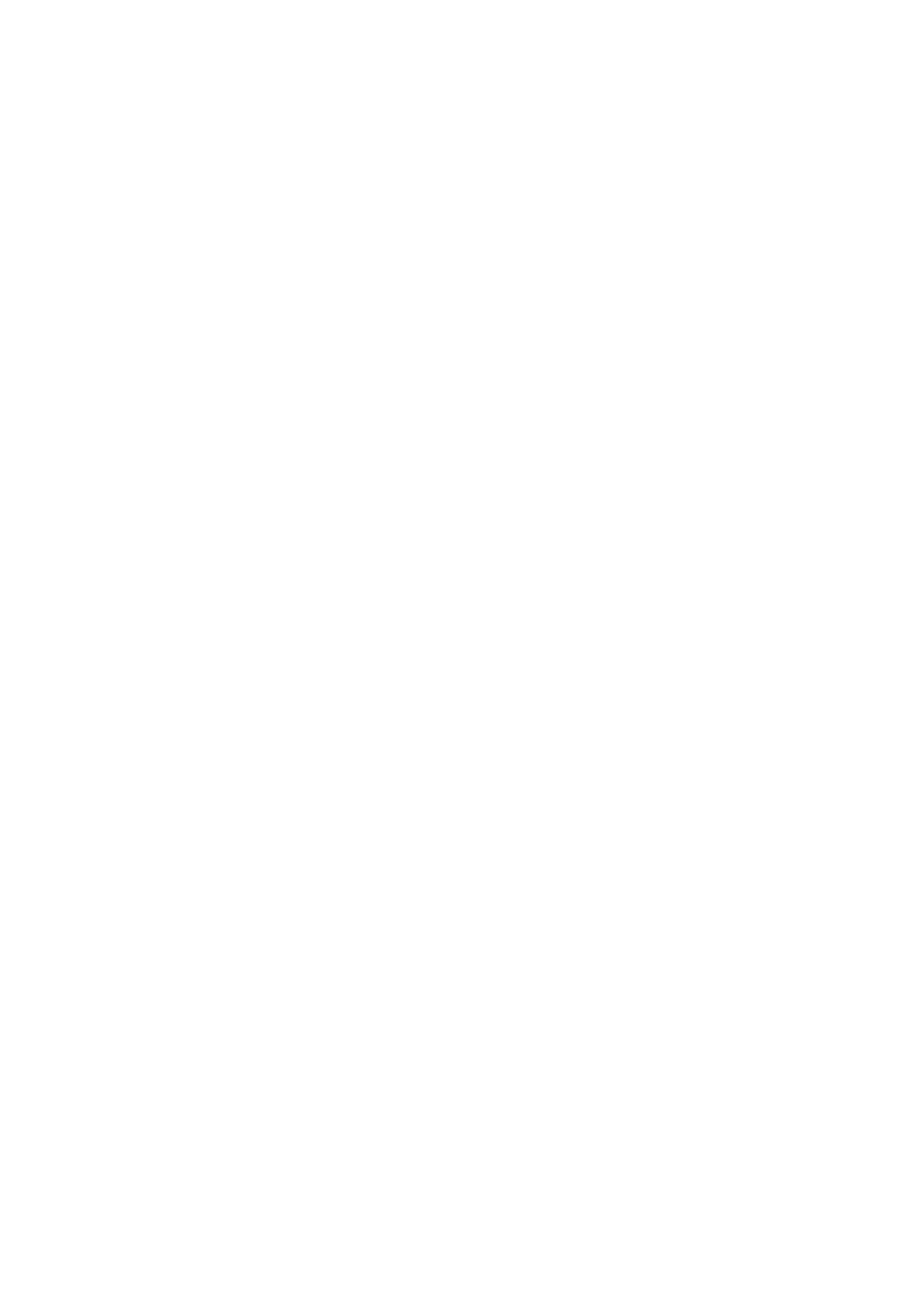## **CONTENTS**

|    | Name of State Public Sector Undertakings                                      |           |  |  |  |  |  |
|----|-------------------------------------------------------------------------------|-----------|--|--|--|--|--|
| 1. | West Bengal Police Housing and Infrastructure Development Corporation Limited | $1 - 2$   |  |  |  |  |  |
| 2. | West Bengal State Warehousing Corporation                                     | $3 - 4$   |  |  |  |  |  |
| 3. | West Bengal Essential Commodities Supply Corporation Limited                  | $5 - 6$   |  |  |  |  |  |
| 4. | West Bengal Housing Board                                                     | $7 - 8$   |  |  |  |  |  |
| 5. | West Bengal Tourism Development Corporation Limited                           | $9 - 10$  |  |  |  |  |  |
| 6. | West Bengal Highway Development Corporation Limited                           | $11 - 12$ |  |  |  |  |  |
| 7. | Westinghouse Saxby Farmer Limited                                             | 13-14     |  |  |  |  |  |
| 8. | Mackintosh Burn Limited                                                       | $15 - 16$ |  |  |  |  |  |
| 9. | Britannia Engineering Limited                                                 | $17 - 18$ |  |  |  |  |  |
|    | 10. Saraswaty Press Limited                                                   | $19 - 20$ |  |  |  |  |  |
|    | 11. West Bengal Text Book Corporation Limited                                 | $21 - 22$ |  |  |  |  |  |
|    | 12. West Bengal State Electricity Distribution Company Limited                | $23 - 24$ |  |  |  |  |  |
|    | 13. West Bengal Power Development Corporation Limited                         | $25 - 26$ |  |  |  |  |  |
|    | 14. The Durgapur Projects Limited                                             | $27 - 28$ |  |  |  |  |  |
|    | 15. Gluconate Health Limited                                                  | 29-30     |  |  |  |  |  |
|    | 16. West Bengal Medical Services Corporation Limited                          | $31 - 32$ |  |  |  |  |  |
|    | 17. Paschim Banga Agri Marketing Corporation Ltd.                             | 33-34     |  |  |  |  |  |
|    | 18. West Bengal SC, ST, OBC Dev. & Fin. Corporation                           | $35 - 36$ |  |  |  |  |  |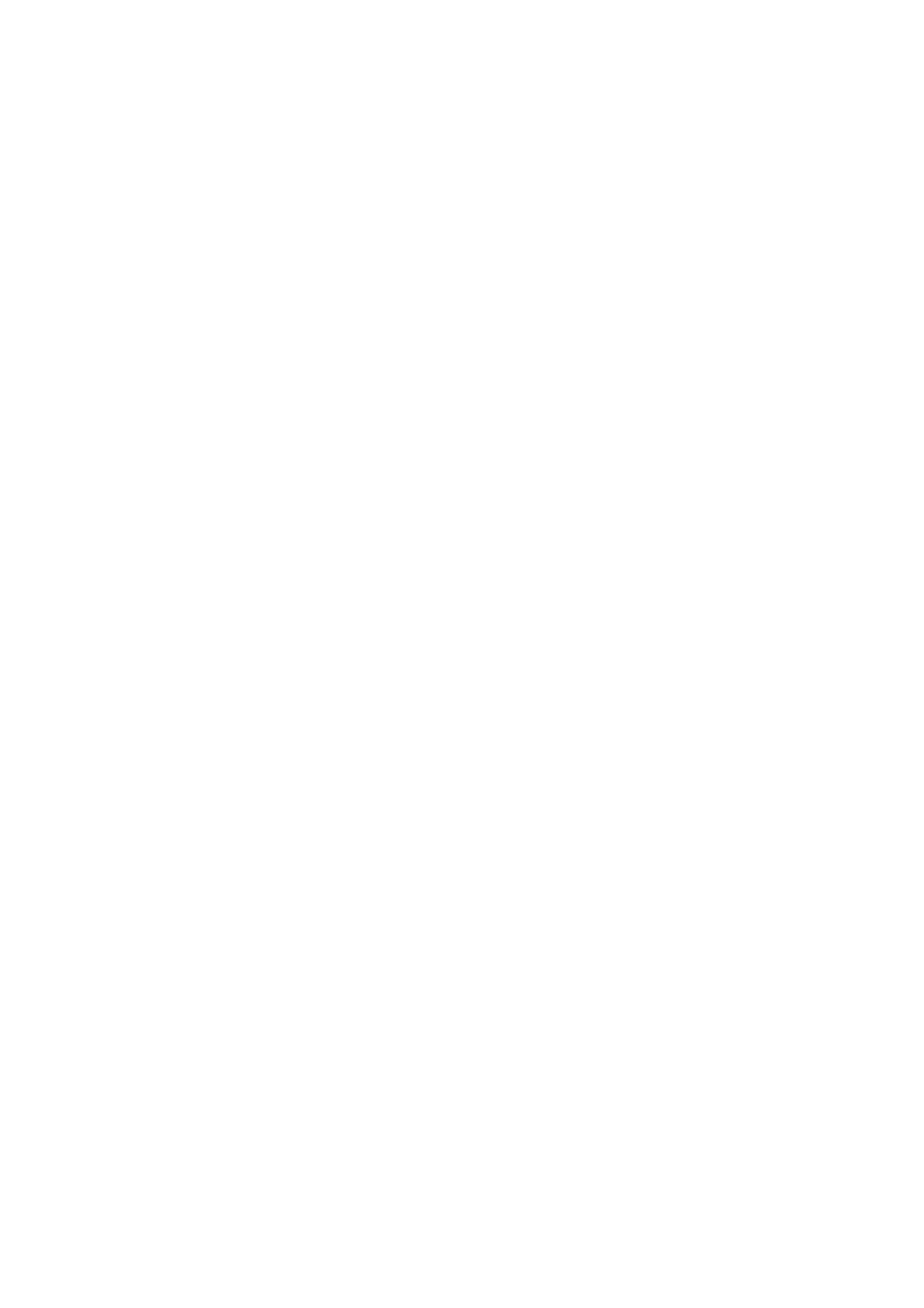#### **1. WEST BENGAL POLICE HOUSING AND INFRASTRUCTURE DEVELOPMENT CORPORATION LIMITED**

[Home & Hill Affairs Department]

*(All Figures are in Thousands of Rupees)*

|                                                                                   | Actuals,<br>2019-2020 | Actuals,<br>2020-2021 | <b>Revised</b><br>Estimate,<br>2021-2022 | <b>Budget</b><br>Estimate,<br>2022-2023 |
|-----------------------------------------------------------------------------------|-----------------------|-----------------------|------------------------------------------|-----------------------------------------|
| Capital Outlay-                                                                   |                       |                       |                                          |                                         |
| Land                                                                              |                       |                       |                                          | $\cdots$                                |
| Building & Sheds                                                                  |                       |                       |                                          |                                         |
| Plant & Machinery                                                                 |                       |                       |                                          |                                         |
| Other Assets                                                                      | 6,900.00              | 7,865.00              | 10,479.00                                | 12,528.00                               |
| Total Capital Outlay to the end of the year                                       | 6,900.00              | 7,865.00              | 10,479.00                                | 12,528.00                               |
| Balance $(+)/(-)$ of Revenue Account before charging<br>Depreciation and Interest | 62,970.00             | 49,321.00             |                                          | 81,540.30 1,10,892.10                   |
| Deduct $(-)$                                                                      |                       |                       |                                          |                                         |
| Depreciation                                                                      | 2,402.00              | 2,510.00              | 2,295.00                                 | 2,525.00                                |
| Interest                                                                          |                       |                       |                                          |                                         |
| Net Gain $(+)$ or Loss $(-)$                                                      | 60,568.00             | 46,811.00             |                                          | 79,245.30 1,08,367.10                   |

|                   | To Opening Stock              |              |          | By Sales       | 17,67,396.00 |
|-------------------|-------------------------------|--------------|----------|----------------|--------------|
| $\mathbf{u}$      | Purchases                     | 16,64,062.00 | $\prime$ | Other Receipts | 22,502.00    |
| $\prime$          | Wages/Salaries                | 54,623.00    | $\prime$ | Closing Stock  |              |
| $^{\prime\prime}$ | Coal/Fuel                     | 951.00       |          |                |              |
| $\prime$          | <b>Electric Charges</b>       |              |          |                |              |
|                   | Miscellaneous Charges         |              |          |                |              |
|                   | Contingencies(Administrative) |              |          |                |              |
|                   | Rent & Taxes                  |              |          |                |              |
| $^{\prime\prime}$ | Repairs/Renewal/Maintenance   | 984.00       |          |                |              |
|                   | Establishment(Administrative) | 19,957.00    |          |                |              |
|                   | <b>Balance</b>                | 49,321.00    |          | <b>Balance</b> | $\cdots$     |
|                   |                               | 17,89,898.00 |          |                | 17,89,898.00 |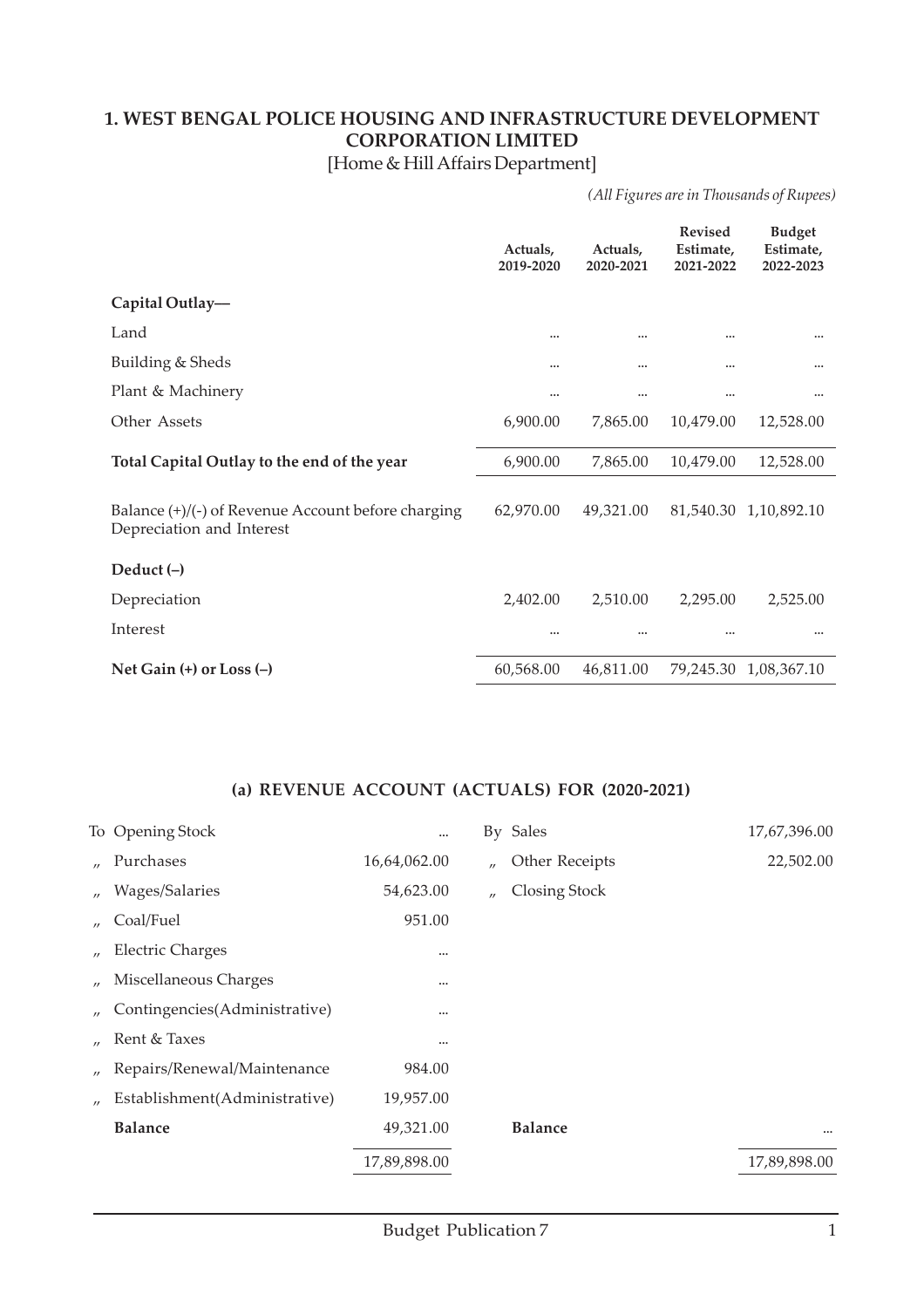|                   | To Opening Stock              | $\cdots$     |                   | By Sales       | 25,09,245.00   |
|-------------------|-------------------------------|--------------|-------------------|----------------|----------------|
| $\mathbf{u}$      | Purchases                     | 23,67,221.70 | $^{\prime\prime}$ | Other Receipts | 28,128.00      |
| $^{\prime\prime}$ | Wages/Salaries                | 57,276.00    | $^{\prime\prime}$ | Closing Stock  | $\cdots$       |
|                   | Coal/Fuel                     | 958.00       |                   |                | $\cdots$       |
|                   | <b>Electric Charges</b>       |              |                   |                | $\cdots$       |
|                   | Miscellaneous Charges         |              |                   |                | $\cdots$       |
|                   | Contingencies(Administrative) |              |                   |                | $\cdots$       |
|                   | Rent & Taxes                  |              |                   |                | $\cdots$       |
|                   | Repairs/Renewal/Maintenance   | 1,088.00     |                   |                | $\cdots$       |
|                   | Establishment(Administrative) | 29,289.00    |                   |                | $\cdots$       |
|                   | <b>Balance</b>                | 81,540.30    |                   | <b>Balance</b> | $\cdots$       |
|                   |                               | 25,37,373.00 |                   |                | 25, 37, 373.00 |
|                   |                               |              |                   |                |                |

|                   | To Opening Stock              |                |                   | By Sales       | 30,01,556.00   |
|-------------------|-------------------------------|----------------|-------------------|----------------|----------------|
| $\mathcal{U}$     | Purchases                     | 28,31,667.90   | $^{\prime\prime}$ | Other Receipts | 35,160.00      |
| $^{\prime\prime}$ | Wages/Salaries                | 60,276.00      | $^{\prime\prime}$ | Closing Stock  |                |
| $\prime$          | Coal/Fuel                     | 1,054.00       |                   |                | $\cdots$       |
|                   | <b>Electric Charges</b>       |                |                   |                | $\cdots$       |
|                   | Miscellaneous Charges         |                |                   |                | $\cdots$       |
|                   | Contingencies(Administrative) |                |                   |                | $\cdots$       |
|                   | Rent & Taxes                  |                |                   |                | $\cdots$       |
| $\prime$          | Repairs/Renewal/Maintenance   | 1,168.00       |                   |                | $\cdots$       |
|                   | Establishment(Administrative) | 31,658.00      |                   |                |                |
|                   | <b>Balance</b>                | 1,10,892.10    |                   | <b>Balance</b> | $\cdots$       |
|                   |                               | 30, 36, 716.00 |                   |                | 30, 36, 716.00 |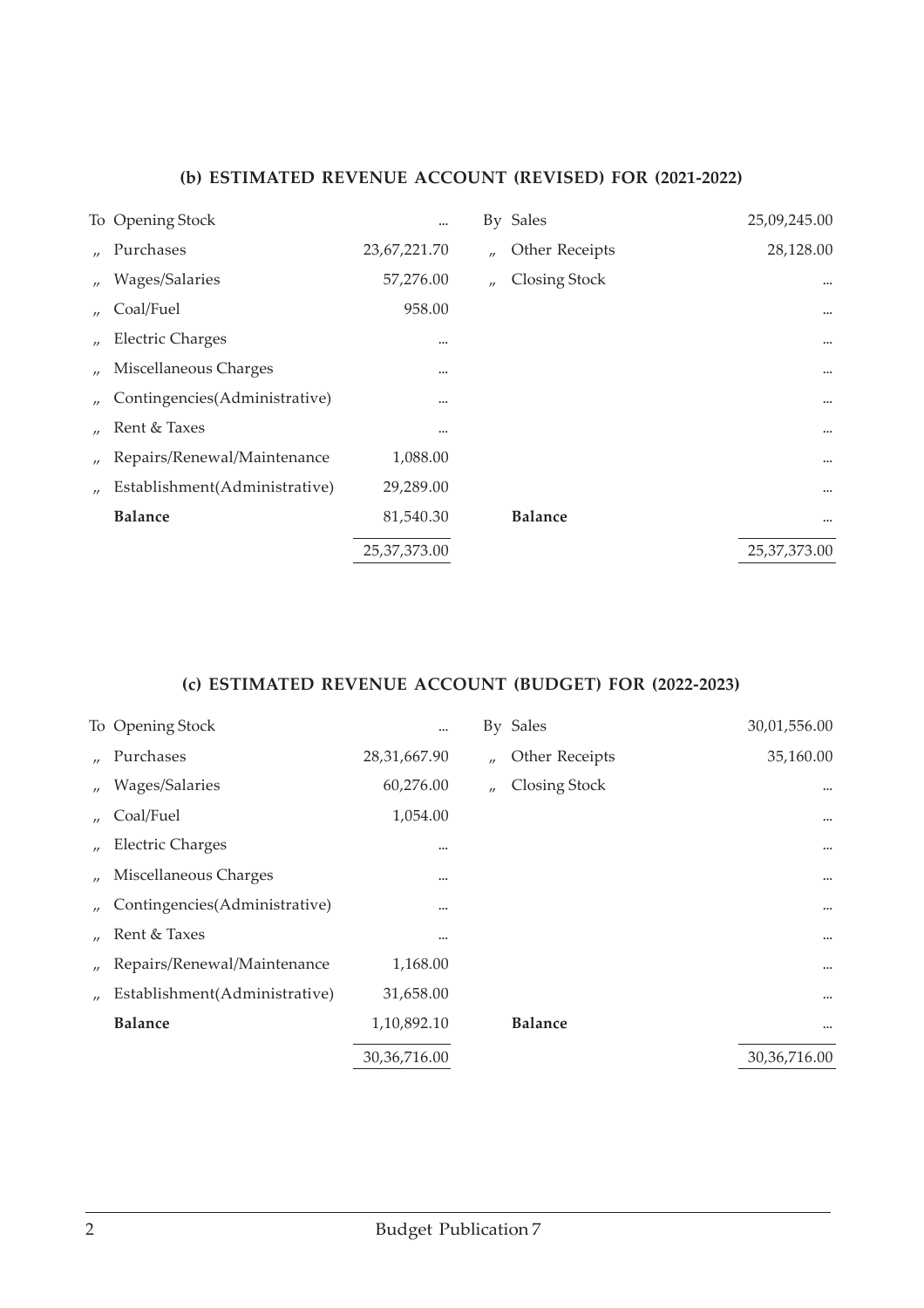#### **2. WEST BENGAL STATE WAREHOUSING CORPORATION** [Food & Supplies Department]

*(All Figures are in Thousands of Rupees)*

|                                                                                 | Actuals,<br>2019-2020 | Actuals,<br>2020-2021                     | <b>Revised</b><br>Estimate,<br>2021-2022 | <b>Budget</b><br>Estimate,<br>2022-2023 |
|---------------------------------------------------------------------------------|-----------------------|-------------------------------------------|------------------------------------------|-----------------------------------------|
| Capital Outlay-                                                                 |                       |                                           |                                          |                                         |
| Land                                                                            | $\cdots$              |                                           |                                          |                                         |
| Building & Sheds                                                                | 18,738.00             | 4,994.00                                  | 453.00                                   | 500.00                                  |
| Plant & Machinery                                                               | $\cdots$              |                                           |                                          |                                         |
| Other Assets                                                                    | 72,448.00             | 7,411.00                                  | 1,390.00                                 | 1,529.00                                |
| Total Capital Outlay to the end of the year                                     | 91,186.00             | 12,405.00                                 | 1,843.00                                 | 2,029.00                                |
| Balance (+)/(-) of Revenue Account before charging<br>Depreciation and Interest |                       | 5, 14, 122.00 5, 56, 147.35 4, 37, 844.51 |                                          | 4,81,628.96                             |
| Deduct $(-)$                                                                    |                       |                                           |                                          |                                         |
| Depreciation                                                                    | 7,489.00              | 7,462.00                                  | 8,208.00                                 | 8,200.00                                |
| Interest                                                                        | $\cdots$              |                                           |                                          |                                         |
| Net Gain $(+)$ or Loss $(-)$                                                    | 5,06,633.00           | 5,48,685.35                               | 4,29,636.51                              | 4,73,428.96                             |

|                   | To Opening Stock              | $\cdots$     |                   | By Sales       | 10,18,279.61 |
|-------------------|-------------------------------|--------------|-------------------|----------------|--------------|
|                   | Purchases                     | $\cdots$     | $^{\prime\prime}$ | Other Receipts | 64,553.74    |
| $\prime$          | Wages/Salaries                | 66,420.00    | $\prime$          | Closing Stock  |              |
|                   | Coal/Fuel                     | $\cdots$     |                   |                |              |
| $^{\prime\prime}$ | <b>Electric Charges</b>       | 25,172.00    |                   |                |              |
|                   | Miscellaneous Charges         | 471.00       |                   |                |              |
|                   | Contingencies(Administrative) | 76,068.00    |                   |                |              |
|                   | Rent & Taxes                  | 2,56,767.00  |                   |                |              |
| $^{\prime\prime}$ | Repairs/Renewal/Maintenance   | 27,982.00    |                   |                |              |
|                   | Establishment(Administrative) | 73,806.00    |                   |                |              |
|                   | <b>Balance</b>                | 5,56,147.35  |                   | <b>Balance</b> | $\cdots$     |
|                   |                               | 10,82,833.35 |                   |                | 10,82,833.35 |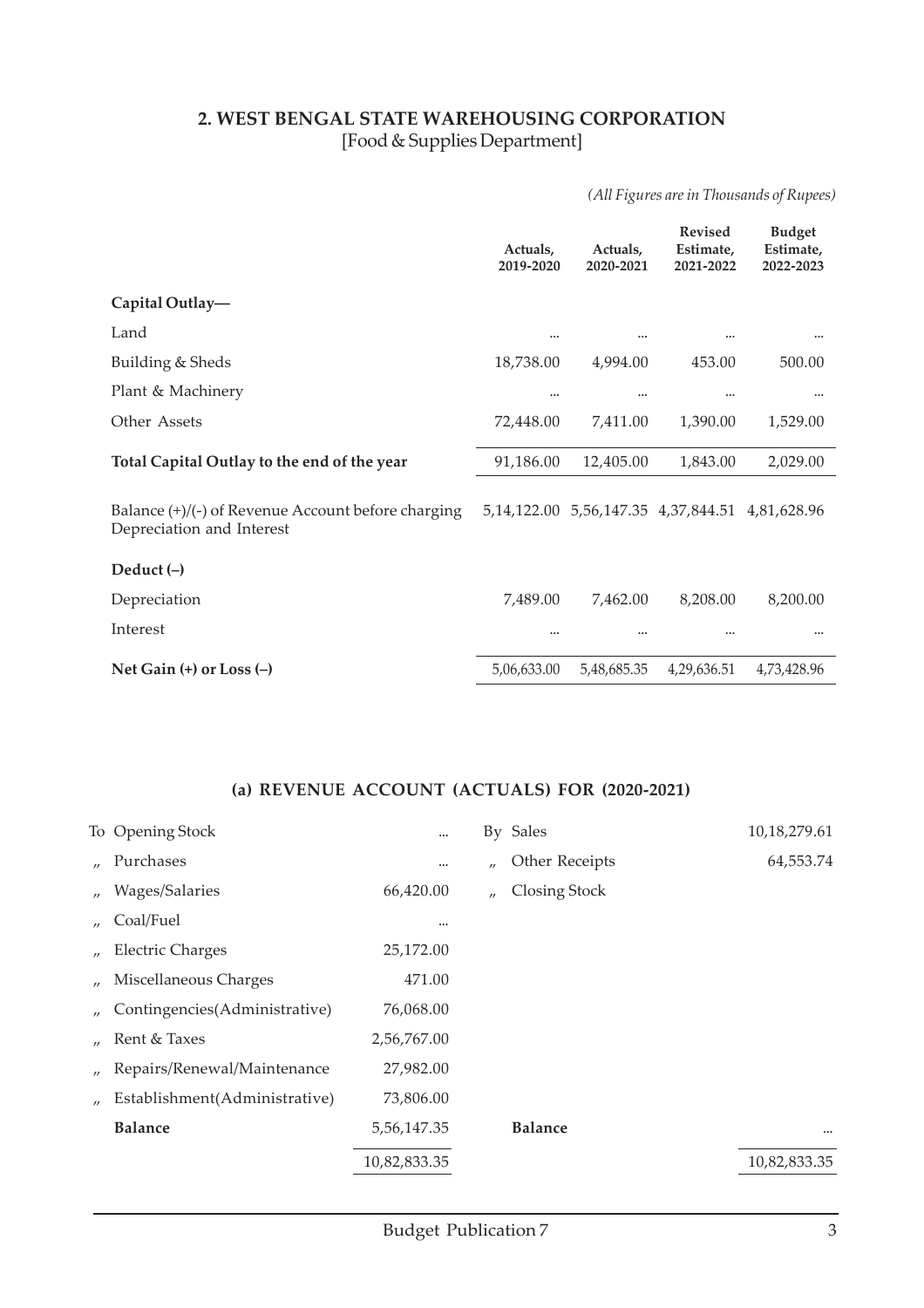|                   | To Opening Stock              | $\cdots$     |                   | By Sales             | 9,46,190.40  |
|-------------------|-------------------------------|--------------|-------------------|----------------------|--------------|
| $\mathbf{u}$      | Purchases                     | $\cdots$     | $^{\prime\prime}$ | Other Receipts       | 71,009.11    |
| $^{\prime\prime}$ | Wages/Salaries                | 73,062.00    | $^{\prime\prime}$ | <b>Closing Stock</b> | $\cdots$     |
|                   | Coal/Fuel                     |              |                   |                      | $\cdots$     |
| $^{\prime\prime}$ | <b>Electric Charges</b>       | 27,689.00    |                   |                      | $\cdots$     |
|                   | Miscellaneous Charges         | 518.00       |                   |                      | $\cdots$     |
|                   | Contingencies(Administrative) | 83,675.00    |                   |                      | $\cdots$     |
|                   | Rent & Taxes                  | 2,82,444.00  |                   |                      | $\cdots$     |
| $^{\prime\prime}$ | Repairs/Renewal/Maintenance   | 30,780.00    |                   |                      | $\cdots$     |
|                   | Establishment(Administrative) | 81,187.00    |                   |                      | $\cdots$     |
|                   | <b>Balance</b>                | 4,37,844.51  |                   | <b>Balance</b>       | $\cdots$     |
|                   |                               | 10,17,199.51 |                   |                      | 10,17,199.51 |
|                   |                               |              |                   |                      |              |

|                   | To Opening Stock              |              |                   | By Sales             | 10,40,809.44 |
|-------------------|-------------------------------|--------------|-------------------|----------------------|--------------|
|                   | Purchases                     |              | $^{\prime\prime}$ | Other Receipts       | 78,110.02    |
| $^{\prime\prime}$ | Wages/Salaries                | 80,368.20    | $^{\prime\prime}$ | <b>Closing Stock</b> | $\cdots$     |
|                   | Coal/Fuel                     |              |                   |                      | $\cdots$     |
|                   | <b>Electric Charges</b>       | 30,457.90    |                   |                      | $\cdots$     |
|                   | Miscellaneous Charges         | 569.80       |                   |                      | $\cdots$     |
|                   | Contingencies(Administrative) | 92,042.50    |                   |                      | $\cdots$     |
|                   | Rent & Taxes                  | 3,10,688.40  |                   |                      | $\cdots$     |
| $\prime$          | Repairs/Renewal/Maintenance   | 33,858.00    |                   |                      | $\cdots$     |
|                   | Establishment(Administrative) | 89,305.70    |                   |                      | $\cdots$     |
|                   | <b>Balance</b>                | 4,81,628.96  |                   | <b>Balance</b>       | $\cdots$     |
|                   |                               | 11,18,919.46 |                   |                      | 11,18,919.46 |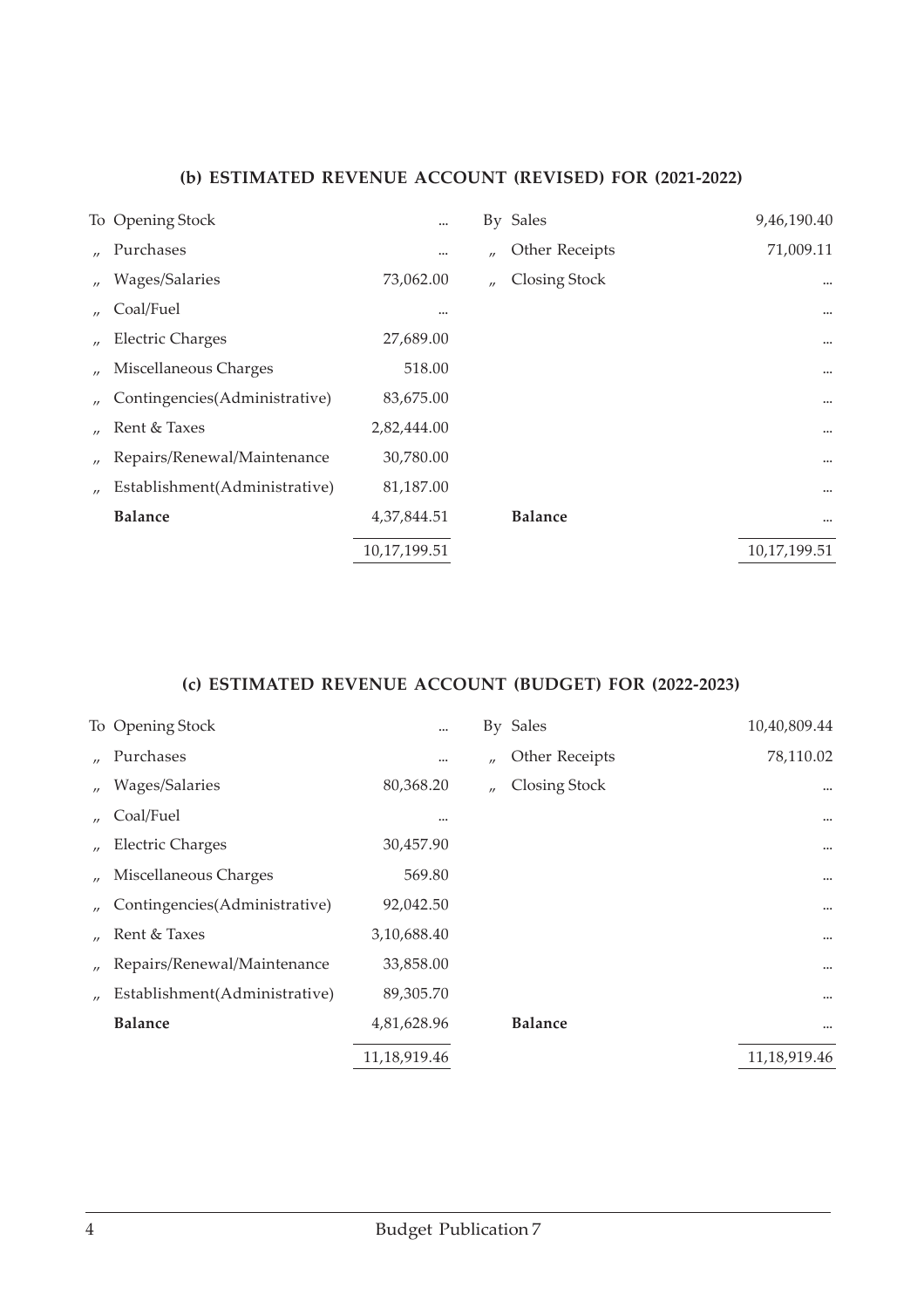#### **3. WEST BENGAL ESSENTIAL COMMODITIES SUPPLY CORPORATION LIMITED** [Food & Supplies Department]

*(All Figures are in Thousands of Rupees)*

|                                                                                   | Actuals,<br>2019-2020 | Actuals,<br>2020-2021 | <b>Revised</b><br>Estimate,<br>2021-2022 | <b>Budget</b><br>Estimate,<br>2022-2023 |
|-----------------------------------------------------------------------------------|-----------------------|-----------------------|------------------------------------------|-----------------------------------------|
| Capital Outlay-                                                                   |                       |                       |                                          |                                         |
| Land                                                                              | 12.52                 | 12.24                 | 11.96                                    | 11.68                                   |
| Building & Sheds                                                                  | 13.13                 | 12.54                 | 11.97                                    | 11.43                                   |
| Plant & Machinery                                                                 | 2.34                  | 2.25                  | 2.19                                     | 2.13                                    |
| Other Assets                                                                      | 24.98                 | 18.75                 | 15.01                                    | 12.64                                   |
| Total Capital Outlay to the end of the year                                       | 52.97                 | 45.78                 | 41.13                                    | 37.88                                   |
| Balance $(+)/(-)$ of Revenue Account before charging<br>Depreciation and Interest | 5,675.33              | 8,551.84              | 8,983.84                                 | 9,296.25                                |
| Deduct $(-)$                                                                      |                       |                       |                                          |                                         |
| Depreciation                                                                      | 17.57                 | 10.53                 | 4.65                                     | 5.23                                    |
| Interest                                                                          | 5,598.36              | 8,517.54              | 8,943.42                                 | 9,247.49                                |
| Net Gain $(+)$ or Loss $(-)$                                                      | 59.40                 | 23.77                 | 35.77                                    | 43.53                                   |

|                   | To Opening Stock              | 3,85,263.22 |          | By Sales             | 3,81,838.49 |
|-------------------|-------------------------------|-------------|----------|----------------------|-------------|
| $\mathbf{u}$      | Purchases                     | 3,72,145.35 | $\prime$ | Other Receipts       | 1,132.90    |
| $\prime$          | Wages/Salaries                | 1,100.81    | $\prime$ | <b>Closing Stock</b> | 3,84,710.90 |
| $\mathcal{U}$     | Coal/Fuel                     |             |          |                      |             |
| $^{\prime\prime}$ | <b>Electric Charges</b>       | $\cdots$    |          |                      |             |
| $^{\prime\prime}$ | Miscellaneous Charges         | 40.32       |          |                      |             |
|                   | Contingencies(Administrative) |             |          |                      |             |
| $\mathbf{u}$      | Rent & Taxes                  | 0.21        |          |                      |             |
| $^{\prime\prime}$ | Repairs/Renewal/Maintenance   |             |          |                      |             |
| $^{\prime\prime}$ | Establishment(Administrative) | 580.54      |          |                      |             |
|                   | <b>Balance</b>                | 8,551.84    |          | <b>Balance</b>       | $\cdots$    |
|                   |                               | 7,67,682.29 |          |                      | 7,67,682.29 |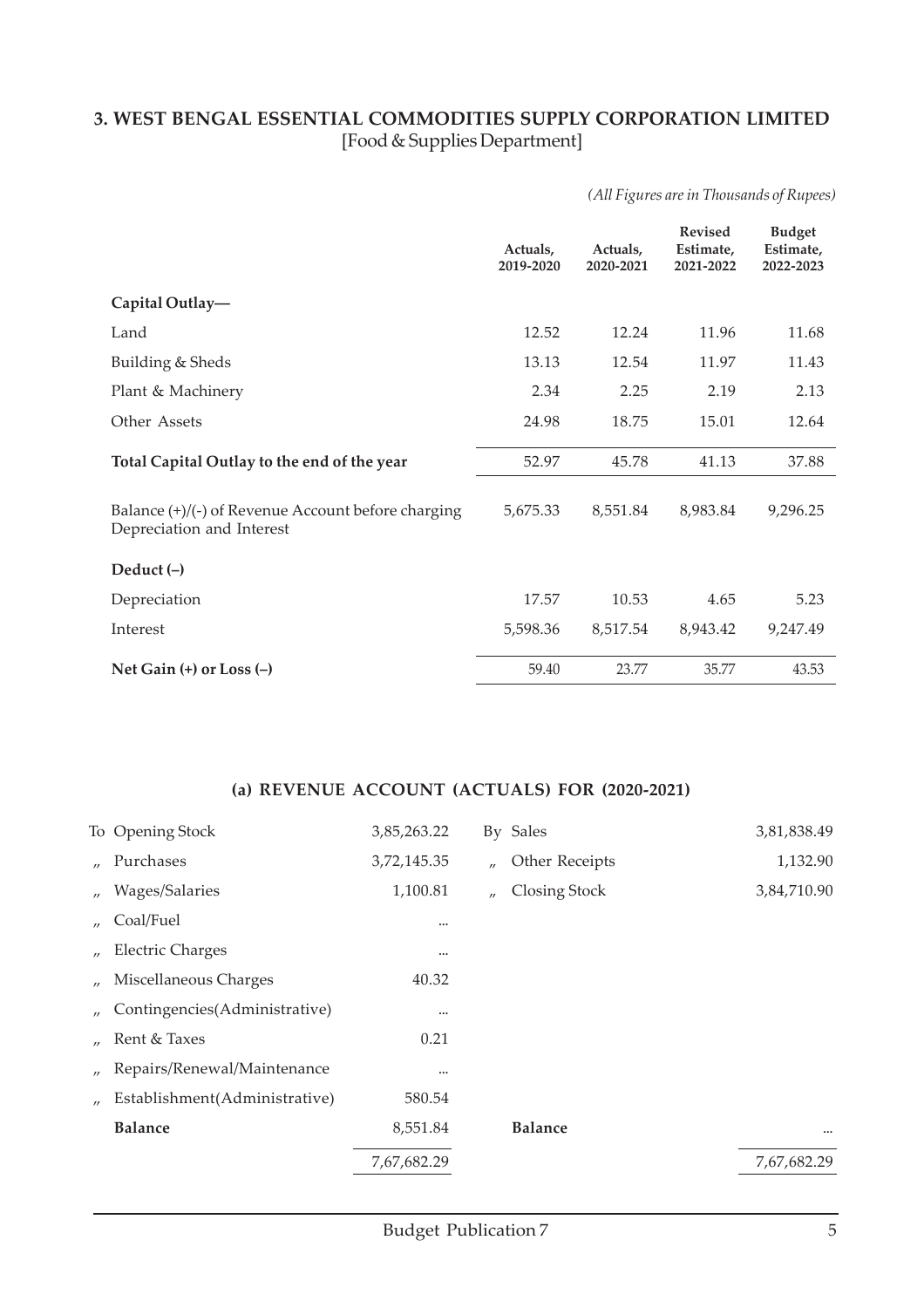|                               | 3,84,710.90      |                   |                      | 4,41,138.01 |
|-------------------------------|------------------|-------------------|----------------------|-------------|
| Purchases                     | 4,35,410.06      | $\prime$          | Other Receipts       | 1,302.84    |
| Wages/Salaries                | 1,210.89         | $^{\prime\prime}$ | <b>Closing Stock</b> | 3,88,558.01 |
| Coal/Fuel                     | $\cdots$         |                   |                      | $\ddotsc$   |
| <b>Electric Charges</b>       | $\cdots$         |                   |                      | $\cdots$    |
| Miscellaneous Charges         | 44.35            |                   |                      | $\cdots$    |
| Contingencies(Administrative) | $\cdots$         |                   |                      | $\cdots$    |
| Rent & Taxes                  | 0.23             |                   |                      | $\cdots$    |
| Repairs/Renewal/Maintenance   |                  |                   |                      | $\cdots$    |
| Establishment(Administrative) | 638.59           |                   |                      | $\cdots$    |
| <b>Balance</b>                | 8,983.84         |                   | <b>Balance</b>       | $\cdots$    |
|                               | 8,30,998.86      |                   |                      | 8,30,998.86 |
|                               | To Opening Stock |                   |                      | By Sales    |

|                   | To Opening Stock              | 3,88,558.01 |                   | By Sales       | 5, 15, 425.65 |
|-------------------|-------------------------------|-------------|-------------------|----------------|---------------|
|                   | Purchases                     | 5,09,429.77 | $^{\prime\prime}$ | Other Receipts | 1,498.26      |
| $^{\prime\prime}$ | Wages/Salaries                | 1,331.98    | $\prime$          | Closing Stock  | 3,92,443.59   |
|                   | Coal/Fuel                     | $\cdots$    |                   |                | $\cdots$      |
| $^{\prime\prime}$ | <b>Electric Charges</b>       |             |                   |                | $\cdots$      |
|                   | Miscellaneous Charges         | 48.79       |                   |                | $\cdots$      |
|                   | Contingencies(Administrative) |             |                   |                | $\cdots$      |
|                   | Rent & Taxes                  | 0.25        |                   |                | $\cdots$      |
| $^{\prime\prime}$ | Repairs/Renewal/Maintenance   |             |                   |                | $\cdots$      |
|                   | Establishment(Administrative) | 702.45      |                   |                | $\cdots$      |
|                   | <b>Balance</b>                | 9,296.25    |                   | <b>Balance</b> | $\cdots$      |
|                   |                               | 9,09,367.50 |                   |                | 9,09,367.50   |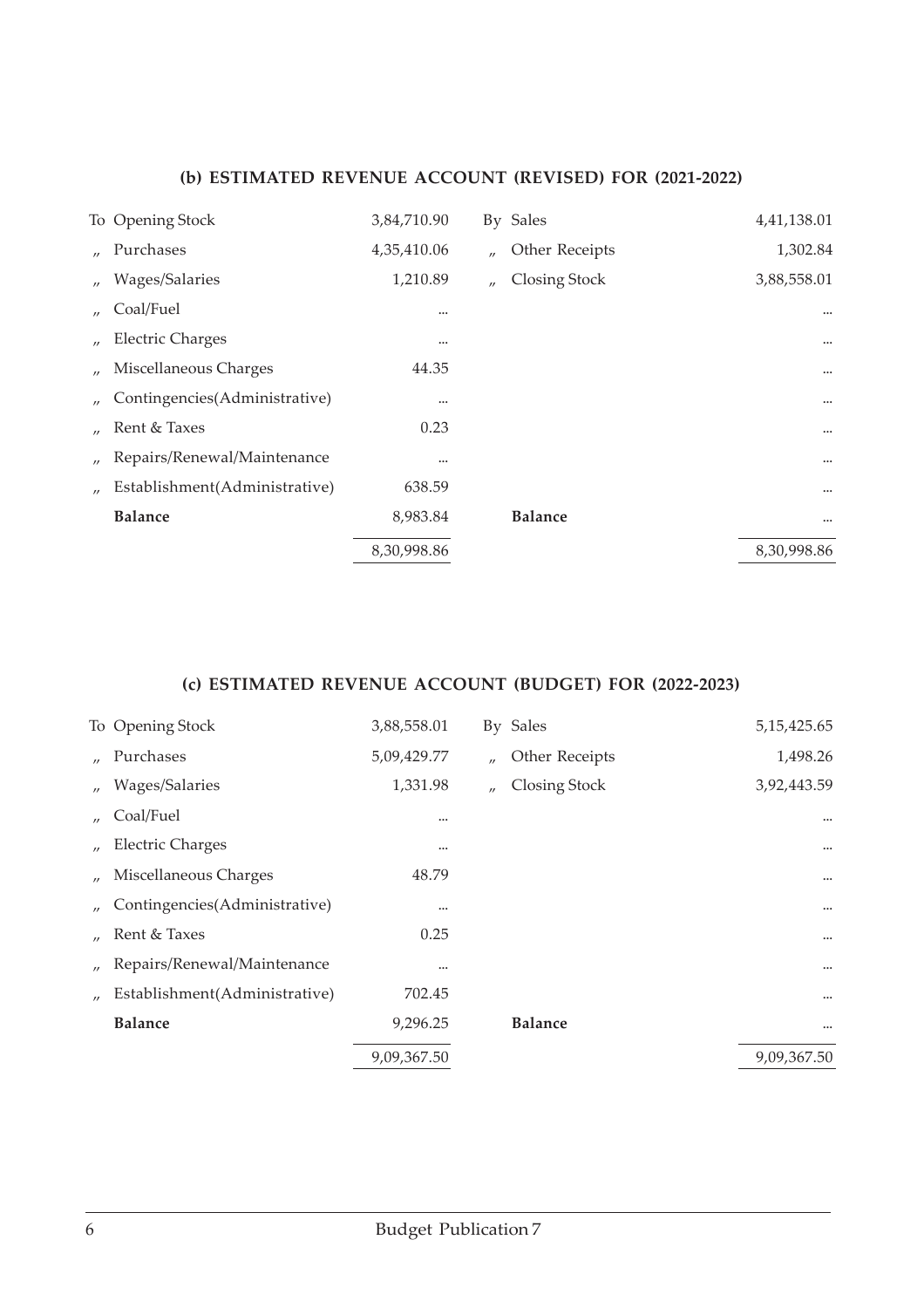#### **4. WEST BENGAL HOUSING BOARD** [Housing Department]

#### *(All Figures are in Thousands of Rupees)*

|                                                                                 | Actuals,<br>2019-2020 | Actuals,<br>2020-2021 | <b>Revised</b><br>Estimate,<br>2021-2022       | <b>Budget</b><br>Estimate,<br>2022-2023 |
|---------------------------------------------------------------------------------|-----------------------|-----------------------|------------------------------------------------|-----------------------------------------|
| Capital Outlay-                                                                 |                       |                       |                                                |                                         |
| Land                                                                            |                       | $\cdots$              |                                                |                                         |
| Building & Sheds                                                                |                       |                       |                                                |                                         |
| Plant & Machinery                                                               |                       |                       |                                                |                                         |
| Other Assets                                                                    | 67,416.00             | 77,400.00             | 85,000.00                                      | 92,000.00                               |
| Total Capital Outlay to the end of the year                                     | 67,416.00             | 77,400.00             | 85,000.00                                      | 92,000.00                               |
| Balance (+)/(-) of Revenue Account before<br>charging Depreciation and Interest |                       |                       | 15,57,58,341.00 6,65,63,900.00 18,69,89,000.00 | 8,27,00,000.00                          |
| Deduct $(-)$                                                                    |                       |                       |                                                |                                         |
| Depreciation                                                                    | 5, 16, 169.00         | 4,04,772.00           | 3,41,700.00                                    | 3,07,700.00                             |
| Interest                                                                        |                       |                       | 4,00,00,000.00                                 | 5,50,00,000.00                          |
| Net Gain $(+)$ or Loss $(-)$                                                    | 15,52,42,172.00       |                       | 6,61,59,128.00 14,66,47,300.00 2,73,92,300.00  |                                         |

|                   | To Opening Stock              |                    |          | By Sales       | 14,93,17,899.00 |
|-------------------|-------------------------------|--------------------|----------|----------------|-----------------|
| $\mathbf{u}$      | Purchases                     | 7,91,74,700.00     | $\prime$ | Other Receipts | 10,30,69,806.00 |
| $\prime$          | Wages/Salaries                | 7,05,72,099.00     | $\prime$ | Closing Stock  |                 |
| $^{\prime\prime}$ | Coal/Fuel                     |                    |          |                |                 |
| $^{\prime\prime}$ | <b>Electric Charges</b>       | 1,04,40,823.00     |          |                |                 |
|                   | Miscellaneous Charges         |                    |          |                |                 |
|                   | Contingencies(Administrative) |                    |          |                |                 |
| $\mathbf{u}$      | Rent & Taxes                  |                    |          |                |                 |
| $^{\prime\prime}$ | Repairs/Renewal/Maintenance   |                    |          |                |                 |
|                   | Establishment(Administrative) | 2,56,36,183.00     |          |                |                 |
|                   | <b>Balance</b>                | 6,65,63,900.00     |          | <b>Balance</b> | $\cdots$        |
|                   |                               | 25, 23, 87, 705.00 |          |                | 25,23,87,705.00 |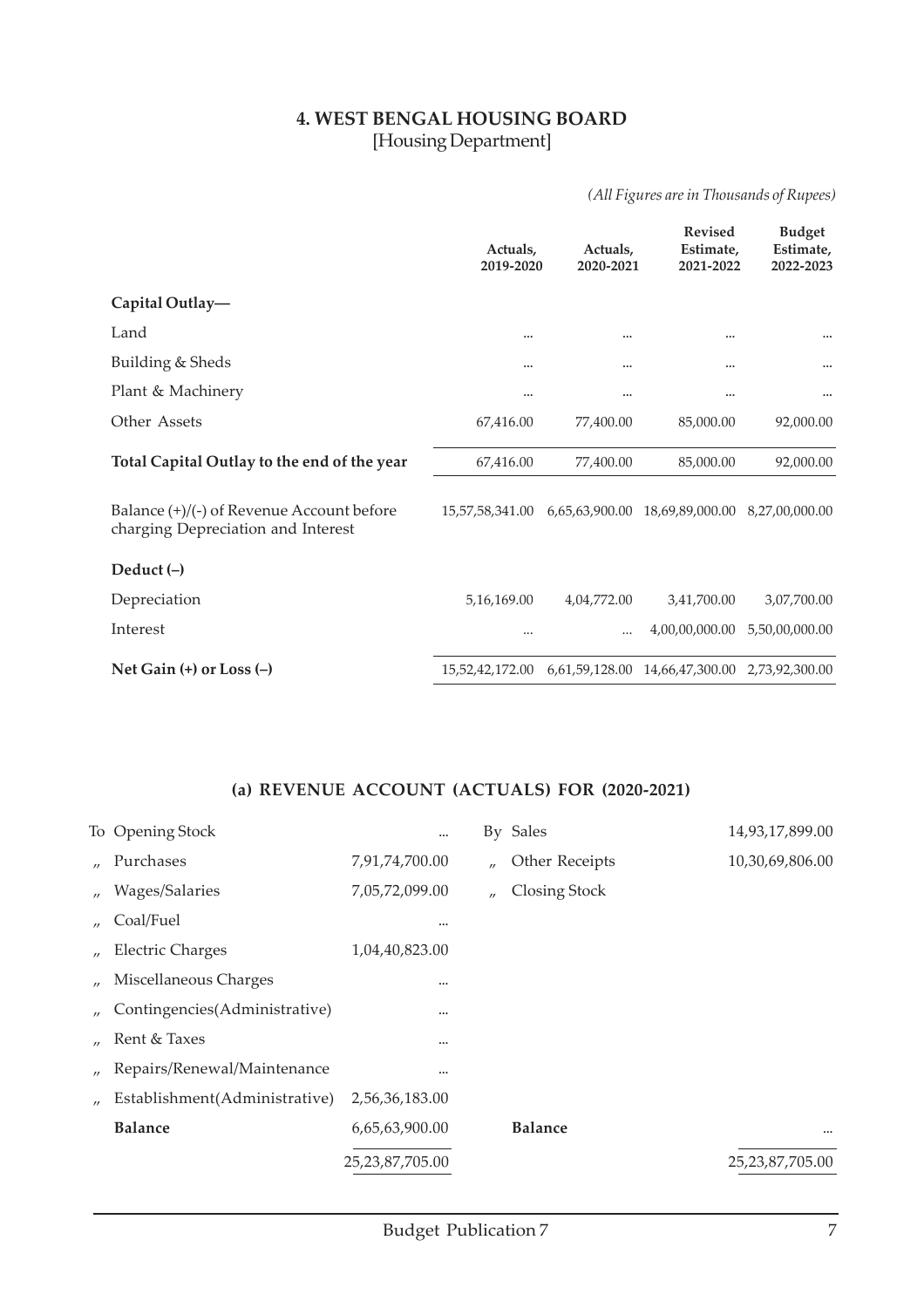|                   | To Opening Stock                              |                 |                   | By Sales       | 48,51,51,000.00 |
|-------------------|-----------------------------------------------|-----------------|-------------------|----------------|-----------------|
|                   | Purchases                                     | 18,32,36,000.00 | $\prime$          | Other Receipts | 14,06,00,000.00 |
| $^{\prime\prime}$ | Wages/Salaries                                | 10,41,14,000.00 | $^{\prime\prime}$ | Closing Stock  |                 |
|                   | Coal/Fuel                                     |                 |                   |                |                 |
|                   | <b>Electric Charges</b>                       | 5,04,00,000.00  |                   |                | $\cdots$        |
|                   | Miscellaneous Charges                         |                 |                   |                | $\cdots$        |
|                   | Contingencies(Administrative)                 |                 |                   |                | $\cdots$        |
|                   | Rent & Taxes                                  |                 |                   |                | $\cdots$        |
| $^{\prime\prime}$ | Repairs/Renewal/Maintenance                   |                 |                   |                | $\cdots$        |
|                   | Establishment(Administrative) 10,10,12,000.00 |                 |                   |                | $\cdots$        |
|                   | <b>Balance</b>                                | 18,69,89,000.00 |                   | <b>Balance</b> |                 |
|                   |                                               | 62,57,51,000.00 |                   |                | 62,57,51,000.00 |

|                   | To Opening Stock                              | $\cdots$        |                   | By Sales       | 28,11,00,000.00 |
|-------------------|-----------------------------------------------|-----------------|-------------------|----------------|-----------------|
|                   | Purchases                                     | 12,14,00,000.00 | $\prime$          | Other Receipts | 20,00,00,000.00 |
| $^{\prime\prime}$ | Wages/Salaries                                | 11,20,00,000.00 | $^{\prime\prime}$ | Closing Stock  | $\cdots$        |
|                   | Coal/Fuel                                     |                 |                   |                | $\cdots$        |
|                   | <b>Electric Charges</b>                       | 5,50,00,000.00  |                   |                | $\cdots$        |
|                   | Miscellaneous Charges                         |                 |                   |                | $\cdots$        |
|                   | Contingencies(Administrative)                 |                 |                   |                | $\cdots$        |
|                   | Rent & Taxes                                  |                 |                   |                | $\cdots$        |
|                   | Repairs/Renewal/Maintenance                   |                 |                   |                |                 |
|                   | Establishment(Administrative) 11,00,00,000.00 |                 |                   |                |                 |
|                   | <b>Balance</b>                                | 8,27,00,000.00  |                   | <b>Balance</b> | $\cdots$        |
|                   |                                               | 48,11,00,000.00 |                   |                | 48,11,00,000.00 |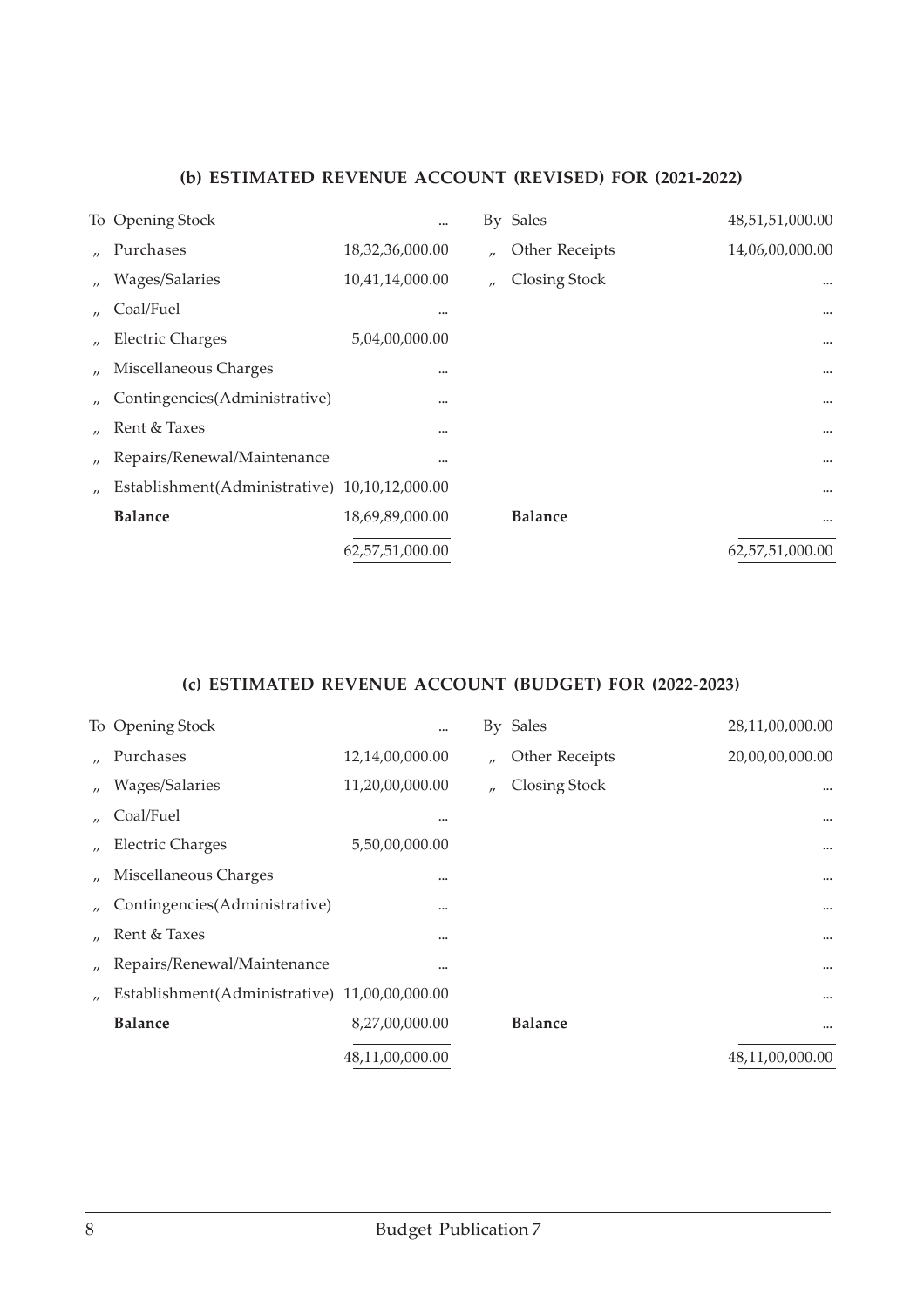#### **5. WEST BENGAL TOURISM DEVELOPMENT CORPORATION LIMITED** [Tourism Department]

*(All Figures are in Thousands of Rupees)*

|                                                                                   | Actuals,<br>2019-2020 | Actuals,<br>2020-2021 | <b>Revised</b><br>Estimate,<br>2021-2022 | <b>Budget</b><br>Estimate,<br>2022-2023 |
|-----------------------------------------------------------------------------------|-----------------------|-----------------------|------------------------------------------|-----------------------------------------|
| Capital Outlay-                                                                   |                       |                       |                                          |                                         |
| Land                                                                              | $\cdots$              |                       |                                          |                                         |
| Building & Sheds                                                                  | 6,60,097.28           | 5,50,677.22           | 1,02,671.52                              | 1,12,938.67                             |
| Plant & Machinery                                                                 | 13,282.17             | 13,391.66             | 10,458.53                                | 11,504.38                               |
| Other Assets                                                                      | 85,903.14             | 72,674.75             | 42,256.20                                | 46,481.82                               |
| Total Capital Outlay to the end of the year                                       | 7,59,282.59           | 6,36,743.63           | 1,55,386.25                              | 1,70,924.87                             |
| Balance $(+)/(-)$ of Revenue Account before charging<br>Depreciation and Interest | $-75,185,15$          | $-1,03,511.54$        | $-1,01,192.63$                           | $-87,256.42$                            |
| Deduct $(-)$                                                                      |                       |                       |                                          |                                         |
| Depreciation                                                                      | 11,813.26             | 11,712.21             | 9,811.51                                 | 15,000.00                               |
| Interest                                                                          | 300.41                | 5,700.41              | 6,583.90                                 | 7,794.41                                |
| Net Gain $(+)$ or Loss $(-)$                                                      | $-87,298.82$          |                       | $-1,20,924.16$ $-1,17,588.04$            | $-1,10,050.83$                          |

|                   | To Opening Stock              | 14,820.64     |          | By Sales             | 4, 15, 742. 46 |
|-------------------|-------------------------------|---------------|----------|----------------------|----------------|
| $\mathbf{u}$      | Purchases                     | 2,26,212.28   | $\prime$ | Other Receipts       | 76,711.18      |
| $\prime$          | Wages/Salaries                | 2,34,199.00   | $\prime$ | <b>Closing Stock</b> | 15,702.68      |
| $\overline{H}$    | Coal/Fuel                     | 2,468.22      |          |                      |                |
| $^{\prime}$       | <b>Electric Charges</b>       | 19,462.86     |          |                      |                |
| $^{\prime\prime}$ | Miscellaneous Charges         | 4,215.60      |          |                      |                |
|                   | Contingencies(Administrative) |               |          |                      |                |
|                   | Rent & Taxes                  | 5,954.72      |          |                      |                |
| $\prime$          | Repairs/Renewal/Maintenance   | 28,331.44     |          |                      |                |
| $^{\prime}$       | Establishment(Administrative) | 76,003.10     |          |                      |                |
|                   | <b>Balance</b>                |               |          | <b>Balance</b>       | 1,03,511.54    |
|                   |                               | 6, 11, 667.86 |          |                      | 6,11,667.86    |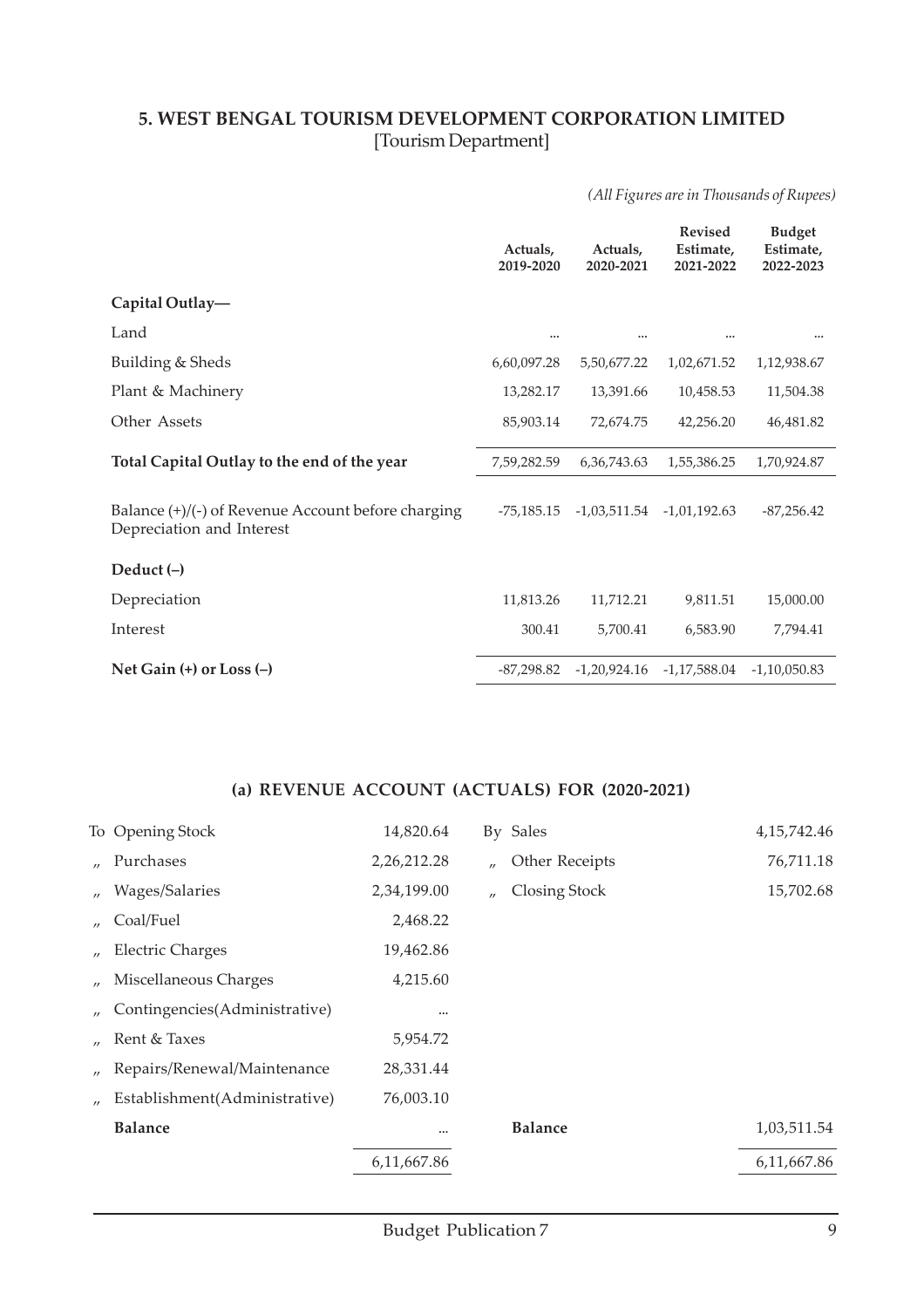|                   | To Opening Stock              | 15,702.68   |                   | By Sales       | 4,59,088.34 |
|-------------------|-------------------------------|-------------|-------------------|----------------|-------------|
|                   | Purchases                     | 2,29,544.17 | $^{\prime\prime}$ | Other Receipts | 60,000.00   |
| $^{\prime\prime}$ | Wages/Salaries                | 2,36,589.75 | $\mathbf{u}$      | Closing Stock  | 14,724.87   |
| $\mathbf{u}$      | Coal/Fuel                     | 2,754.53    |                   |                |             |
| $^{\prime\prime}$ | <b>Electric Charges</b>       | 22,954.42   |                   |                | $\cdots$    |
| $^{\prime\prime}$ | Miscellaneous Charges         | 2,450.53    |                   |                | $\cdots$    |
|                   | Contingencies(Administrative) |             |                   |                | $\cdots$    |
|                   | Rent & Taxes                  | 6,564.96    |                   |                | $\cdots$    |
| $^{\prime\prime}$ | Repairs/Renewal/Maintenance   | 31,218.01   |                   |                | $\cdots$    |
|                   | Establishment(Administrative) | 87,226.79   |                   |                | $\cdots$    |
|                   | <b>Balance</b>                |             |                   | <b>Balance</b> | 1,01,192.63 |
|                   |                               | 6,35,005.84 |                   |                | 6,35,005.84 |

|                   | To Opening Stock              | 14,724.87   |          | By Sales       | 5,00,000.00 |
|-------------------|-------------------------------|-------------|----------|----------------|-------------|
|                   | Purchases                     | 2,50,000.00 | $\prime$ | Other Receipts | 55,000.00   |
| $^{\prime\prime}$ | Wages/Salaries                | 2,40,000.00 | $\prime$ | Closing Stock  | 22,500.00   |
|                   | Coal/Fuel                     | 3,000.00    |          |                |             |
|                   | <b>Electric Charges</b>       | 25,000.00   |          |                | $\cdots$    |
|                   | Miscellaneous Charges         | 1,881.55    |          |                | $\cdots$    |
|                   | Contingencies(Administrative) |             |          |                | $\cdots$    |
|                   | Rent & Taxes                  | 7,150.00    |          |                | $\cdots$    |
| $^{\prime\prime}$ | Repairs/Renewal/Maintenance   | 34,000.00   |          |                | $\cdots$    |
|                   | Establishment(Administrative) | 89,000.00   |          |                | $\cdots$    |
|                   | <b>Balance</b>                |             |          | <b>Balance</b> | 87,256.42   |
|                   |                               | 6,64,756.42 |          |                | 6,64,756.42 |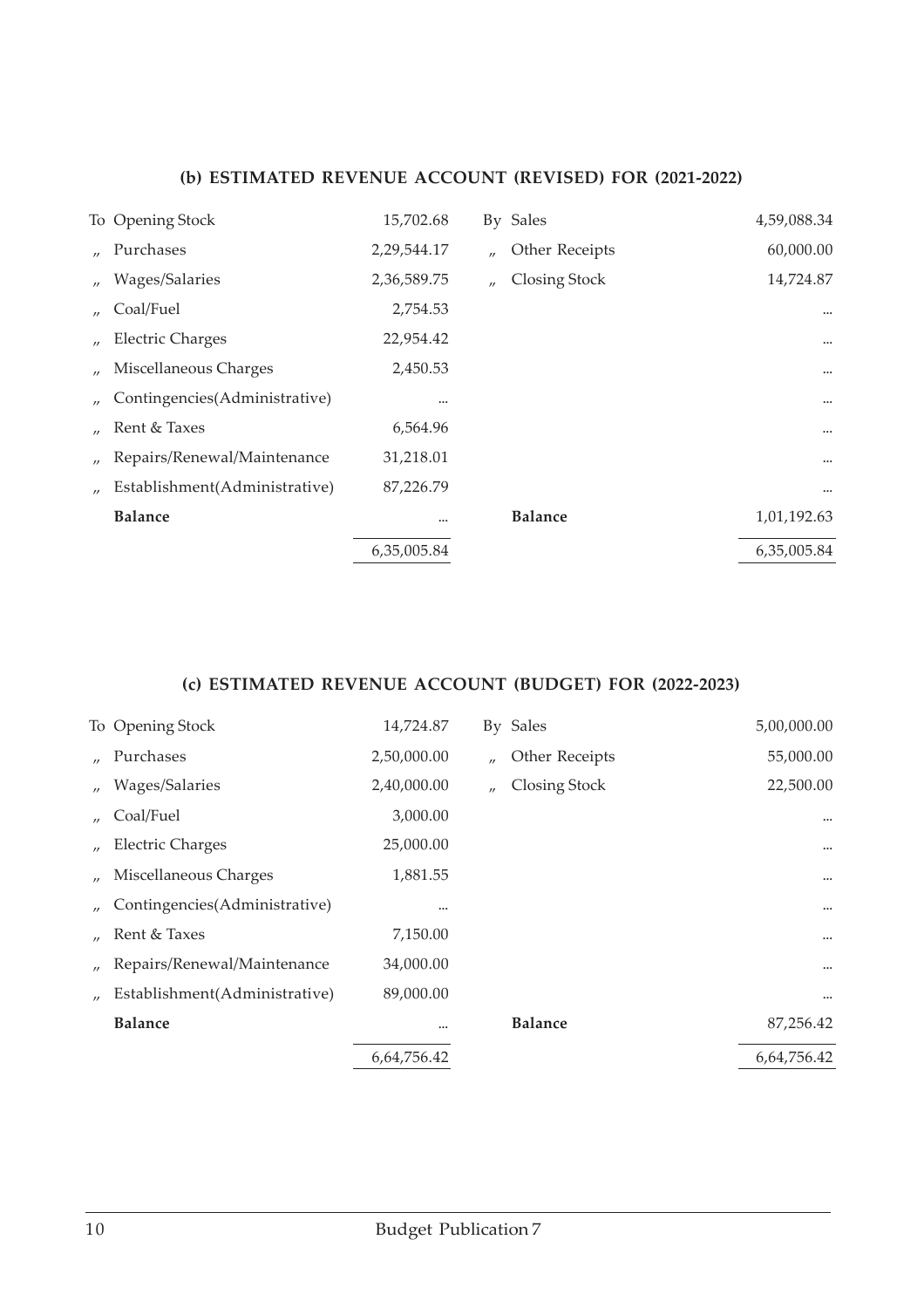#### **6. WEST BENGAL HIGHWAY DEVELOPMENT CORPORATION LIMITED** [Public Works Department]

*(All Figures are in Thousands of Rupees)*

|                                                                                                         | Actuals,<br>2019-2020 | Actuals,<br>2020-2021 | <b>Revised</b><br>Estimate,<br>2021-2022 | <b>Budget</b><br>Estimate,<br>2022-2023 |
|---------------------------------------------------------------------------------------------------------|-----------------------|-----------------------|------------------------------------------|-----------------------------------------|
| Capital Outlay-                                                                                         |                       |                       |                                          |                                         |
| Land                                                                                                    | $\cdots$              |                       |                                          |                                         |
| Building & Sheds                                                                                        | 79, 13, 556. 73       | 79, 11, 510. 14       |                                          | 79, 11, 510. 14 1, 28, 66, 538. 17      |
| Plant & Machinery                                                                                       | 13,447.97             | 13,842.49             | 14,284.45                                | 14,284.45                               |
| Other Assets                                                                                            | 70,86,005.80          | 75,47,110.31          | 95,46,586.49                             | 55,09,870.15                            |
| Total Capital Outlay to the end of the year 1,50,13,010.50 1,54,72,462.94 1,74,72,381.08 1,83,90,692.77 |                       |                       |                                          |                                         |
| Balance (+)/(-) of Revenue Account before<br>charging Depreciation and Interest                         | 3,476.19              | $-30,650.02$          | $-85,474.25$                             | $-93,950.16$                            |
| Deduct $(-)$                                                                                            |                       |                       |                                          |                                         |
| Depreciation                                                                                            | 5,02,111.64           | 5,00,798.54           | 5,00,798.54                              | 8,31,133.74                             |
| Interest                                                                                                |                       |                       |                                          |                                         |
| Net Gain $(+)$ or Loss $(-)$                                                                            | $-4,98,635.45$        | $-5,31,448.56$        | $-5,86,272.79$                           | $-9,25,083.90$                          |

|                   | To Opening Stock              | $\cdots$  |          | By Sales       |           |
|-------------------|-------------------------------|-----------|----------|----------------|-----------|
| $\mathbf{u}$      | Purchases                     | $\cdots$  | $\prime$ | Other Receipts | 23,596.34 |
| $\prime$          | Wages/Salaries                | 32,451.55 | $\prime$ | Closing Stock  |           |
| $^{\prime\prime}$ | Coal/Fuel                     |           |          |                |           |
| $^{\prime\prime}$ | <b>Electric Charges</b>       | $\cdots$  |          |                |           |
| $\prime$          | Miscellaneous Charges         | 21,642.85 |          |                |           |
| $^{\prime\prime}$ | Contingencies(Administrative) |           |          |                |           |
| $\mathcal{L}$     | Rent & Taxes                  | 151.96    |          |                |           |
| $\prime$          | Repairs/Renewal/Maintenance   |           |          |                |           |
| $^{\prime\prime}$ | Establishment(Administrative) |           |          |                |           |
|                   | <b>Balance</b>                |           |          | <b>Balance</b> | 30,650.02 |
|                   |                               | 54,246.36 |          |                | 54,246.36 |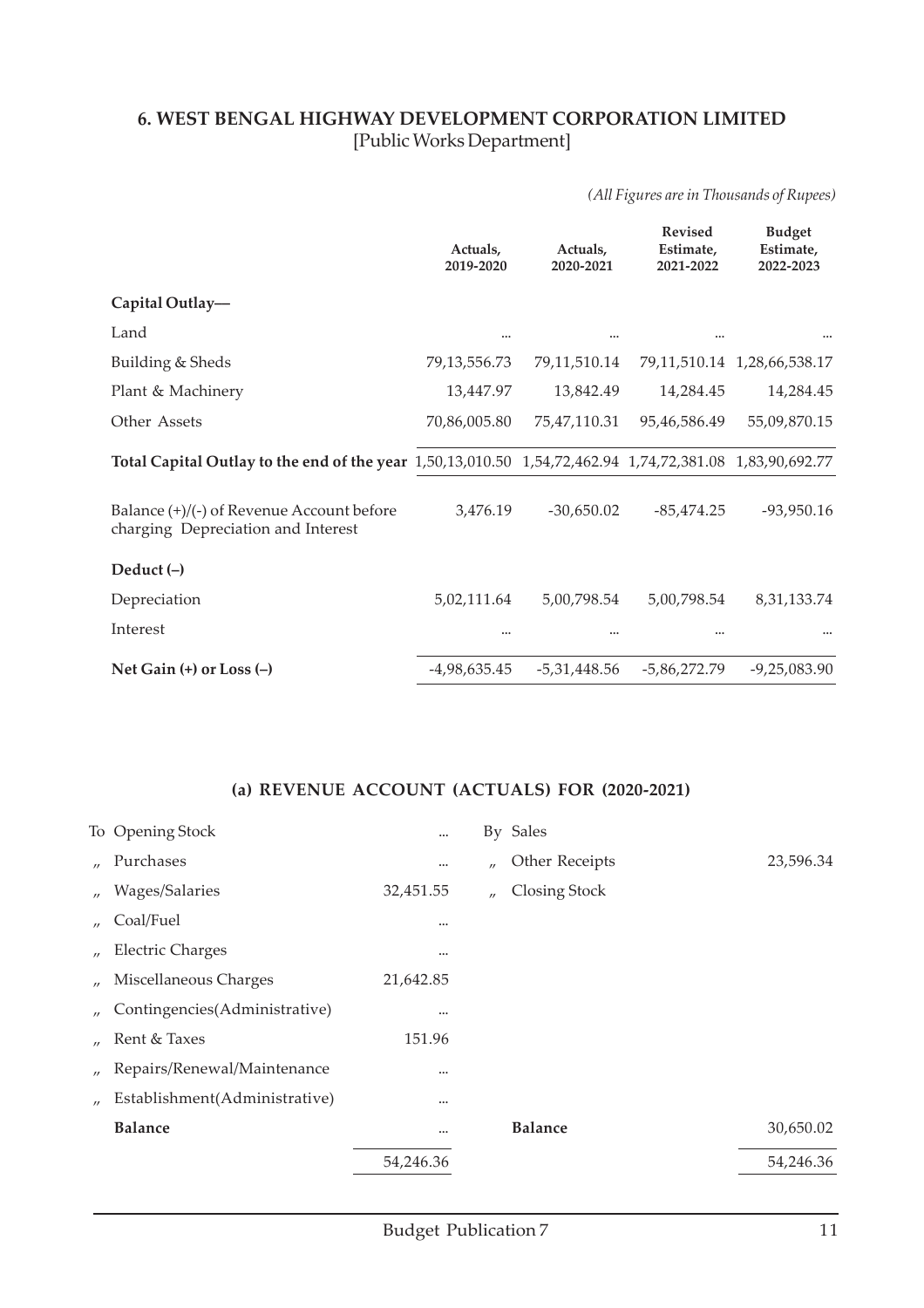|                   | To Opening Stock              | $\cdots$  |                   | By Sales       | $\cdots$  |
|-------------------|-------------------------------|-----------|-------------------|----------------|-----------|
| $\mathbf{u}$      | Purchases                     |           | $^{\prime\prime}$ | Other Receipts | 715.01    |
| $\prime$          | Wages/Salaries                | 34,964.21 | $^{\prime\prime}$ | Closing Stock  | $\cdots$  |
| $\mathcal{U}$     | Coal/Fuel                     |           |                   |                | $\cdots$  |
| $^{\prime\prime}$ | <b>Electric Charges</b>       |           |                   |                | $\cdots$  |
| $\prime$          | Miscellaneous Charges         | 51,104.96 |                   |                | $\cdots$  |
| $^{\prime\prime}$ | Contingencies(Administrative) |           |                   |                | $\cdots$  |
| $\prime$          | Rent & Taxes                  | 120.09    |                   |                | $\cdots$  |
| $^{\prime\prime}$ | Repairs/Renewal/Maintenance   |           |                   |                | $\cdots$  |
| $^{\prime\prime}$ | Establishment(Administrative) |           |                   |                |           |
|                   | <b>Balance</b>                |           |                   | <b>Balance</b> | 85,474.25 |
|                   |                               | 86,189.26 |                   |                | 86,189.26 |

|                   | To Opening Stock              | $\cdots$  |                   | By Sales       | $\cdots$  |
|-------------------|-------------------------------|-----------|-------------------|----------------|-----------|
| $\mathcal{U}$     | Purchases                     | $\cdots$  | $^{\prime\prime}$ | Other Receipts | 858.01    |
| $^{\prime\prime}$ | Wages/Salaries                | 38,460.63 | $\prime$          | Closing Stock  | $\cdots$  |
| $\prime$          | Coal/Fuel                     |           |                   |                | $\cdots$  |
| $^{\prime\prime}$ | <b>Electric Charges</b>       |           |                   |                | $\cdots$  |
|                   | Miscellaneous Charges         | 56,215.45 |                   |                | $\cdots$  |
|                   | Contingencies(Administrative) |           |                   |                | $\cdots$  |
|                   | Rent & Taxes                  | 132.09    |                   |                | $\cdots$  |
| $\prime$          | Repairs/Renewal/Maintenance   |           |                   |                | $\cdots$  |
| $^{\prime\prime}$ | Establishment(Administrative) |           |                   |                | $\cdots$  |
|                   | <b>Balance</b>                |           |                   | <b>Balance</b> | 93,950.16 |
|                   |                               | 94,808.17 |                   |                | 94,808.17 |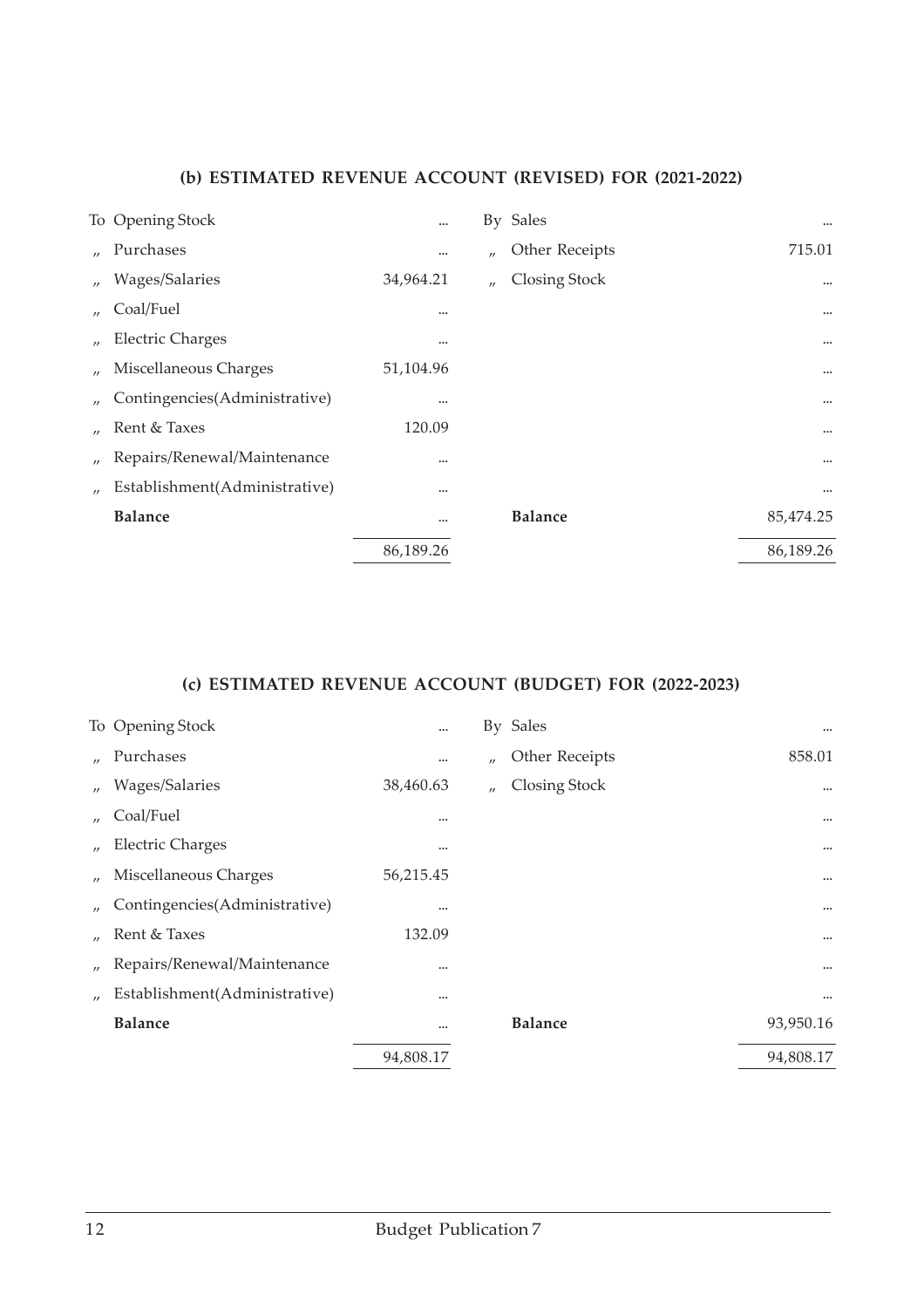#### **7. WESTINGHOUSE SAXBY FARMER LIMITED** [Public Works Department]

*(All Figures are in Thousands of Rupees)*

|                                                                                   | Actuals,<br>2019-2020 | Actuals,<br>2020-2021 | <b>Revised</b><br>Estimate,<br>2021-2022 | <b>Budget</b><br>Estimate,<br>2022-2023 |
|-----------------------------------------------------------------------------------|-----------------------|-----------------------|------------------------------------------|-----------------------------------------|
| Capital Outlay-                                                                   |                       |                       |                                          |                                         |
| Land                                                                              | $\cdots$              | 55,128.00             | 55,128.00                                | 55,128.00                               |
| Building & Sheds                                                                  |                       | 6,457.00              | 7,103.00                                 | 7,813.00                                |
| Plant & Machinery                                                                 | $\cdots$              | 8,924.00              | 9,817.00                                 | 10,798.00                               |
| Other Assets                                                                      | 415.38                | 2,615.00              | 2,877.00                                 | 3,164.00                                |
| Total Capital Outlay to the end of the year                                       | 415.38                | 73,124.00             | 74,925.00                                | 76,903.00                               |
| Balance $(+)/(-)$ of Revenue Account before charging<br>Depreciation and Interest | $-80,010.81$          | $-55,207.00$          | $-44,167.00$                             | $-35,332.00$                            |
| Deduct $(-)$                                                                      |                       |                       |                                          |                                         |
| Depreciation                                                                      | 2,089.20              | 4,086.00              | 4,494.00                                 | 4,944.00                                |
| Interest                                                                          |                       |                       | 1,21,437.05 1,19,845.00 1,31,830.00      | 1,45,012.00                             |
| Net Gain $(+)$ or Loss $(-)$                                                      | $-2,03,537.06$        | -1,79,138.00          | -1,80,491.00                             | $-1,85,288.00$                          |

|                   | To Opening Stock              | 52,936.00   |          | By Sales             | 3,63,608.00 |
|-------------------|-------------------------------|-------------|----------|----------------------|-------------|
| $\mathbf{u}$      | Purchases                     | 44,038.00   | $\prime$ | Other Receipts       |             |
| $\prime$          | Wages/Salaries                | 1,27,395.00 | $\prime$ | <b>Closing Stock</b> | 74,111.00   |
| $\overline{U}$    | Coal/Fuel                     |             |          |                      |             |
| $\prime$          | <b>Electric Charges</b>       | 7,982.00    |          |                      |             |
| $\mathbf{u}$      | Miscellaneous Charges         | 2,57,542.00 |          |                      |             |
| $\prime$          | Contingencies(Administrative) | 143.00      |          |                      |             |
| $\mathbf{u}$      | Rent & Taxes                  | 577.00      |          |                      |             |
| $^{\prime\prime}$ | Repairs/Renewal/Maintenance   | 314.00      |          |                      |             |
| $\prime$          | Establishment(Administrative) | 1,999.00    |          |                      |             |
|                   | <b>Balance</b>                |             |          | <b>Balance</b>       | 55,207.00   |
|                   |                               | 4,92,926.00 |          |                      | 4,92,926.00 |
|                   |                               |             |          |                      |             |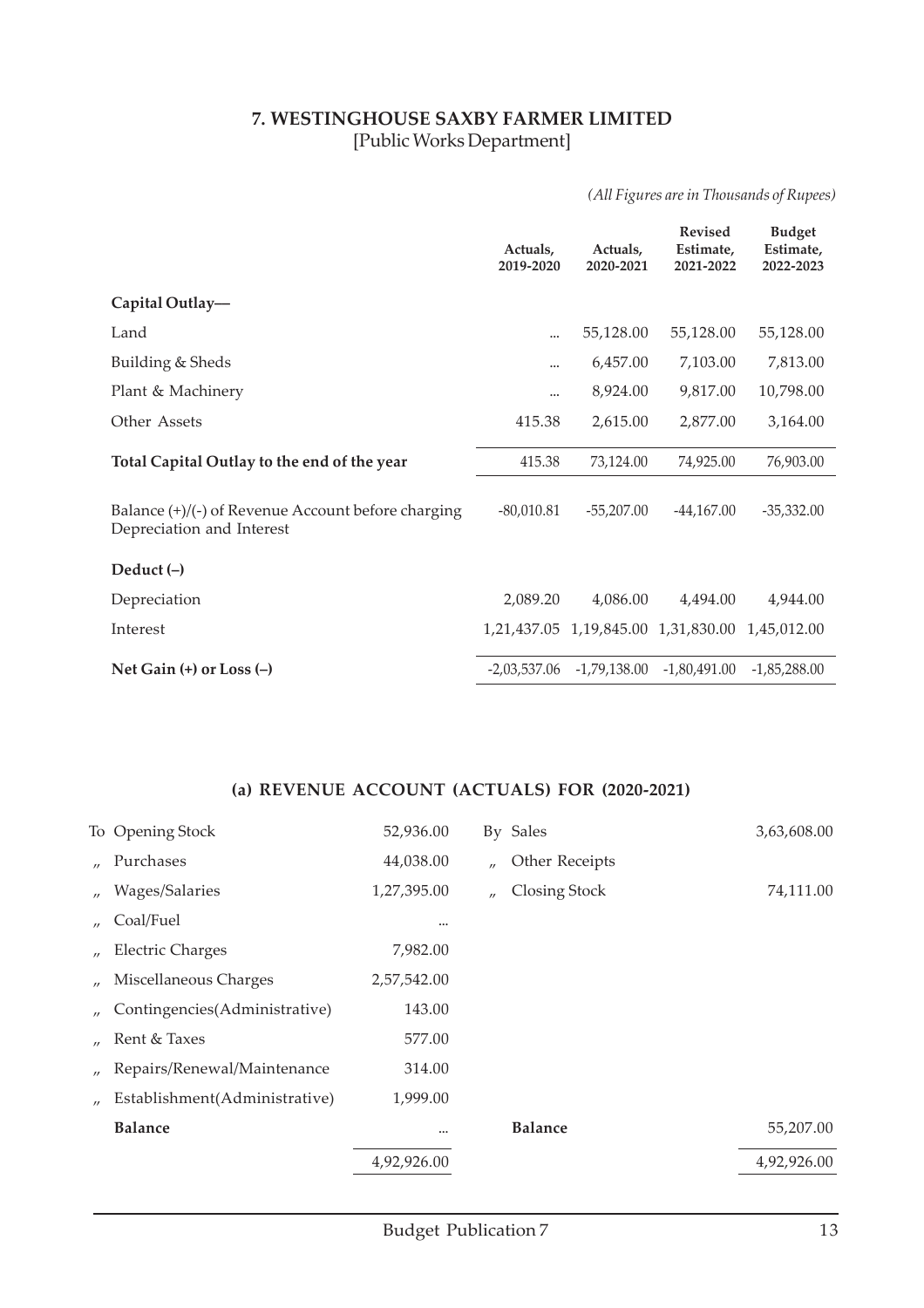|                   | To Opening Stock              | 74,111.00   |          | By Sales       | 3,47,022.00 |
|-------------------|-------------------------------|-------------|----------|----------------|-------------|
|                   | Purchases                     | 44,038.00   | $\prime$ | Other Receipts | $\cdots$    |
| $\prime$          | Wages/Salaries                | 1,27,395.00 | $\prime$ | Closing Stock  | 1,03,755.00 |
| $\mathbf{u}$      | Coal/Fuel                     |             |          |                |             |
| $^{\prime\prime}$ | <b>Electric Charges</b>       | 7,982.00    |          |                | $\cdots$    |
| $^{\prime\prime}$ | Miscellaneous Charges         | 2,38,385.00 |          |                | $\cdots$    |
|                   | Contingencies(Administrative) | 143.00      |          |                | $\cdots$    |
| $\mathbf{u}$      | Rent & Taxes                  | 577.00      |          |                | $\cdots$    |
| $^{\prime\prime}$ | Repairs/Renewal/Maintenance   | 314.00      |          |                | $\cdots$    |
| $\prime$          | Establishment(Administrative) | 1,999.00    |          |                | $\cdots$    |
|                   | <b>Balance</b>                |             |          | <b>Balance</b> | 44,167.00   |
|                   |                               | 4,94,944.00 |          |                | 4,94,944.00 |
|                   |                               |             |          |                |             |

|                   | To Opening Stock              | 1,03,755.00 |                   | By Sales       | 3,47,911.00 |
|-------------------|-------------------------------|-------------|-------------------|----------------|-------------|
|                   | Purchases                     | 44,038.00   | $\prime$          | Other Receipts |             |
| $^{\prime\prime}$ | Wages/Salaries                | 1,27,395.00 | $^{\prime\prime}$ | Closing Stock  | 1,45,258.00 |
|                   | Coal/Fuel                     |             |                   |                |             |
| $^{\prime\prime}$ | <b>Electric Charges</b>       | 7,982.00    |                   |                | $\cdots$    |
|                   | Miscellaneous Charges         | 2,42,298.00 |                   |                | $\cdots$    |
|                   | Contingencies(Administrative) | 143.00      |                   |                | $\cdots$    |
|                   | Rent & Taxes                  | 577.00      |                   |                | $\cdots$    |
| $^{\prime\prime}$ | Repairs/Renewal/Maintenance   | 314.00      |                   |                |             |
|                   | Establishment(Administrative) | 1,999.00    |                   |                | $\cdots$    |
|                   | <b>Balance</b>                |             |                   | <b>Balance</b> | 35,332.00   |
|                   |                               | 5,28,501.00 |                   |                | 5,28,501.00 |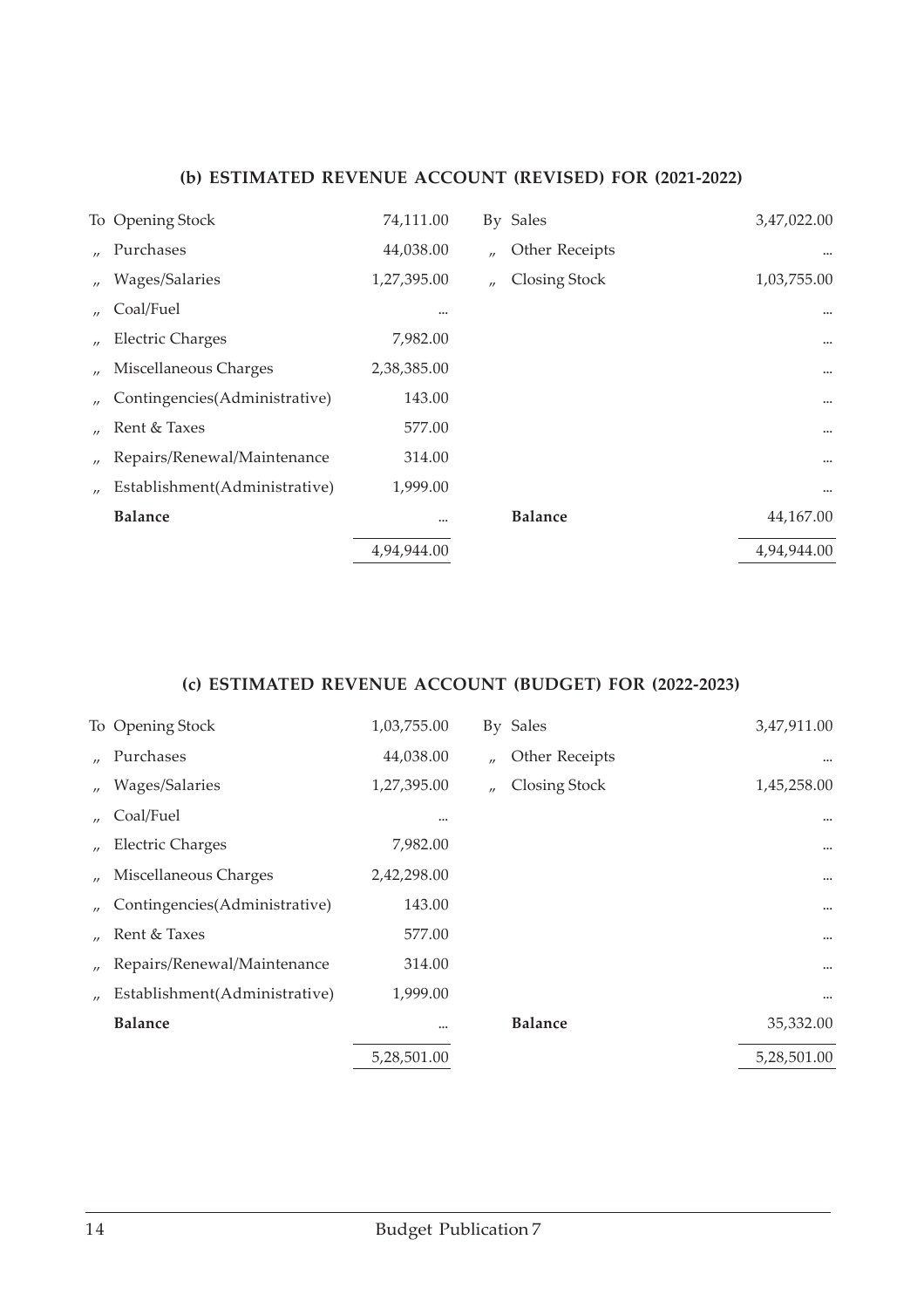#### **8. MACKINTOSH BURN LIMITED** [Public Works Department]

#### *(All Figures are in Thousands of Rupees)*

|                                                                                   | Actuals,<br>2019-2020 | Actuals,<br>2020-2021 | <b>Revised</b><br>Estimate,<br>2021-2022 | <b>Budget</b><br>Estimate,<br>2022-2023 |
|-----------------------------------------------------------------------------------|-----------------------|-----------------------|------------------------------------------|-----------------------------------------|
| Capital Outlay-                                                                   |                       |                       |                                          |                                         |
| Land                                                                              | $\cdots$              |                       |                                          |                                         |
| Building & Sheds                                                                  | $\cdots$              |                       |                                          |                                         |
| Plant & Machinery                                                                 | 7,073.00              | 2,600.00              | 28,500.00                                | 42,500.00                               |
| Other Assets                                                                      |                       | 4,000.00              | 1,800.00                                 | 17,000.00                               |
| Total Capital Outlay to the end of the year                                       | 7,073.00              | 6,600.00              | 30,300.00                                | 59,500.00                               |
| Balance $(+)/(-)$ of Revenue Account before charging<br>Depreciation and Interest | 2,78,622.00           | 95,802.00             | 1,16,030.00                              | 1,53,850.00                             |
| Deduct $(-)$                                                                      |                       |                       |                                          |                                         |
| Depreciation                                                                      | 57,500.00             | 31,000.00             | 33,000.00                                | 36,000.00                               |
| Interest                                                                          | 65,000.00             | 57,500.00             | 58,000.00                                | 58,500.00                               |
| Net Gain $(+)$ or Loss $(-)$                                                      | 1,56,122.00           | 7,302.00              | 25,030.00                                | 59,350.00                               |

|                   | To Opening Stock              |              |              | By Sales             | 30,40,000.00 |
|-------------------|-------------------------------|--------------|--------------|----------------------|--------------|
| $\mathbf{u}$      | Purchases                     | 26,24,200.00 | $\prime$     | Other Receipts       | 89,500.00    |
| $^{\prime\prime}$ | Wages/Salaries                | 3,57,234.00  | $\mathbf{r}$ | <b>Closing Stock</b> |              |
| $^{\prime\prime}$ | Coal/Fuel                     | 17,626.00    |              |                      |              |
| $^{\prime\prime}$ | <b>Electric Charges</b>       | 10,115.00    |              |                      |              |
|                   | Miscellaneous Charges         | 9,013.00     |              |                      |              |
|                   | Contingencies(Administrative) | 1,522.00     |              |                      |              |
|                   | Rent & Taxes                  | 3,051.00     |              |                      |              |
| $^{\prime\prime}$ | Repairs/Renewal/Maintenance   | 8,898.00     |              |                      |              |
| $^{\prime}$       | Establishment(Administrative) | 2,039.00     |              |                      |              |
|                   | <b>Balance</b>                | 95,802.00    |              | <b>Balance</b>       | $\cdots$     |
|                   |                               | 31,29,500.00 |              |                      | 31,29,500.00 |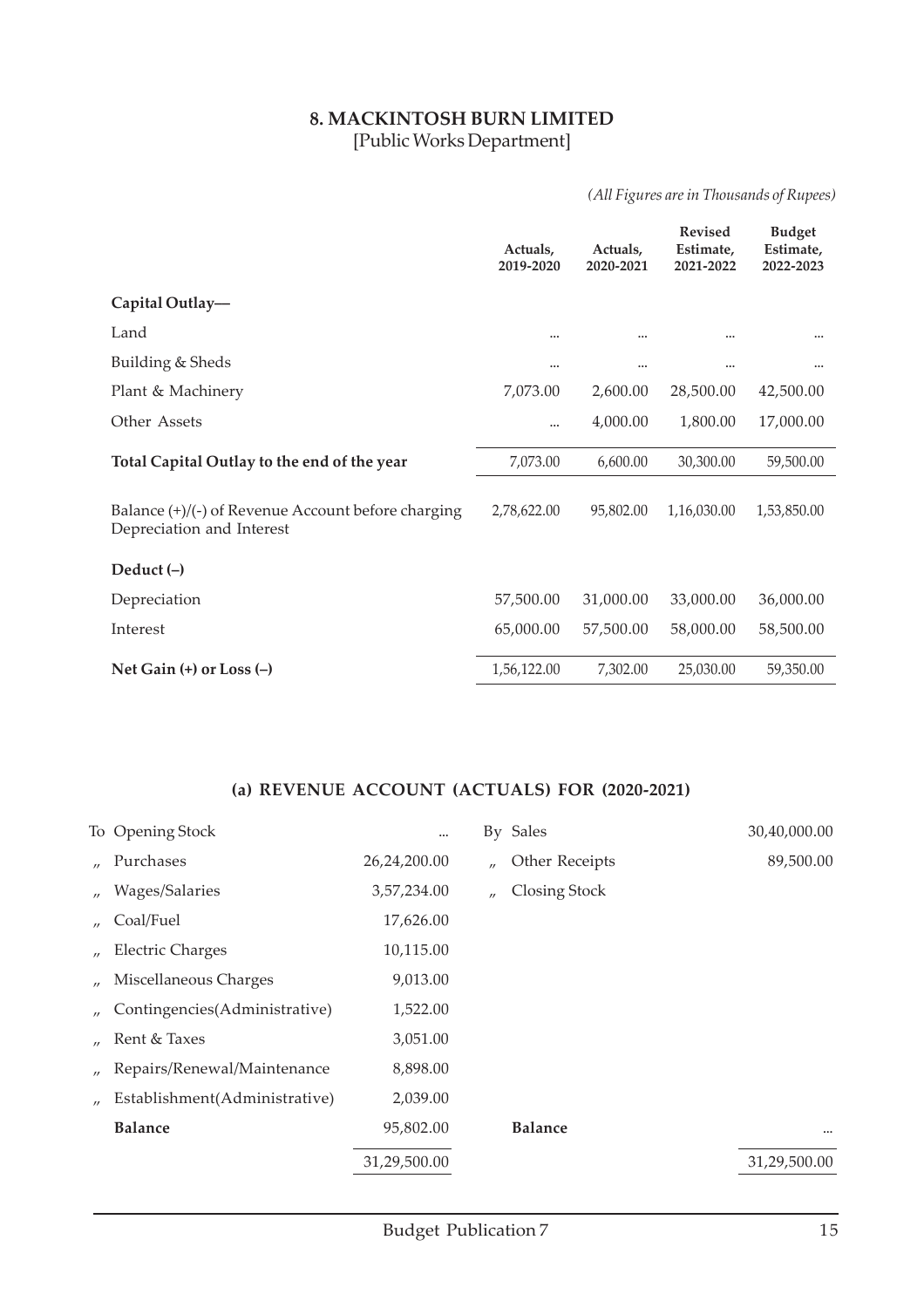|                   | To Opening Stock              |              |                   | By Sales       | 40,00,000.00 |
|-------------------|-------------------------------|--------------|-------------------|----------------|--------------|
|                   | Purchases                     | 35,00,000.00 | $^{\prime\prime}$ | Other Receipts | 60,000.00    |
| $^{\prime\prime}$ | Wages/Salaries                | 3,71,900.00  | $^{\prime\prime}$ | Closing Stock  |              |
|                   | Coal/Fuel                     | 25,800.00    |                   |                |              |
|                   | <b>Electric Charges</b>       | 10,700.00    |                   |                | $\cdots$     |
|                   | Miscellaneous Charges         | 9,120.00     |                   |                | $\cdots$     |
|                   | Contingencies(Administrative) | 4,200.00     |                   |                | $\cdots$     |
|                   | Rent & Taxes                  | 3,250.00     |                   |                |              |
| $^{\prime\prime}$ | Repairs/Renewal/Maintenance   | 12,500.00    |                   |                | $\cdots$     |
|                   | Establishment(Administrative) | 6,500.00     |                   |                | $\cdots$     |
|                   | <b>Balance</b>                | 1,16,030.00  |                   | <b>Balance</b> | $\cdots$     |
|                   |                               | 40,60,000.00 |                   |                | 40,60,000.00 |

|                   | To Opening Stock              | $\cdots$     |              | By Sales       | 60,00,000.00 |
|-------------------|-------------------------------|--------------|--------------|----------------|--------------|
|                   | Purchases                     | 54,30,000.00 | $\prime$     | Other Receipts | 60,000.00    |
| $^{\prime\prime}$ | Wages/Salaries                | 3,81,900.00  | $\mathbf{u}$ | Closing Stock  |              |
|                   | Coal/Fuel                     | 31,000.00    |              |                | $\cdots$     |
|                   | <b>Electric Charges</b>       | 14,500.00    |              |                | $\cdots$     |
|                   | Miscellaneous Charges         | 9,550.00     |              |                | $\cdots$     |
|                   | Contingencies(Administrative) | 7,500.00     |              |                | $\cdots$     |
|                   | Rent & Taxes                  | 3,500.00     |              |                |              |
| $\prime$          | Repairs/Renewal/Maintenance   | 15,700.00    |              |                | $\cdots$     |
|                   | Establishment(Administrative) | 12,500.00    |              |                | $\cdots$     |
|                   | <b>Balance</b>                | 1,53,850.00  |              | <b>Balance</b> | $\cdots$     |
|                   |                               | 60,60,000.00 |              |                | 60,60,000.00 |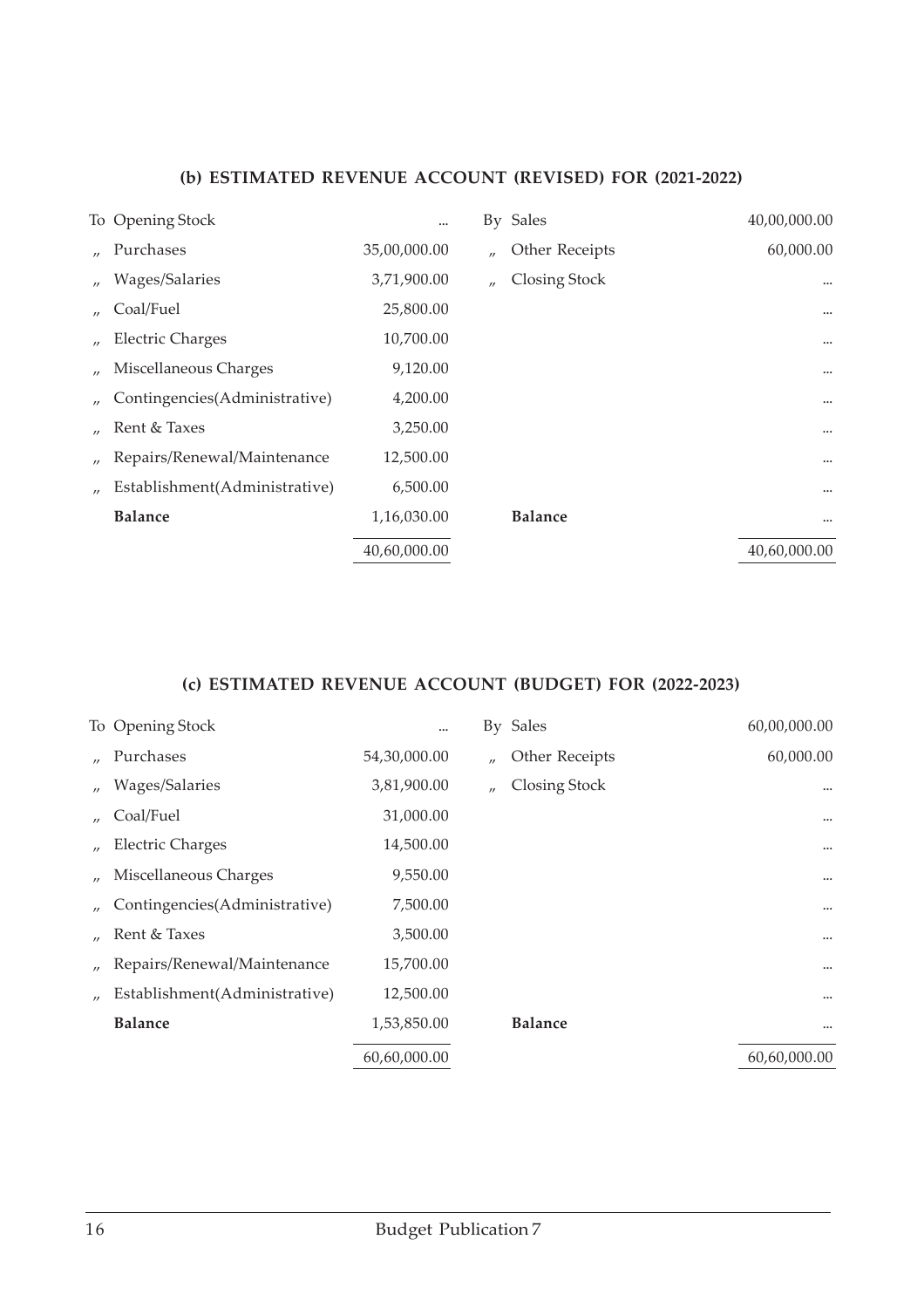#### **9. BRITANNIA ENGINEERING LIMITED** [Public Works Department]

*(All Figures are in Thousands of Rupees)*

|                                                                                   | Actuals,<br>2019-2020 | Actuals,<br>2020-2021 | <b>Revised</b><br>Estimate,<br>2021-2022 | <b>Budget</b><br>Estimate,<br>2022-2023 |
|-----------------------------------------------------------------------------------|-----------------------|-----------------------|------------------------------------------|-----------------------------------------|
| Capital Outlay-                                                                   |                       |                       |                                          |                                         |
| Land                                                                              |                       |                       | 3,54,280.00 3,54,280.00                  | 3,54,280.00                             |
| Building & Sheds                                                                  | $\cdots$              | 16,943.00             | 18,638.00                                | 20,501.00                               |
| Plant & Machinery                                                                 | 27.00                 | 8,854.00              | 9,739.00                                 | 10,713.00                               |
| Other Assets                                                                      |                       | 1,899.00              | 2,089.00                                 | 2,298.00                                |
| Total Capital Outlay to the end of the year                                       | 27.00                 | 3,81,976.00           | 3,84,746.00                              | 3,87,792.00                             |
| Balance $(+)/(-)$ of Revenue Account before charging<br>Depreciation and Interest | $-21,329.00$          | $-1,55,700.00$        | $-1,71,270.00$                           | $-1,88,398.00$                          |
| Deduct $(-)$                                                                      |                       |                       |                                          |                                         |
| Depreciation                                                                      | 3,955.00              | 3,914.00              | 4,306.00                                 | 4,736.00                                |
| Interest                                                                          | 68,018.00             | 10,657.00             | 11,723.00                                | 12,896.00                               |
| Net Gain $(+)$ or Loss $(-)$                                                      | $-93,302.00$          | $-1,70,271.00$        | -1,87,299.00                             | $-2,06,030.00$                          |

|                   | To Opening Stock              | 27,427.00   |              | By Sales       | 53,949.00   |
|-------------------|-------------------------------|-------------|--------------|----------------|-------------|
| $\mathbf{u}$      | Purchases                     | 1,464.00    | $\mathbf{r}$ | Other Receipts | 28,656.00   |
| $\prime$          | Wages/Salaries                | 1,34,174.00 | $\prime$     | Closing Stock  | 7,406.00    |
| $^{\prime\prime}$ | Coal/Fuel                     |             |              |                |             |
| $^{\prime\prime}$ | <b>Electric Charges</b>       | 7,982.00    |              |                |             |
|                   | Miscellaneous Charges         | 55,795.00   |              |                |             |
|                   | Contingencies(Administrative) | 14,128.00   |              |                |             |
|                   | Rent & Taxes                  | 777.00      |              |                |             |
| $^{\prime\prime}$ | Repairs/Renewal/Maintenance   | 314.00      |              |                |             |
| $^{\prime\prime}$ | Establishment(Administrative) | 3,650.00    |              |                |             |
|                   | <b>Balance</b>                |             |              | <b>Balance</b> | 1,55,700.00 |
|                   |                               | 2,45,711.00 |              |                | 2,45,711.00 |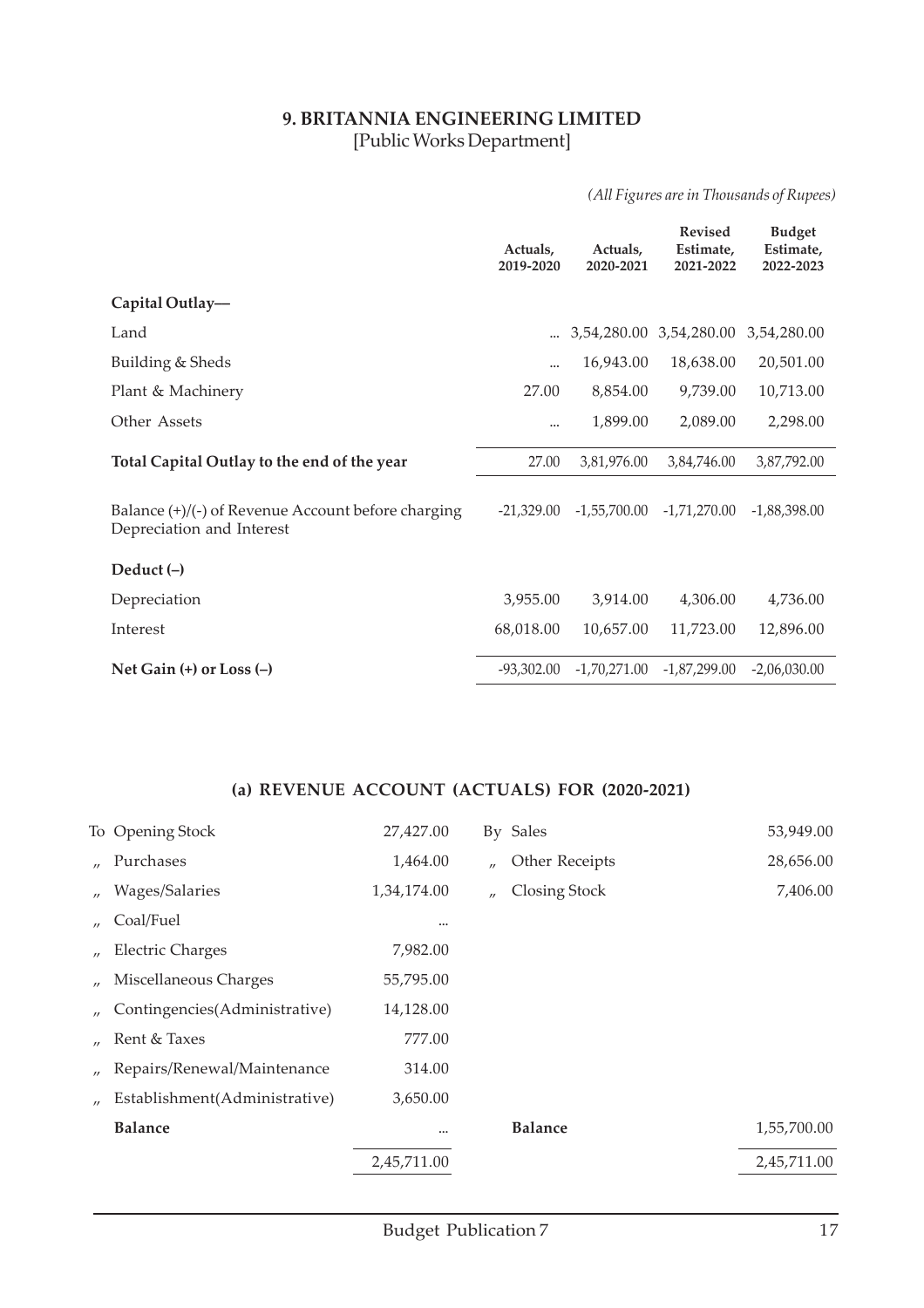|                   | To Opening Stock              | 7,406.00    |                   | By Sales       | 63,949.00   |
|-------------------|-------------------------------|-------------|-------------------|----------------|-------------|
|                   | Purchases                     | 1,634.00    | $^{\prime\prime}$ | Other Receipts | 28,656.00   |
| $\prime$          | Wages/Salaries                | 1,34,174.00 | $^{\prime\prime}$ | Closing Stock  | 9,006.00    |
| $^{\prime}$       | Coal/Fuel                     |             |                   |                |             |
| $^{\prime\prime}$ | <b>Electric Charges</b>       | 7,982.00    |                   |                |             |
|                   | Miscellaneous Charges         | 54,338.00   |                   |                | $\cdots$    |
|                   | Contingencies(Administrative) | 62,606.00   |                   |                | $\cdots$    |
|                   | Rent & Taxes                  | 777.00      |                   |                | $\cdots$    |
| $^{\prime\prime}$ | Repairs/Renewal/Maintenance   | 314.00      |                   |                | $\cdots$    |
| $\prime$          | Establishment(Administrative) | 3,650.00    |                   |                | $\cdots$    |
|                   | <b>Balance</b>                |             |                   | <b>Balance</b> | 1,71,270.00 |
|                   |                               | 2,72,881.00 |                   |                | 2,72,881.00 |

|                   | To Opening Stock              | 9,006.00    |                   | By Sales       | 63,949.00   |
|-------------------|-------------------------------|-------------|-------------------|----------------|-------------|
|                   | Purchases                     | 1,834.00    | $\prime$          | Other Receipts | 28,656.00   |
| $^{\prime\prime}$ | Wages/Salaries                | 1,44,115.00 | $^{\prime\prime}$ | Closing Stock  | 8,606.00    |
|                   | Coal/Fuel                     |             |                   |                | $\cdots$    |
|                   | <b>Electric Charges</b>       | 7,582.00    |                   |                | $\cdots$    |
|                   | Miscellaneous Charges         | 45,747.00   |                   |                | $\cdots$    |
|                   | Contingencies(Administrative) | 75,684.00   |                   |                | $\cdots$    |
|                   | Rent & Taxes                  | 777.00      |                   |                | $\cdots$    |
| $^{\prime\prime}$ | Repairs/Renewal/Maintenance   | 1,214.00    |                   |                | $\cdots$    |
|                   | Establishment(Administrative) | 3,650.00    |                   |                |             |
|                   | <b>Balance</b>                |             |                   | <b>Balance</b> | 1,88,398.00 |
|                   |                               | 2,89,609.00 |                   |                | 2,89,609.00 |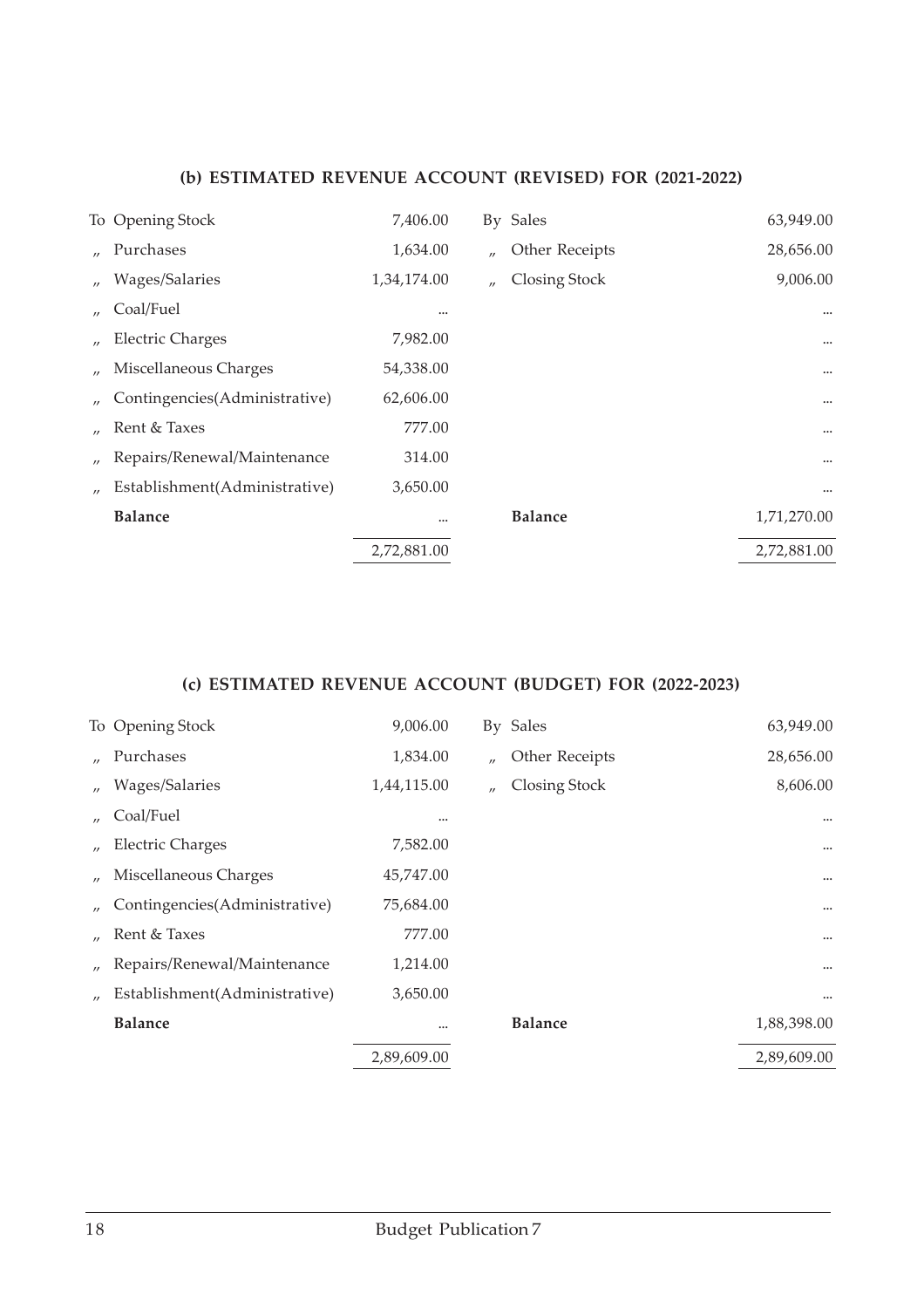#### **10. SARASWATY PRESS LIMITED** [Public Enterprises and Industrial Reconstruction Department]

*(All Figures are in Thousands of Rupees)*

|                                                                                 | Actuals,<br>2019-2020 | Actuals,<br>2020-2021 | <b>Revised</b><br>Estimate,<br>2021-2022 | <b>Budget</b><br>Estimate,<br>2022-2023 |
|---------------------------------------------------------------------------------|-----------------------|-----------------------|------------------------------------------|-----------------------------------------|
| Capital Outlay-                                                                 |                       |                       |                                          |                                         |
| Land                                                                            |                       |                       |                                          |                                         |
| Building & Sheds                                                                | 11,681.00             |                       |                                          |                                         |
| Plant & Machinery                                                               | 87,424.00             | 85,139.00             | 1,00,150.00                              | 82,590.00                               |
| Other Assets                                                                    | 2,188.00              | 22,329.00             | 10,321.00                                | 6,008.00                                |
| Total Capital Outlay to the end of the year                                     | 1,01,293.00           | 1,07,468.00           | 1,10,471.00                              | 88,598.00                               |
| Balance (+)/(-) of Revenue Account before charging<br>Depreciation and Interest | 3,22,553.00           | 2,34,969.00           | 3,08,473.00                              | 2,95,578.00                             |
| Deduct $(-)$                                                                    |                       |                       |                                          |                                         |
| Depreciation                                                                    | 33,890.00             | 39,358.00             | 41,326.00                                | 43,392.00                               |
| Interest                                                                        | 596.00                | 416.00                | 7,200.00                                 | 7,200.00                                |
| Net Gain $(+)$ or Loss $(-)$                                                    | 2,88,067.00           | 1,95,195.00           | 2,59,947.00                              | 2,44,986.00                             |

|                   | To Opening Stock              | 1,48,523.00  |                   | By Sales       | 10,89,789.00 |
|-------------------|-------------------------------|--------------|-------------------|----------------|--------------|
| $\mathbf{r}$      | Purchases                     | 2,74,874.00  | $\prime$          | Other Receipts | 1,808.00     |
| $\prime$          | Wages/Salaries                | 1,80,141.00  | $^{\prime\prime}$ | Closing Stock  | 88,108.00    |
| $^{\prime\prime}$ | Coal/Fuel                     | 76.00        |                   |                |              |
| $^{\prime\prime}$ | <b>Electric Charges</b>       | 32,921.00    |                   |                |              |
|                   | Miscellaneous Charges         | 60,427.00    |                   |                |              |
|                   | Contingencies(Administrative) |              |                   |                |              |
| $\mathbf{u}$      | Rent & Taxes                  | 39,160.00    |                   |                |              |
| $^{\prime\prime}$ | Repairs/Renewal/Maintenance   | 23,134.00    |                   |                |              |
|                   | Establishment(Administrative) | 1,85,480.00  |                   |                |              |
|                   | <b>Balance</b>                | 2,34,969.00  |                   | <b>Balance</b> | $\cdots$     |
|                   |                               | 11,79,705.00 |                   |                | 11,79,705.00 |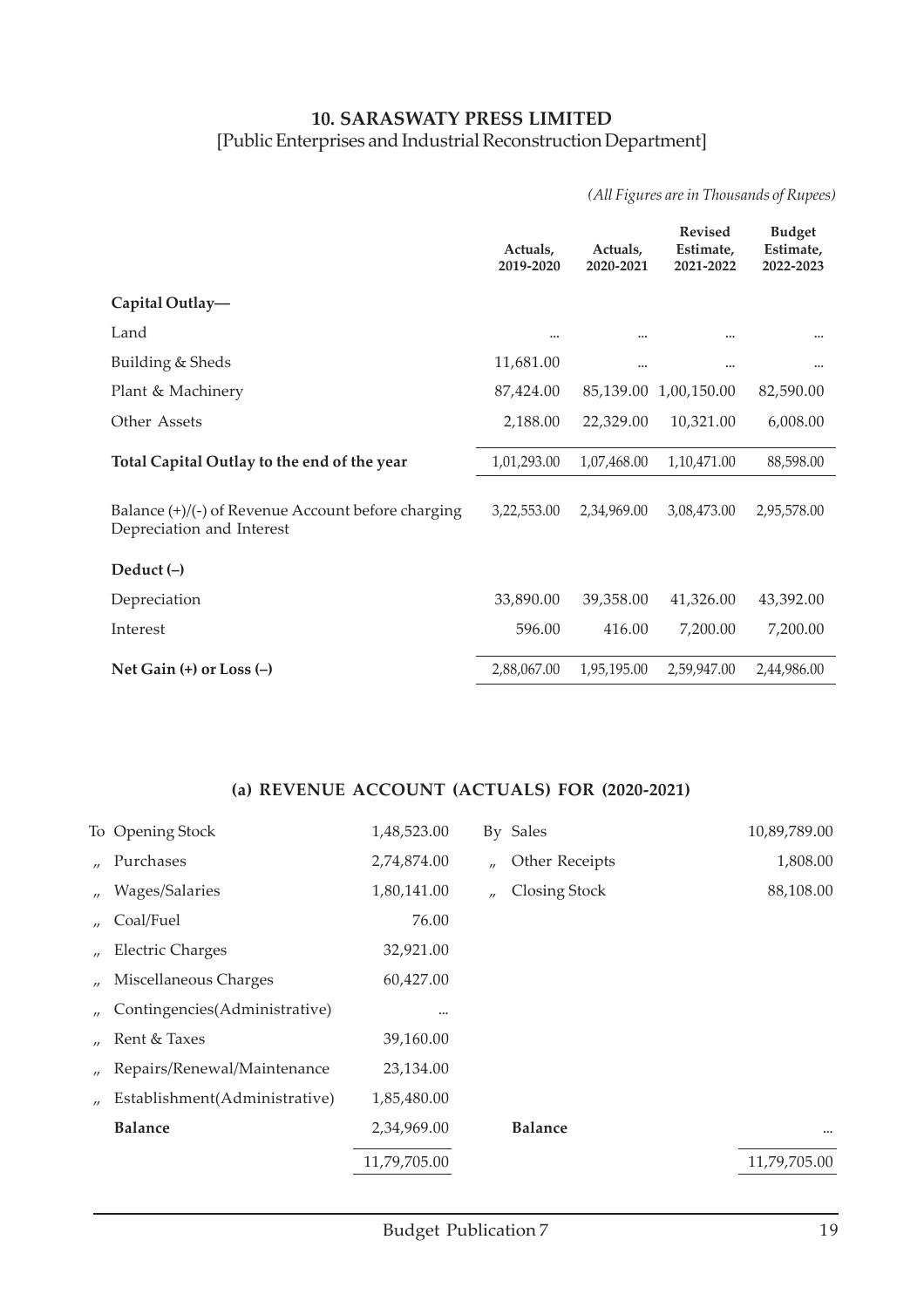|                               | 88,108.00        |                   |                | 16,79,148.00 |
|-------------------------------|------------------|-------------------|----------------|--------------|
| Purchases                     | 7,44,953.00      | $\prime$          | Other Receipts | 16,437.00    |
| Wages/Salaries                | 1,89,147.00      | $^{\prime\prime}$ | Closing Stock  | 60,599.00    |
| Coal/Fuel                     | 97.00            |                   |                |              |
| <b>Electric Charges</b>       | 41,644.00        |                   |                | $\cdots$     |
| Miscellaneous Charges         | 70,465.00        |                   |                | $\cdots$     |
| Contingencies(Administrative) |                  |                   |                | $\cdots$     |
| Rent & Taxes                  | 34,063.00        |                   |                | $\cdots$     |
| Repairs/Renewal/Maintenance   | 25,702.00        |                   |                | $\cdots$     |
| Establishment(Administrative) | 2,53,532.00      |                   |                | $\cdots$     |
| <b>Balance</b>                | 3,08,473.00      |                   | <b>Balance</b> | $\cdots$     |
|                               | 17,56,184.00     |                   |                | 17,56,184.00 |
|                               | To Opening Stock |                   |                | By Sales     |

|                   | To Opening Stock              | 60,599.00    |          | By Sales       | 12,69,266.00 |
|-------------------|-------------------------------|--------------|----------|----------------|--------------|
|                   | Purchases                     | 3,20,700.00  | $\prime$ | Other Receipts | 31,438.00    |
| $^{\prime\prime}$ | Wages/Salaries                | 1,94,822.00  | $\prime$ | Closing Stock  | 46,636.00    |
|                   | Coal/Fuel                     | 102.00       |          |                | $\cdots$     |
|                   | <b>Electric Charges</b>       | 43,535.00    |          |                | $\cdots$     |
|                   | Miscellaneous Charges         | 77,603.00    |          |                | $\cdots$     |
|                   | Contingencies(Administrative) |              |          |                | $\cdots$     |
|                   | Rent & Taxes                  | 32,209.00    |          |                | $\cdots$     |
| $^{\prime\prime}$ | Repairs/Renewal/Maintenance   | 28,272.00    |          |                | $\cdots$     |
|                   | Establishment(Administrative) | 2,93,920.00  |          |                | $\cdots$     |
|                   | <b>Balance</b>                | 2,95,578.00  |          | <b>Balance</b> | $\cdots$     |
|                   |                               | 13,47,340.00 |          |                | 13,47,340.00 |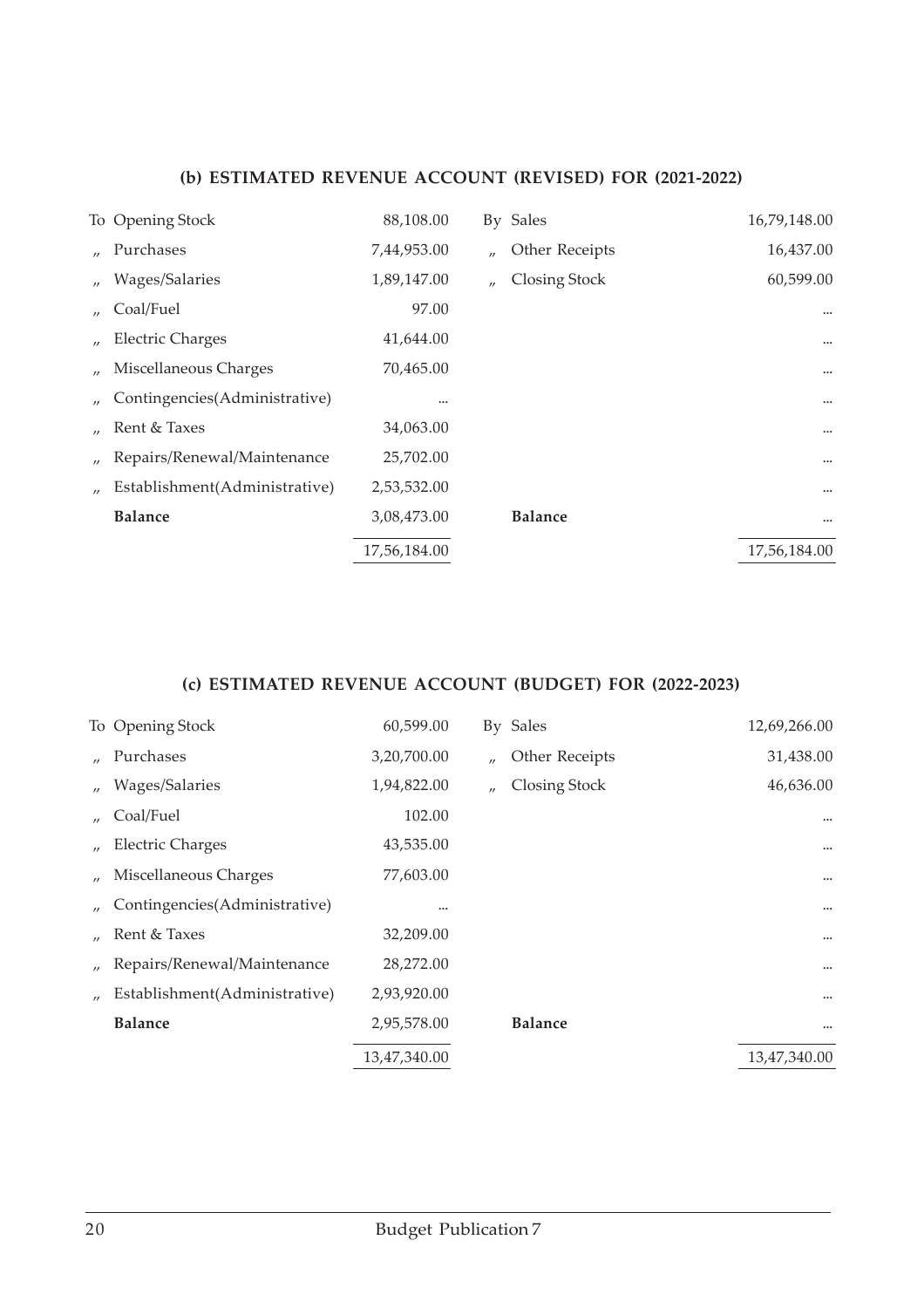## **11. WEST BENGAL TEXT BOOK CORPORATION LIMITED**

[Public Enterprises and Industrial Reconstruction Department]

*(All Figures are in Thousands of Rupees)*

|                                                                                   | Actuals,<br>2019-2020 | Actuals,<br>2020-2021 | <b>Revised</b><br>Estimate,<br>2021-2022 | <b>Budget</b><br>Estimate,<br>2022-2023 |
|-----------------------------------------------------------------------------------|-----------------------|-----------------------|------------------------------------------|-----------------------------------------|
| Capital Outlay-                                                                   |                       |                       |                                          |                                         |
| Land                                                                              |                       |                       |                                          |                                         |
| Building & Sheds                                                                  | $\ddotsc$             |                       |                                          |                                         |
| Plant & Machinery                                                                 | 21.00                 |                       |                                          |                                         |
| Other Assets                                                                      |                       |                       | 25.00                                    |                                         |
| Total Capital Outlay to the end of the year                                       | 21.00                 |                       | 25.00                                    | $\cdots$                                |
| Balance $(+)/(-)$ of Revenue Account before charging<br>Depreciation and Interest | 3,76,593.00           | 6,99,246.00           | 3,63,888.00                              | 3,64,743.00                             |
| Deduct $(-)$                                                                      |                       |                       |                                          |                                         |
| Depreciation                                                                      | 189.00                | 160.00                | 192.00                                   | 164.00                                  |
| Interest                                                                          | 3,931.00              | 645.00                | 7,200.00                                 | 14,400.00                               |
| Net Gain $(+)$ or Loss $(-)$                                                      | 3,72,473.00           | 6,98,441.00           | 3,56,496.00                              | 3,50,179.00                             |

|                   | To Opening Stock              | 8,84,872.00  |                   | By Sales       | 47,57,921.00 |
|-------------------|-------------------------------|--------------|-------------------|----------------|--------------|
|                   | Purchases                     | 30,09,845.00 | $^{\prime\prime}$ | Other Receipts | 16,675.00    |
| $\prime$          | Wages/Salaries                | $\cdots$     | $^{\prime\prime}$ | Closing Stock  | 7,51,983.00  |
| $\mathcal{L}$     | Coal/Fuel                     | $\cdots$     |                   |                |              |
| $^{\prime}$       | <b>Electric Charges</b>       | $\cdots$     |                   |                |              |
| $^{\prime\prime}$ | Miscellaneous Charges         | 2,633.00     |                   |                |              |
|                   | Contingencies(Administrative) |              |                   |                |              |
| $\prime$          | Rent & Taxes                  | 40,826.00    |                   |                |              |
| $^{\prime\prime}$ | Repairs/Renewal/Maintenance   | 3,049.00     |                   |                |              |
|                   | Establishment(Administrative) | 8,86,108.00  |                   |                |              |
|                   | <b>Balance</b>                | 6,99,246.00  |                   | <b>Balance</b> | $\cdots$     |
|                   |                               | 55,26,579.00 |                   |                | 55,26,579.00 |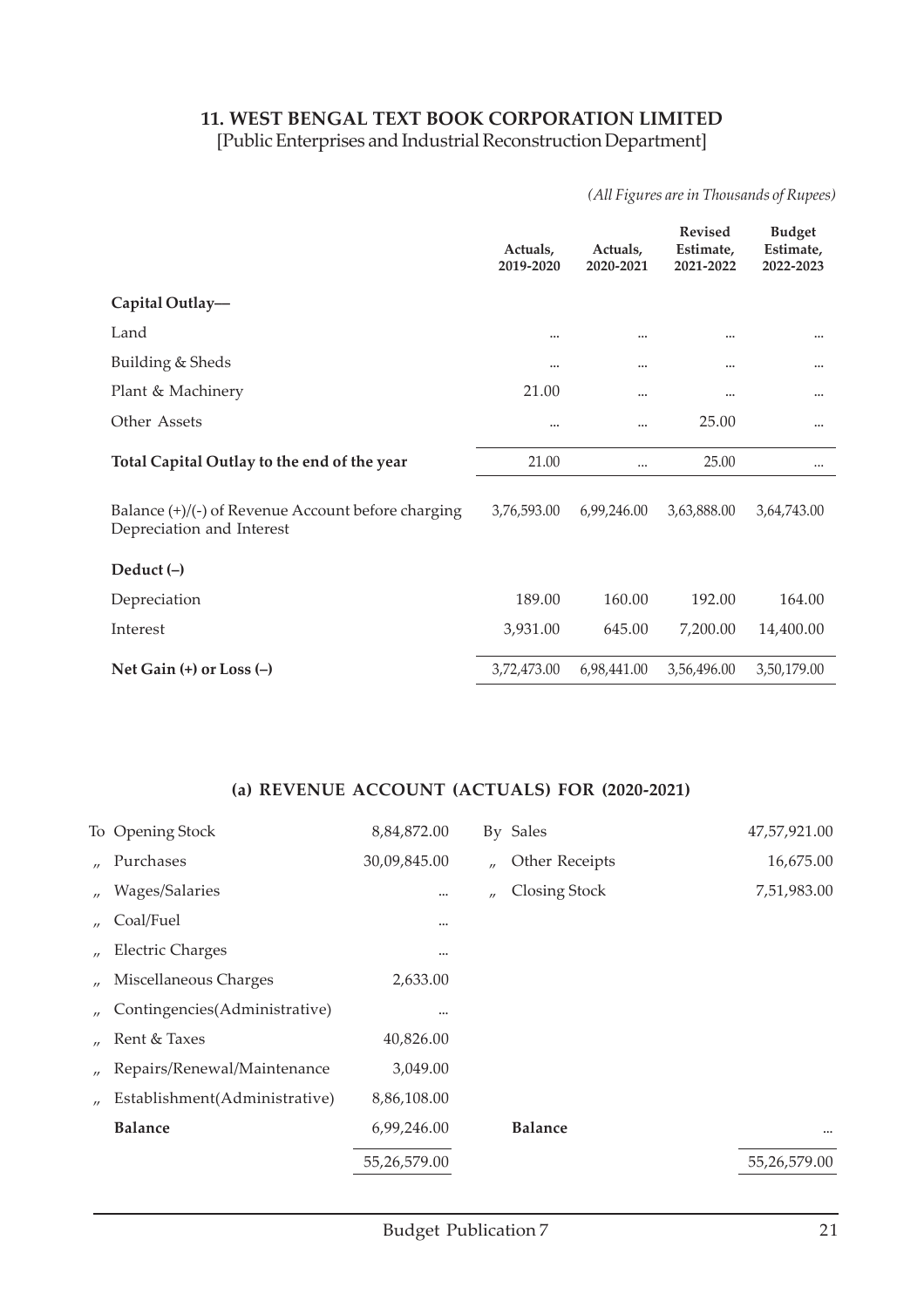|                   | To Opening Stock              | 7,51,983.00  |                   | By Sales       | 47,40,547.00 |
|-------------------|-------------------------------|--------------|-------------------|----------------|--------------|
|                   | Purchases                     | 28,72,504.00 | $\prime$          | Other Receipts | 20,500.00    |
| $^{\prime\prime}$ | Wages/Salaries                |              | $^{\prime\prime}$ | Closing Stock  | 2,51,203.00  |
|                   | Coal/Fuel                     | $\cdots$     |                   |                |              |
| $^{\prime\prime}$ | <b>Electric Charges</b>       |              |                   |                | $\cdots$     |
|                   | Miscellaneous Charges         | 2,759.00     |                   |                |              |
|                   | Contingencies(Administrative) |              |                   |                | $\cdots$     |
|                   | Rent & Taxes                  | 37,726.00    |                   |                | $\cdots$     |
| $^{\prime\prime}$ | Repairs/Renewal/Maintenance   | 3,210.00     |                   |                | $\cdots$     |
|                   | Establishment(Administrative) | 9,80,180.00  |                   |                |              |
|                   | <b>Balance</b>                | 3,63,888.00  |                   | <b>Balance</b> | $\cdots$     |
|                   |                               | 50,12,250.00 |                   |                | 50,12,250.00 |

|                   | To Opening Stock              | 2,51,203.00  |                   | By Sales       | 48,75,699.00 |
|-------------------|-------------------------------|--------------|-------------------|----------------|--------------|
|                   | " Purchases                   | 34,29,666.00 | $\prime$          | Other Receipts | 20,900.00    |
| $\prime$          | Wages/Salaries                |              | $^{\prime\prime}$ | Closing Stock  | 3,20,314.00  |
| $^{\prime\prime}$ | Coal/Fuel                     | $\cdots$     |                   |                | $\cdots$     |
| $\prime$          | <b>Electric Charges</b>       |              |                   |                | $\cdots$     |
|                   | Miscellaneous Charges         | 2,899.00     |                   |                | $\cdots$     |
|                   | Contingencies(Administrative) |              |                   |                | $\cdots$     |
|                   | Rent & Taxes                  | 38,739.00    |                   |                | $\cdots$     |
| $^{\prime\prime}$ | Repairs/Renewal/Maintenance   | 3,304.00     |                   |                | $\cdots$     |
| $^{\prime\prime}$ | Establishment(Administrative) | 11,26,359.00 |                   |                | $\cdots$     |
|                   | <b>Balance</b>                | 3,64,743.00  |                   | <b>Balance</b> | $\cdots$     |
|                   |                               | 52,16,913.00 |                   |                | 52,16,913.00 |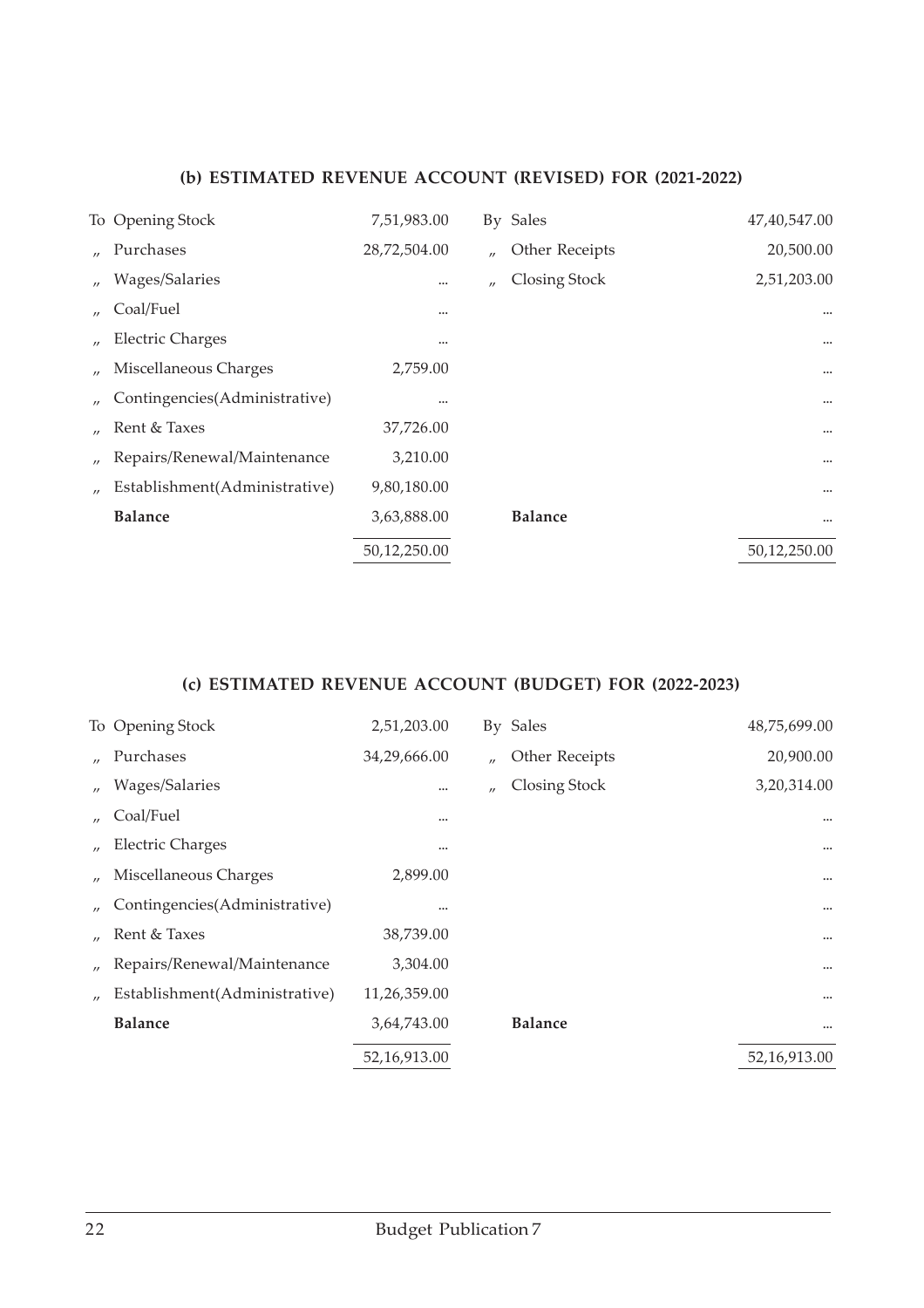#### **12. WEST BENGAL STATE ELECTRICITY DISTRIBUTION COMPANY LIMITED** [Power Department]

#### *(All Figures are in Thousands of Rupees)*

|                                                                                 | Actuals,<br>2019-2020 | Actuals,<br>2020-2021 | <b>Revised</b><br>Estimate,<br>2021-2022 | <b>Budget</b><br>Estimate,<br>2022-2023 |
|---------------------------------------------------------------------------------|-----------------------|-----------------------|------------------------------------------|-----------------------------------------|
| Capital Outlay-                                                                 |                       |                       |                                          |                                         |
| Land                                                                            | 51,300.00             | 22,500.00             | 28,700.00                                | $\cdots$                                |
| Building & Sheds                                                                | 2,17,200.00           | 1,40,200.00           | 1,82,000.00                              |                                         |
| Plant & Machinery                                                               | 46,76,900.00          | 28,46,100.00          | 32,12,000.00                             |                                         |
| Other Assets                                                                    | 3,46,05,800.00        | 4, 14, 13, 200. 00    | 4,22,52,000.00                           |                                         |
| Total Capital Outlay to the end of the year                                     | 3,95,51,200.00        | 4,44,22,000.00        | 4,56,74,700.00                           | $\cdots$                                |
| Balance (+)/(-) of Revenue Account before<br>charging Depreciation and Interest | 1,91,18,800.00        | 1,95,74,500.00        | 2,31,40,100.00                           |                                         |
| Deduct $(-)$                                                                    |                       |                       |                                          |                                         |
| Depreciation                                                                    | 46,22,000.00          | 40,69,400.00          | 55,38,600.00                             | $\cdots$                                |
| Interest                                                                        | 1,36,41,100.00        | 1,50,24,600.00        | 1,69,52,800.00                           |                                         |
| Net Gain $(+)$ or Loss $(-)$                                                    | 8,55,700.00           | 4,80,500.00           | 6,48,700.00                              | $\cdots$                                |

|                   | To Opening Stock              |                    |                   | By Sales       | 21,45,28,700.00 |
|-------------------|-------------------------------|--------------------|-------------------|----------------|-----------------|
|                   | Purchases                     | 21, 25, 22, 400.00 | $^{\prime\prime}$ | Other Receipts | 4,76,21,700.00  |
| $\prime$          | Wages/Salaries                | 1,48,76,000.00     | $^{\prime\prime}$ | Closing Stock  |                 |
| $^{\prime\prime}$ | Coal/Fuel                     | $\cdots$           |                   |                |                 |
| $^{\prime\prime}$ | <b>Electric Charges</b>       |                    |                   |                |                 |
|                   | Miscellaneous Charges         | 29,37,300.00       |                   |                |                 |
|                   | Contingencies(Administrative) |                    |                   |                |                 |
|                   | Rent & Taxes                  | 19,89,300.00       |                   |                |                 |
| $\prime$          | Repairs/Renewal/Maintenance   | 89,11,300.00       |                   |                |                 |
| $^{\prime\prime}$ | Establishment(Administrative) | 13,39,600.00       |                   |                |                 |
|                   | <b>Balance</b>                | 1,95,74,500.00     |                   | <b>Balance</b> | $\cdots$        |
|                   |                               | 26,21,50,400.00    |                   |                | 26,21,50,400.00 |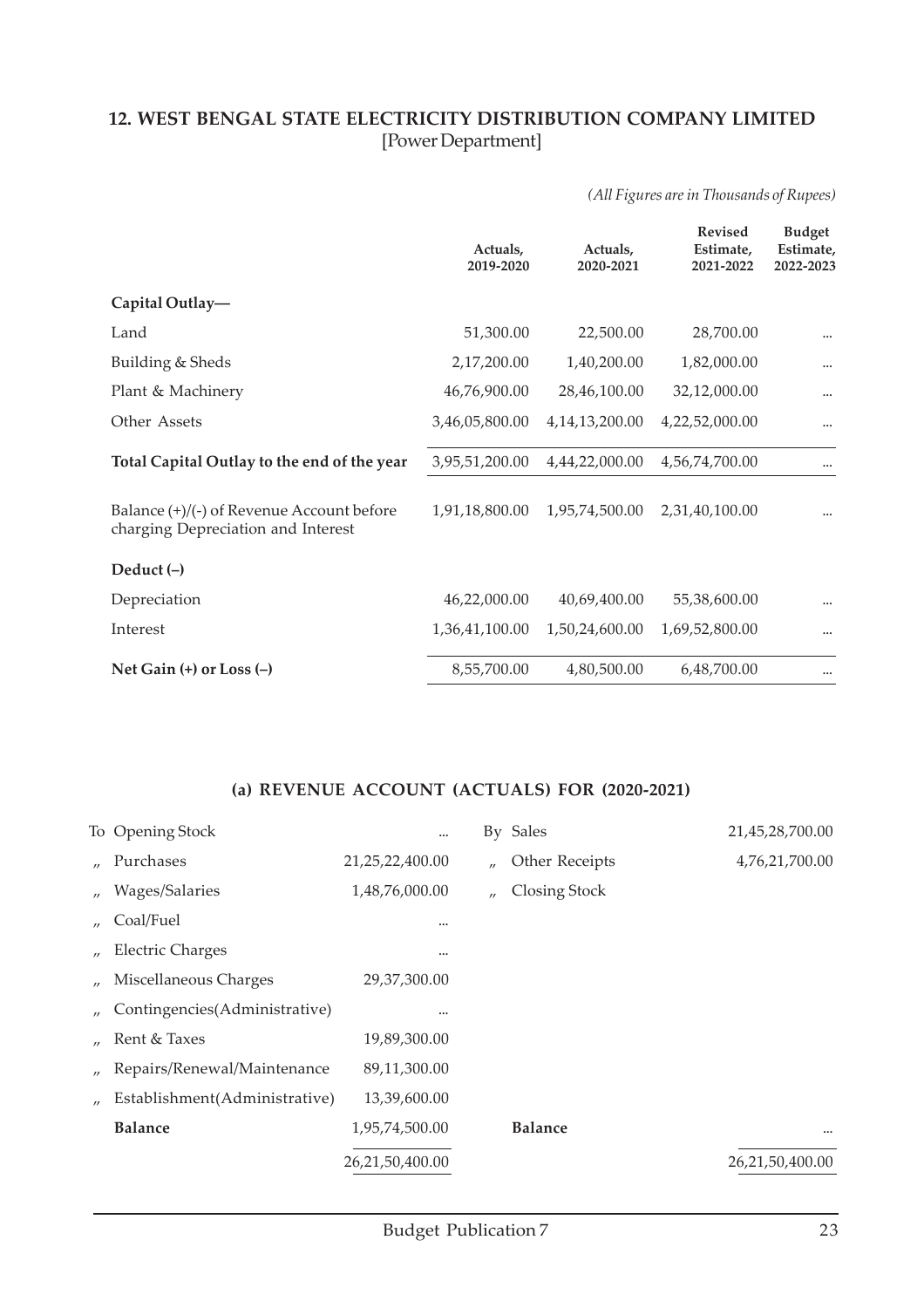| To Opening Stock              |                    |                   | By Sales       | 24,47,57,500.00 |
|-------------------------------|--------------------|-------------------|----------------|-----------------|
| Purchases                     | 20,65,47,200.00    | $^{\prime\prime}$ | Other Receipts | 1,73,18,400.00  |
| Wages/Salaries                | 1,60,05,000.00     | $^{\prime\prime}$ | Closing Stock  | $\cdots$        |
| Coal/Fuel                     | $\cdots$           |                   |                | $\cdots$        |
| <b>Electric Charges</b>       | $\cdots$           |                   |                | $\cdots$        |
| Miscellaneous Charges         | 26,07,100.00       |                   |                | $\cdots$        |
| Contingencies(Administrative) |                    |                   |                | $\cdots$        |
| Rent & Taxes                  | 24,05,000.00       |                   |                | $\cdots$        |
| Repairs/Renewal/Maintenance   | 97,27,800.00       |                   |                | $\cdots$        |
| Establishment(Administrative) | 16,43,700.00       |                   |                | $\cdots$        |
| <b>Balance</b>                | 2,31,40,100.00     |                   | <b>Balance</b> | $\cdots$        |
|                               | 26, 20, 75, 900.00 |                   |                | 26,20,75,900.00 |

#### **(c) ESTIMATED REVENUE ACCOUNT (BUDGET) FOR (2022-2023)**

|                   | To Opening Stock              | $\cdots$ |                   | By Sales       | $\cdots$ |
|-------------------|-------------------------------|----------|-------------------|----------------|----------|
|                   | " Purchases                   |          | $^{\prime\prime}$ | Other Receipts | $\cdots$ |
| $\prime$          | Wages/Salaries                |          | $^{\prime\prime}$ | Closing Stock  | $\cdots$ |
| $\prime$          | Coal/Fuel                     | $\cdots$ |                   |                | $\cdots$ |
| $^{\prime\prime}$ | <b>Electric Charges</b>       | $\cdots$ |                   |                | $\cdots$ |
| $\prime$          | Miscellaneous Charges         |          |                   |                | $\cdots$ |
| $^{\prime\prime}$ | Contingencies(Administrative) |          |                   |                | $\cdots$ |
| $\mathbf{u}$      | Rent & Taxes                  |          |                   |                | $\cdots$ |
| $\prime$          | Repairs/Renewal/Maintenance   |          |                   |                | $\cdots$ |
| $^{\prime\prime}$ | Establishment(Administrative) |          |                   |                | $\cdots$ |
|                   | <b>Balance</b>                | $\cdots$ |                   | <b>Balance</b> | $\cdots$ |
|                   |                               |          |                   |                | $\cdots$ |

Preparation of Revised Estimate for the FY-2021-22 is not yet finalised. Thus Revenue Account for FY-2021-22 is prepared based on the available information in Budget Estimate of FY-2021-22. Moreover, Preparation of Budget Estimate for FY-2022-23 is in process. Thus, information pertaining to above may be provided only after approval of Budget Estimate for FY-2022-23.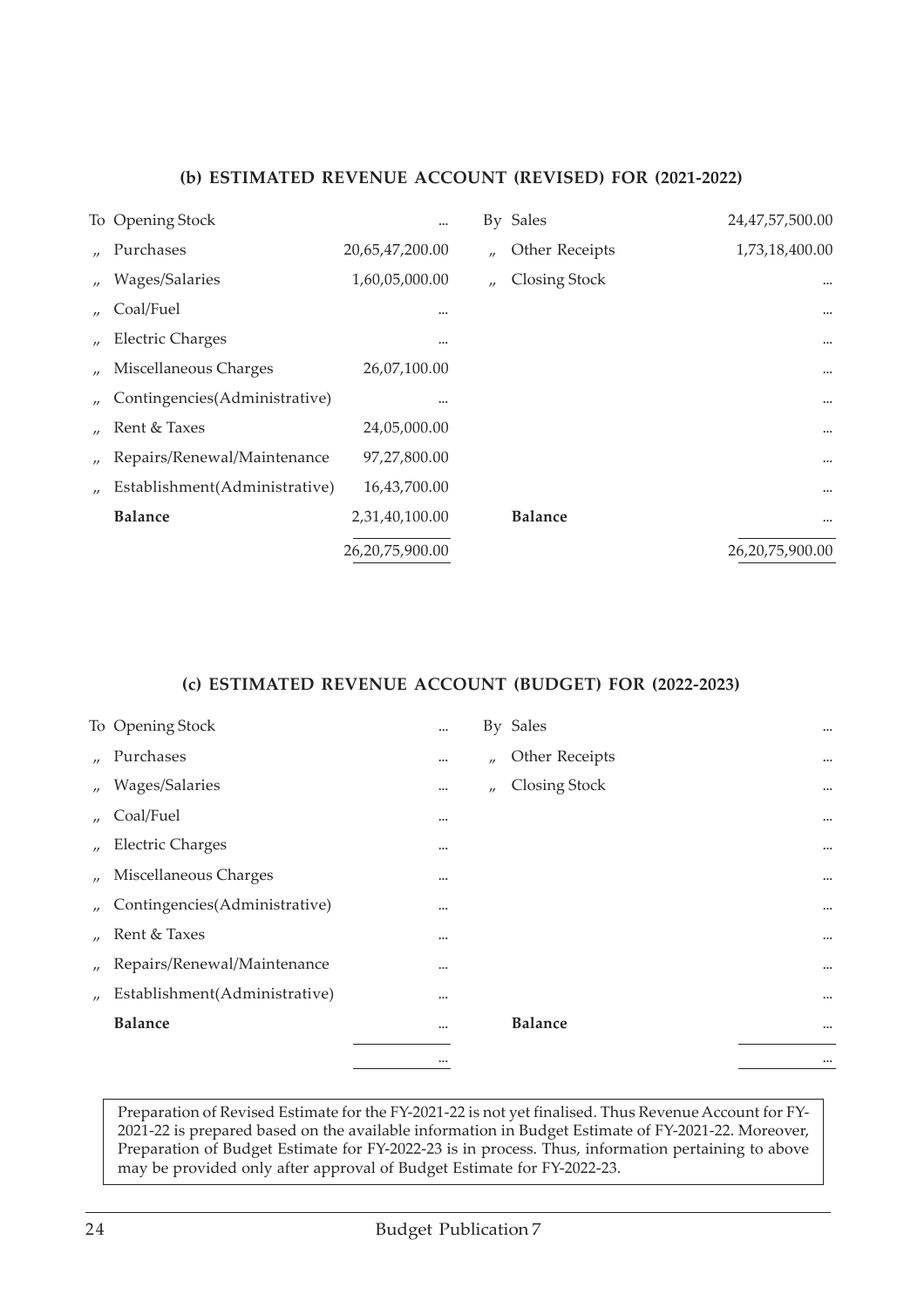#### **13. WEST BENGAL POWER DEVELOPMENT CORPORATION LIMITED** [Power Department]

*(All Figures are in Thousands of Rupees)*

|                                                                                 | Actuals,<br>2019-2020 | Actuals,<br>2020-2021 | <b>Revised</b><br>Estimate,<br>2021-2022 | <b>Budget</b><br>Estimate,<br>2022-2023 |
|---------------------------------------------------------------------------------|-----------------------|-----------------------|------------------------------------------|-----------------------------------------|
| Capital Outlay-                                                                 |                       |                       |                                          |                                         |
| Land                                                                            | 16,08,957.00          | 16,20,745.00          | 56,20,745.00                             | 56,20,745.00                            |
| Building & Sheds                                                                | 2,07,24,853.00        | 2,08,98,349.00        | 2,11,78,833.34                           | 2, 14, 63, 082. 17                      |
| Plant & Machinery                                                               | 18,39,02,627.00       | 18,60,38,387.00       |                                          | 18,74,81,956.03 18,89,36,726.47         |
| Other Assets                                                                    | 28,70,248.00          | 30,45,457.00          | 30,87,249.58                             | 31,29,615.69                            |
| Total Capital Outlay to the end of the year                                     | 20,91,06,685.00       | 21,16,02,938.00       | 21,73,68,783.95 21,91,50,169.33          |                                         |
| Balance (+)/(-) of Revenue Account before<br>charging Depreciation and Interest | 1,76,04,767.00        | 2,00,24,189.00        | 2,05,00,000.00                           | 2, 14, 64, 285. 71                      |
| Deduct $(-)$                                                                    |                       |                       |                                          |                                         |
| Depreciation                                                                    | 68,09,515.00          | 70,86,812.00          | 70,00,000.00                             | 73,00,000.00                            |
| Interest                                                                        | 1,06,07,671.00        | 1,04,27,109.00        | 90,00,000.00                             | 90,00,000.00                            |
| Net Gain $(+)$ or Loss $(-)$                                                    | 1,87,581.00           | 25,10,268.00          | 45,00,000.00                             | 51,64,285.71                            |

|                   | To Opening Stock              |                   |                   | By Sales       | 8,96,43,042.00 |
|-------------------|-------------------------------|-------------------|-------------------|----------------|----------------|
|                   | Purchases                     |                   | $^{\prime\prime}$ | Other Receipts | 58,75,519.00   |
| $\prime$          | Wages/Salaries                | 1, 15, 61, 144.00 | $\mathbf{u}$      | Closing Stock  |                |
| $^{\prime\prime}$ | Coal/Fuel                     | 5,70,81,496.00    |                   |                |                |
|                   | <b>Electric Charges</b>       |                   |                   |                |                |
|                   | Miscellaneous Charges         | 4,73,938.00       |                   |                |                |
|                   | Contingencies(Administrative) |                   |                   |                |                |
|                   | Rent & Taxes                  | 5,678.00          |                   |                |                |
| $^{\prime\prime}$ | Repairs/Renewal/Maintenance   | 54,45,789.00      |                   |                |                |
|                   | Establishment(Administrative) | 9,26,327.00       |                   |                |                |
|                   | <b>Balance</b>                | 2,00,24,189.00    |                   | <b>Balance</b> | $\cdots$       |
|                   |                               | 9,55,18,561.00    |                   |                | 9,55,18,561.00 |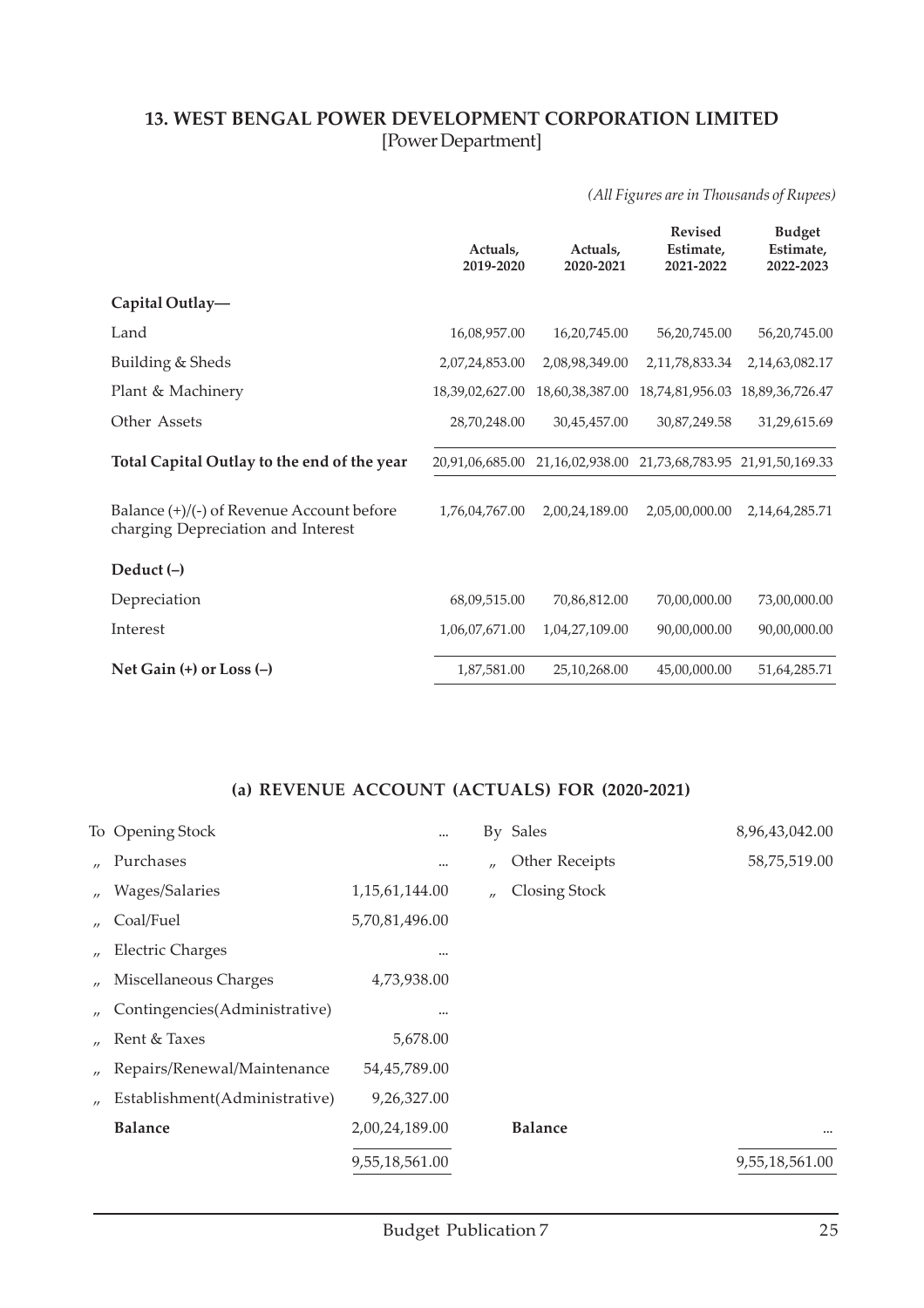|                   | To Opening Stock              |                |                   | By Sales       | 8,40,00,000.00 |
|-------------------|-------------------------------|----------------|-------------------|----------------|----------------|
|                   | Purchases                     | $\cdots$       | $^{\prime\prime}$ | Other Receipts | 70,00,000.00   |
| $^{\prime\prime}$ | Wages/Salaries                | 95,00,000.00   | $^{\prime\prime}$ | Closing Stock  |                |
|                   | Coal/Fuel                     | 5,40,00,000.00 |                   |                | $\cdots$       |
|                   | <b>Electric Charges</b>       | $\cdots$       |                   |                | $\cdots$       |
|                   | Miscellaneous Charges         | 2,36,969.00    |                   |                | $\cdots$       |
|                   | Contingencies(Administrative) |                |                   |                | $\cdots$       |
|                   | Rent & Taxes                  | 5,678.00       |                   |                | $\cdots$       |
|                   | Repairs/Renewal/Maintenance   | 58,31,026.00   |                   |                | $\cdots$       |
|                   | Establishment(Administrative) | 9,26,327.00    |                   |                | $\cdots$       |
|                   | <b>Balance</b>                | 2,05,00,000.00 |                   | <b>Balance</b> | $\cdots$       |
|                   |                               | 9,10,00,000.00 |                   |                | 9,10,00,000.00 |
|                   |                               |                |                   |                |                |

|                   | To Opening Stock              | $\cdots$           |                   | By Sales       | 9,00,00,000.00 |
|-------------------|-------------------------------|--------------------|-------------------|----------------|----------------|
|                   | Purchases                     |                    | $^{\prime\prime}$ | Other Receipts | 70,00,000.00   |
| $^{\prime\prime}$ | Wages/Salaries                | 1,01,78,571.43     | $\mathbf{u}$      | Closing Stock  | $\cdots$       |
|                   | Coal/Fuel                     | 5,78,57,142.86     |                   |                | $\cdots$       |
|                   | <b>Electric Charges</b>       |                    |                   |                | $\cdots$       |
|                   | Miscellaneous Charges         | 2,53,895.36        |                   |                | $\cdots$       |
|                   | Contingencies(Administrative) |                    |                   |                | $\cdots$       |
|                   | Rent & Taxes                  | 6,083.57           |                   |                | $\cdots$       |
| $^{\prime\prime}$ | Repairs/Renewal/Maintenance   | 62,47,527.86       |                   |                | $\cdots$       |
|                   | Establishment(Administrative) | 9,92,493.21        |                   |                |                |
|                   | <b>Balance</b>                | 2, 14, 64, 285. 71 |                   | <b>Balance</b> | $\cdots$       |
|                   |                               | 9,70,00,000.00     |                   |                | 9,70,00,000.00 |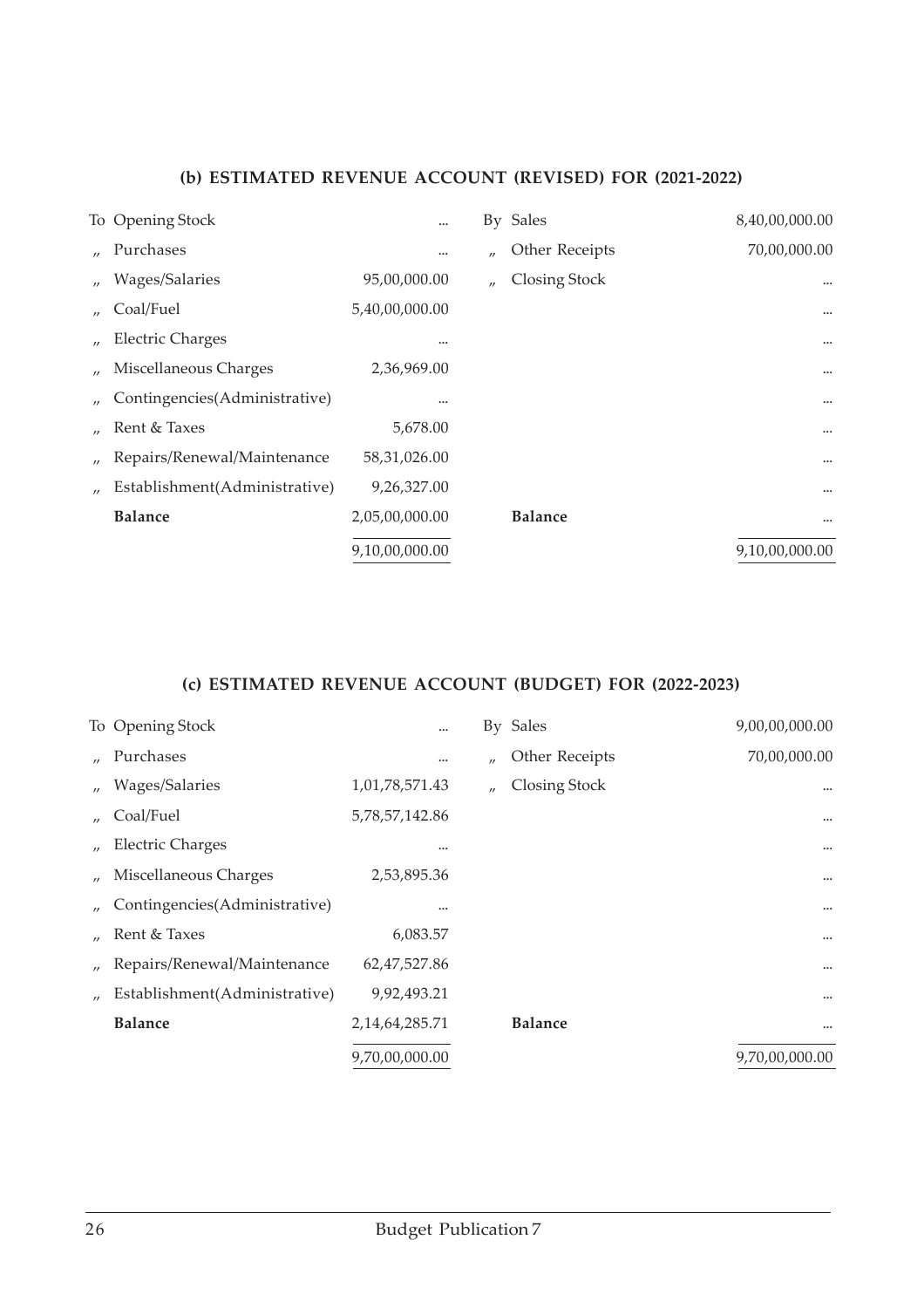#### **14. THE DURGAPUR PROJECTS LIMITED** [Power Department]

*(All Figures are in Thousands of Rupees)*

|                                                                                 | Actuals,<br>2019-2020 | Actuals,<br>2020-2021 | <b>Revised</b><br>Estimate,<br>2021-2022 | <b>Budget</b><br>Estimate,<br>2022-2023 |
|---------------------------------------------------------------------------------|-----------------------|-----------------------|------------------------------------------|-----------------------------------------|
| Capital Outlay-                                                                 |                       |                       |                                          |                                         |
| Land                                                                            |                       | 16,302.00             | 1,114.00                                 | 1,000.00                                |
| Building & Sheds                                                                | 688.00                | 7,474.00              | 6,590.00                                 | 6,500.00                                |
| Plant & Machinery                                                               | 1,00,963.00           | 4,663.00              | 80,334.00                                | 88,350.00                               |
| Other Assets                                                                    | 77,180.00             | 56,066.00             | 89,129.00                                | 23,682.00                               |
| Total Capital Outlay to the end of the year                                     | 1,78,831.00           | 84,505.00             | 1,77,167.00                              | 1,19,532.00                             |
| Balance (+)/(-) of Revenue Account before<br>charging Depreciation and Interest | 6,77,839.00           | 36,20,719.00          | 43,61,100.00                             | 49,78,248.00                            |
| Deduct $(-)$                                                                    |                       |                       |                                          |                                         |
| Depreciation                                                                    | 12,92,289.00          | 12,81,103.00          | 12,83,650.00                             | 12,82,000.00                            |
| Interest                                                                        | 33,07,909.00          | 34,75,493.00          | 28,90,486.00                             | 23,70,059.00                            |
| Net Gain $(+)$ or Loss $(-)$                                                    | $-39,22,359.00$       | $-11,35,877.00$       | 1,86,964.00                              | 13,26,189.00                            |

|          | To Opening Stock              |                |                   | By Sales       | 1,39,78,053.00 |
|----------|-------------------------------|----------------|-------------------|----------------|----------------|
|          | Purchases                     |                | $^{\prime\prime}$ | Other Receipts | 39,862.00      |
| $\prime$ | Wages/Salaries                | 17,09,901.00   | $\mathbf{u}$      | Closing Stock  |                |
| $\prime$ | Coal/Fuel                     | 75,30,163.00   |                   |                |                |
|          | <b>Electric Charges</b>       | 73,604.00      |                   |                |                |
|          | Miscellaneous Charges         | 96,648.00      |                   |                |                |
|          | Contingencies(Administrative) |                |                   |                |                |
|          | Rent & Taxes                  | 3,627.00       |                   |                |                |
| $\prime$ | Repairs/Renewal/Maintenance   | 4,07,440.00    |                   |                |                |
|          | Establishment(Administrative) | 5,75,813.00    |                   |                |                |
|          | <b>Balance</b>                | 36,20,719.00   |                   | <b>Balance</b> | $\cdots$       |
|          |                               | 1,40,17,915.00 |                   |                | 1,40,17,915.00 |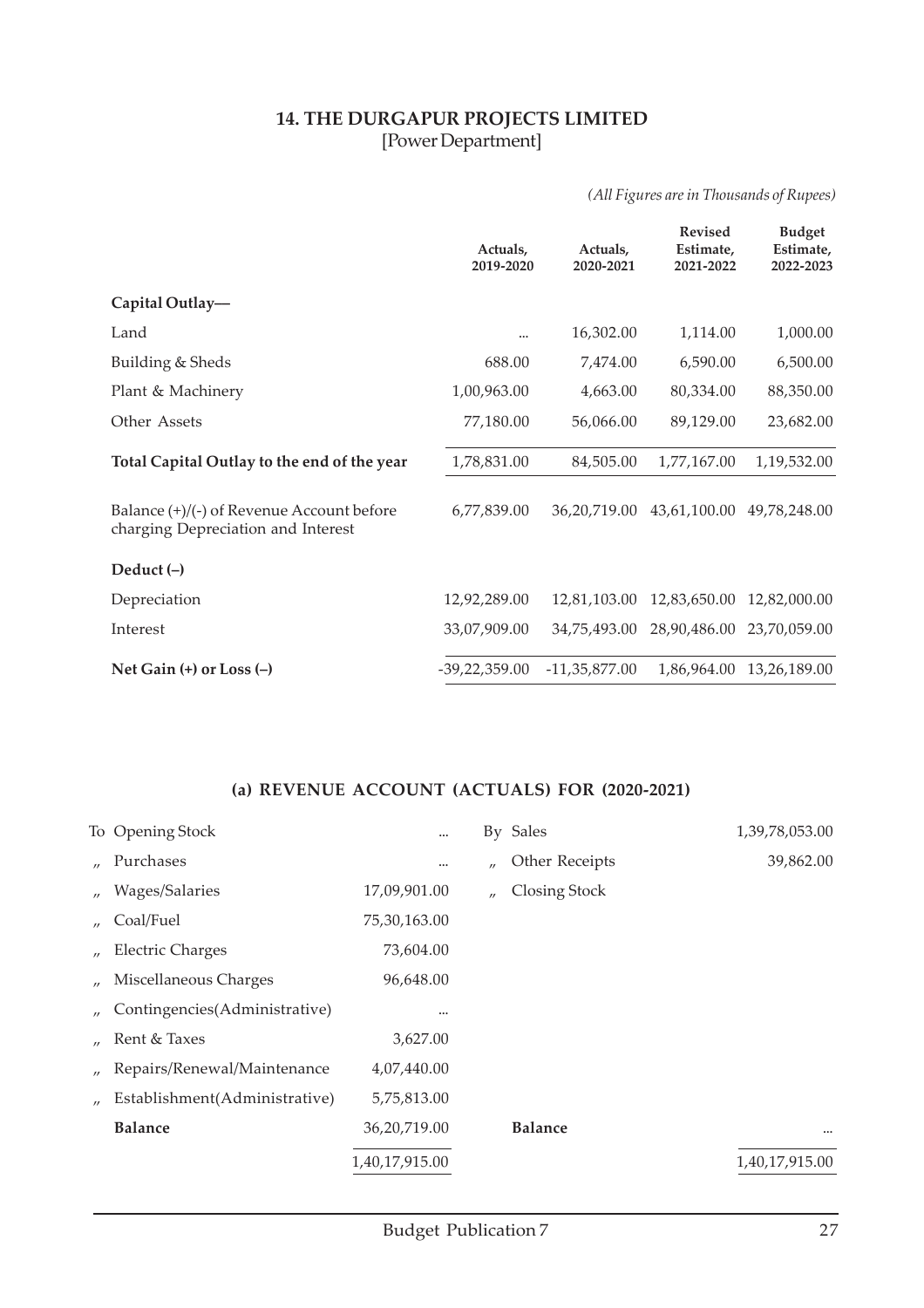|                   | To Opening Stock              | $\cdots$       |             | By Sales       | 1,30,31,957.00 |
|-------------------|-------------------------------|----------------|-------------|----------------|----------------|
|                   | Purchases                     | $\cdots$       | $\prime$    | Other Receipts | 27,97,463.00   |
| $^{\prime\prime}$ | Wages/Salaries                | 19,10,647.00   | $^{\prime}$ | Closing Stock  | $\cdots$       |
|                   | Coal/Fuel                     | 84,27,305.00   |             |                | $\cdots$       |
|                   | <b>Electric Charges</b>       | 55,801.00      |             |                | $\cdots$       |
|                   | Miscellaneous Charges         | 1,06,313.00    |             |                | $\cdots$       |
|                   | Contingencies(Administrative) |                |             |                | $\cdots$       |
|                   | Rent & Taxes                  | 3,493.00       |             |                | $\cdots$       |
|                   | Repairs/Renewal/Maintenance   | 6,21,594.00    |             |                | $\cdots$       |
|                   | Establishment(Administrative) | 3,43,167.00    |             |                | $\cdots$       |
|                   | <b>Balance</b>                | 43,61,100.00   |             | <b>Balance</b> | $\cdots$       |
|                   |                               | 1,58,29,420.00 |             |                | 1,58,29,420.00 |
|                   |                               |                |             |                |                |

|                   | To Opening Stock              | $\cdots$       |                   | By Sales       | 1,54,36,900.00 |
|-------------------|-------------------------------|----------------|-------------------|----------------|----------------|
|                   | Purchases                     |                | $^{\prime\prime}$ | Other Receipts | 19,46,480.00   |
| $^{\prime\prime}$ | Wages/Salaries                | 19,39,307.00   | $\prime$          | Closing Stock  | $\cdots$       |
|                   | Coal/Fuel                     | 93,09,200.00   |                   |                | $\cdots$       |
|                   | <b>Electric Charges</b>       | 61,381.00      |                   |                | $\cdots$       |
|                   | Miscellaneous Charges         | 1,11,101.00    |                   |                | $\cdots$       |
|                   | Contingencies(Administrative) |                |                   |                | $\cdots$       |
|                   | Rent & Taxes                  | 3,842.00       |                   |                | $\cdots$       |
| $^{\prime\prime}$ | Repairs/Renewal/Maintenance   | 6,37,134.00    |                   |                |                |
|                   | Establishment(Administrative) | 3,43,167.00    |                   |                | $\cdots$       |
|                   | <b>Balance</b>                | 49,78,248.00   |                   | <b>Balance</b> | $\cdots$       |
|                   |                               | 1,73,83,380.00 |                   |                | 1,73,83,380.00 |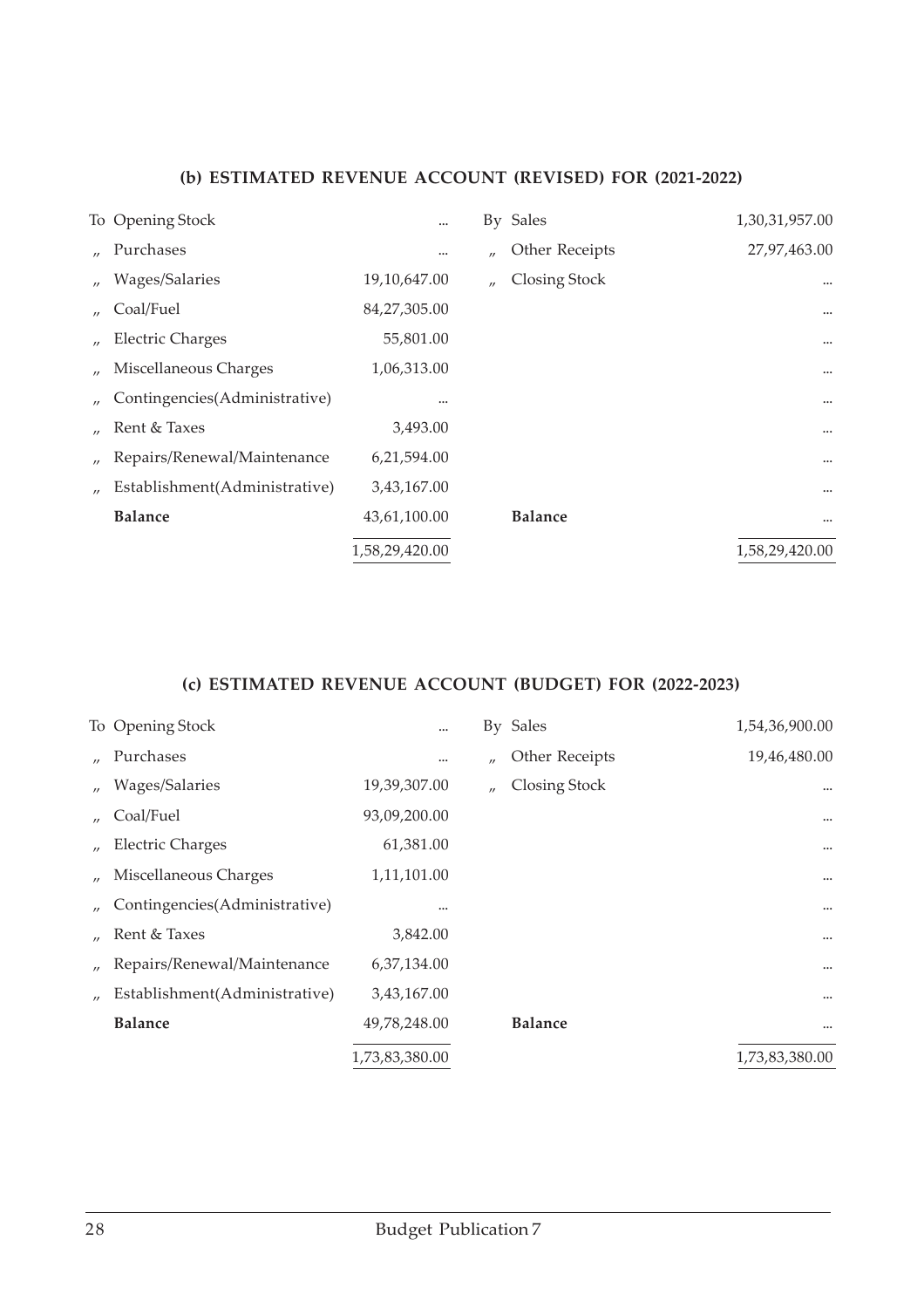#### **15. GLUCONATE HEALTH LIMITED** [Health & Family Welfare Department]

#### *(All Figures are in Thousands of Rupees)*

|                                                                                   | Actuals,<br>2019-2020 | Actuals,<br>2020-2021 | <b>Revised</b><br>Estimate,<br>2021-2022        | <b>Budget</b><br>Estimate,<br>2022-2023 |
|-----------------------------------------------------------------------------------|-----------------------|-----------------------|-------------------------------------------------|-----------------------------------------|
| Capital Outlay-                                                                   |                       |                       |                                                 |                                         |
| Land                                                                              | 151.00                | 151.00                | 151.00                                          | 151.00                                  |
| Building & Sheds                                                                  | 20,067.00             | 21,554.00             | 22,235.00                                       | 23,500.00                               |
| Plant & Machinery                                                                 | 1,17,957.00           | 1,20,790.00           | 1,21,163.00                                     | 1,26,550.00                             |
| Other Assets                                                                      | 23,886.00             | 24,739.00             | 26,595.00                                       | 28,678.00                               |
| Total Capital Outlay to the end of the year                                       |                       |                       | 1,62,061.00 1,67,234.00 1,70,144.00 1,78,879.00 |                                         |
| Balance $(+)/(-)$ of Revenue Account before charging<br>Depreciation and Interest | 1,09,560.00           | 59,762.00             | 70,150.00                                       | 91,015.00                               |
| Deduct $(-)$                                                                      |                       |                       |                                                 |                                         |
| Depreciation                                                                      | 5,570.00              | 5,820.00              | 5,760.00                                        | 5,850.00                                |
| Interest                                                                          | 22,273.00             | 22,273.00             | 22,273.00                                       | 22,273.00                               |
| Net Gain $(+)$ or Loss $(-)$                                                      | 81,717.00             | 31,669.00             | 42,117.00                                       | 62,892.00                               |

|                   | To Opening Stock              | 35,433.00     |          | By Sales       | 4,32,301.00   |
|-------------------|-------------------------------|---------------|----------|----------------|---------------|
| $\mathbf{u}$      | Purchases                     | 2,47,962.00   | $\prime$ | Other Receipts | 32,293.00     |
| $\prime$          | Wages/Salaries                | 93,693.00     | $\prime$ | Closing Stock  | 50,748.00     |
| $^{\prime\prime}$ | Coal/Fuel                     | 1,303.00      |          |                |               |
| $^{\prime\prime}$ | <b>Electric Charges</b>       | 4,486.00      |          |                |               |
|                   | Miscellaneous Charges         | 41,924.00     |          |                |               |
|                   | Contingencies(Administrative) | 10,622.00     |          |                |               |
| $\mathcal{L}$     | Rent & Taxes                  | 2,942.00      |          |                |               |
| $^{\prime\prime}$ | Repairs/Renewal/Maintenance   | 481.00        |          |                |               |
|                   | Establishment(Administrative) | 16,734.00     |          |                |               |
|                   | <b>Balance</b>                | 59,762.00     |          | <b>Balance</b> | $\cdots$      |
|                   |                               | 5, 15, 342.00 |          |                | 5, 15, 342.00 |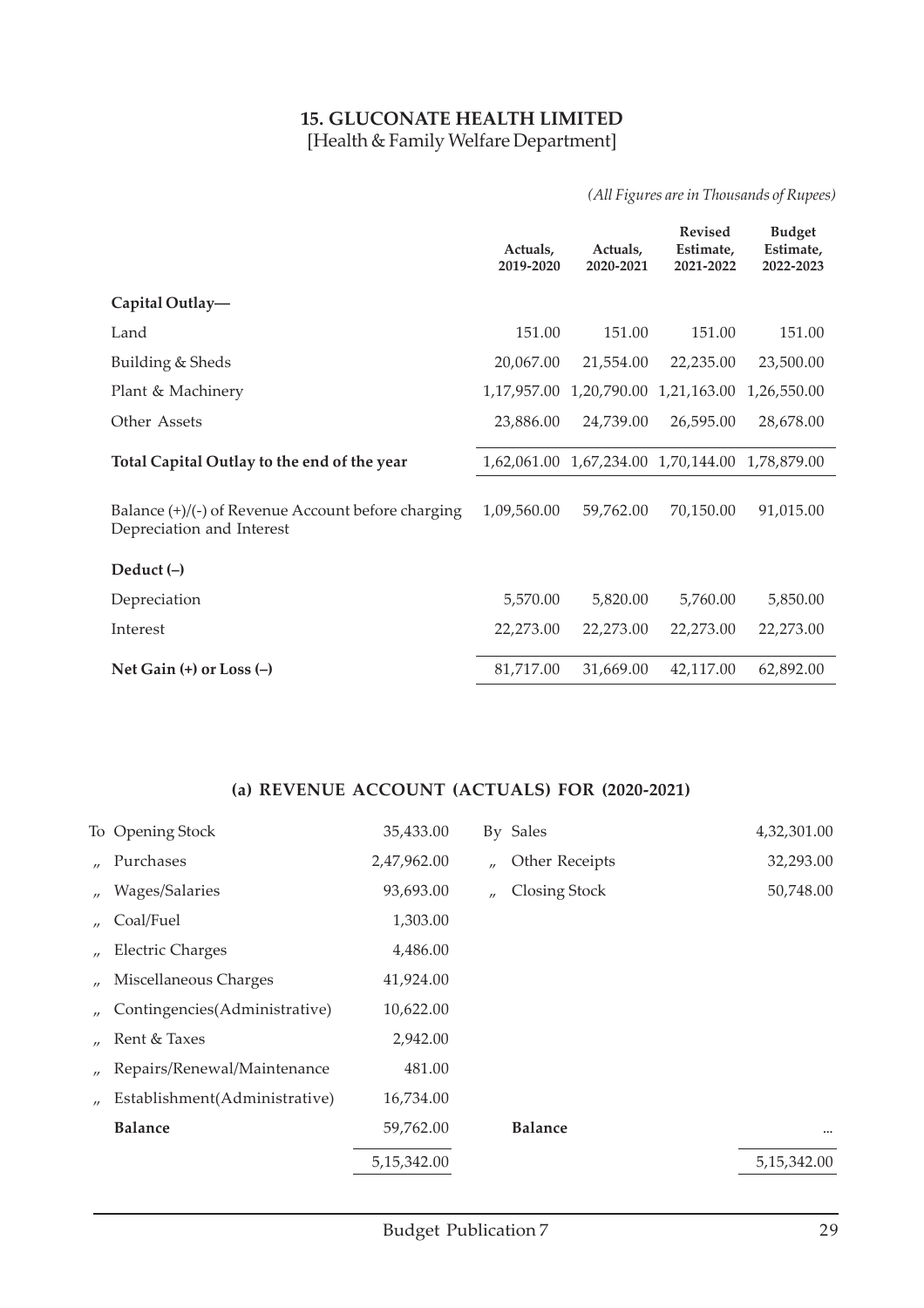|                               | 50,748.00        |                   |                | 5,50,100.00 |
|-------------------------------|------------------|-------------------|----------------|-------------|
| Purchases                     | 3,05,305.00      | $^{\prime\prime}$ | Other Receipts | 31,095.00   |
| Wages/Salaries                | 95,500.00        | $^{\prime\prime}$ | Closing Stock  | 31,090.00   |
| Coal/Fuel                     | 1,505.00         |                   |                |             |
| <b>Electric Charges</b>       | 5,085.00         |                   |                | $\cdots$    |
| Miscellaneous Charges         | 51,378.00        |                   |                | $\cdots$    |
| Contingencies(Administrative) | 10,500.00        |                   |                | $\cdots$    |
| Rent & Taxes                  | 398.00           |                   |                | $\cdots$    |
| Repairs/Renewal/Maintenance   | 166.00           |                   |                | $\cdots$    |
| Establishment(Administrative) | 21,550.00        |                   |                | $\cdots$    |
| <b>Balance</b>                | 70,150.00        |                   | <b>Balance</b> | $\cdots$    |
|                               | 6,12,285.00      |                   |                | 6,12,285.00 |
|                               | To Opening Stock |                   |                | By Sales    |

#### **(c) ESTIMATED REVENUE ACCOUNT (BUDGET) FOR (2022-2023)**

|                   | To Opening Stock              | 31,090.00   |                   | By Sales       | 6,13,540.00 |
|-------------------|-------------------------------|-------------|-------------------|----------------|-------------|
|                   | Purchases                     | 3,54,380.00 | $^{\prime\prime}$ | Other Receipts | 35,075.00   |
| $\prime$          | Wages/Salaries                | 93,515.00   | $^{\prime\prime}$ | Closing Stock  | 40,060.00   |
| $\mathbf{u}$      | Coal/Fuel                     | 1,708.00    |                   |                |             |
| $^{\prime\prime}$ | <b>Electric Charges</b>       | 5,560.00    |                   |                | $\cdots$    |
|                   | Miscellaneous Charges         | 76,697.00   |                   |                | $\cdots$    |
|                   | Contingencies(Administrative) | 10,100.00   |                   |                | $\cdots$    |
|                   | Rent & Taxes                  | 875.00      |                   |                | $\cdots$    |
| $^{\prime\prime}$ | Repairs/Renewal/Maintenance   | 175.00      |                   |                | $\cdots$    |
|                   | Establishment(Administrative) | 23,560.00   |                   |                | $\cdots$    |
|                   | <b>Balance</b>                | 91,015.00   |                   | <b>Balance</b> | $\cdots$    |
|                   |                               | 6,88,675.00 |                   |                | 6,88,675.00 |

#### FIGURES FOR REVENUE ACCOUNT (ACTUALS) (2020-2021) ARE UNAUDITED. FIGURES FOR ESTIMATED REVENUE ACCOUNT (REVISED) (2021-2022) AND ESTIMATED REVENUE ACCOUNT (2022-2023) ARE PROVISIONAL. INTEREST COLUMN INCLUDES MISCELLANEOUS CHARGES.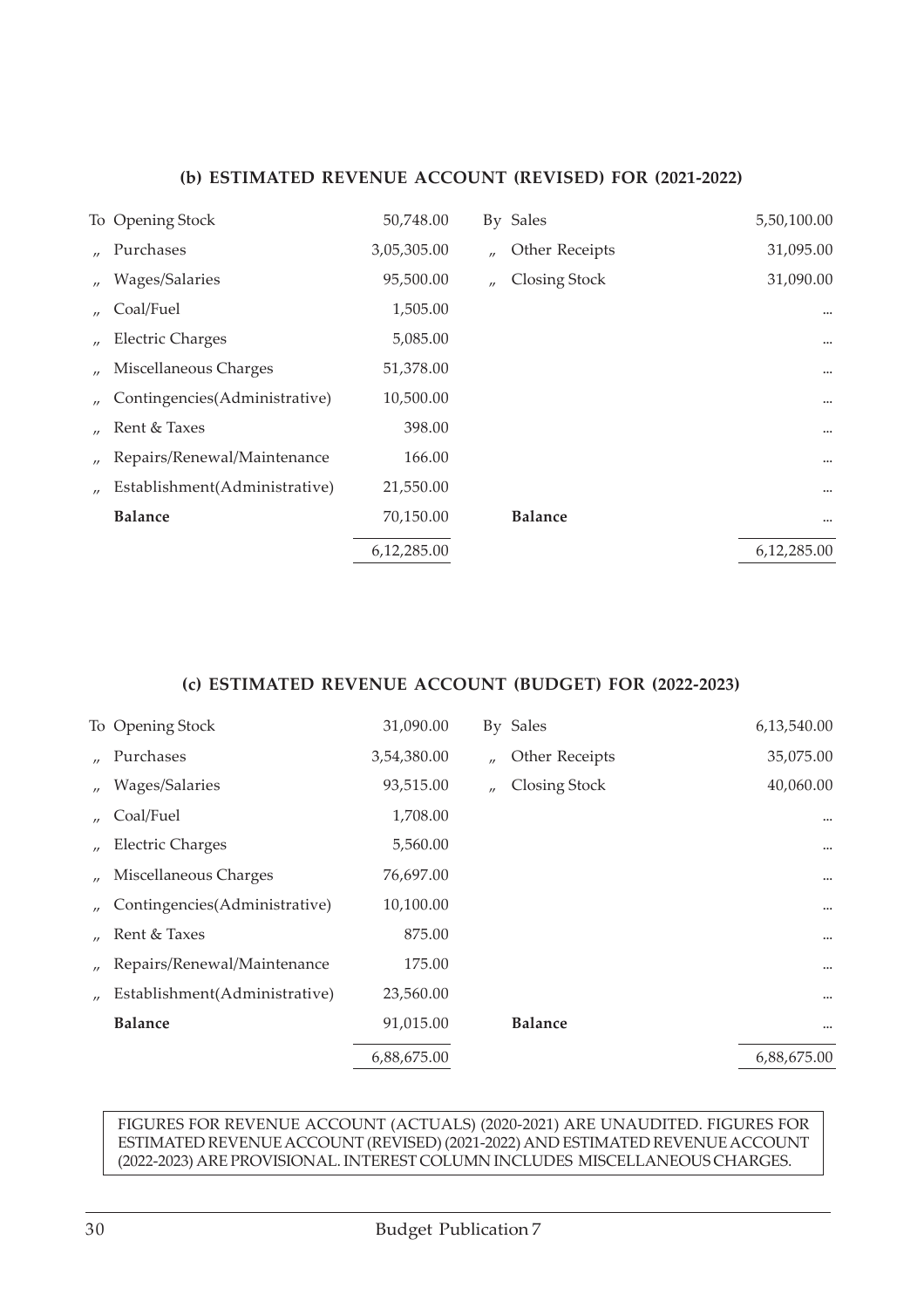#### **16. WEST BENGAL MEDICAL SERVICES CORPORATION LIMITED** [Health & Family Welfare Department]

*(All Figures are in Thousands of Rupees)*

|                                                                                   | Actuals.<br>2019-2020 | Actuals.<br>2020-2021 | <b>Revised</b><br>Estimate.<br>2021-2022 | <b>Budget</b><br>Estimate,<br>2022-2023 |
|-----------------------------------------------------------------------------------|-----------------------|-----------------------|------------------------------------------|-----------------------------------------|
| Capital Outlay-                                                                   |                       |                       |                                          |                                         |
| Land                                                                              |                       |                       |                                          |                                         |
| Building & Sheds                                                                  | 99,315.00             | 85,873.00             |                                          | 94,461.00 1,03,907.00                   |
| Plant & Machinery                                                                 | 3,270.00              | 764.00                | 840.00                                   | 924.00                                  |
| Other Assets                                                                      | 10,946.00             | 9,213.00              | 10,134.00                                | 11,147.00                               |
| Total Capital Outlay to the end of the year                                       | 1,13,531.00           |                       | 95,850.00 1,05,435.00                    | 1,15,978.00                             |
| Balance $(+)/(-)$ of Revenue Account before charging<br>Depreciation and Interest | 1,66,630.00           |                       | 25,407.00 1,33,219.00                    | 1,46,550.00                             |
| Deduct $(-)$                                                                      |                       |                       |                                          |                                         |
| Depreciation                                                                      | 9,854.00              | 19,197.00             | 21,117.00                                | 23,228.00                               |
| Interest                                                                          | 8,952.00              | 52.00                 | 10.00                                    | 10.00                                   |
| Net Gain $(+)$ or Loss $(-)$                                                      | 1,47,824.00           |                       | 6,158.00 1,12,092.00 1,23,312.00         |                                         |

|                   | To Opening Stock              |             |                   | By Sales             | 3,73,362.00 |
|-------------------|-------------------------------|-------------|-------------------|----------------------|-------------|
| $\mathcal{L}$     | Purchases                     |             | $^{\prime\prime}$ | Other Receipts       |             |
| $\prime$          | Wages/Salaries                | 63,408.00   | $\prime$          | <b>Closing Stock</b> |             |
| $^{\prime\prime}$ | Coal/Fuel                     | 13,151.00   |                   |                      |             |
| $^{\prime\prime}$ | <b>Electric Charges</b>       | 8,113.00    |                   |                      |             |
|                   | Miscellaneous Charges         | 2,60,668.00 |                   |                      |             |
|                   | Contingencies(Administrative) | 250.00      |                   |                      |             |
|                   | Rent & Taxes                  | 92.00       |                   |                      |             |
| $^{\prime\prime}$ | Repairs/Renewal/Maintenance   | 2,273.00    |                   |                      |             |
| $\prime$          | Establishment(Administrative) |             |                   |                      |             |
|                   | <b>Balance</b>                | 25,407.00   |                   | <b>Balance</b>       | $\cdots$    |
|                   |                               | 3,73,362.00 |                   |                      | 3,73,362.00 |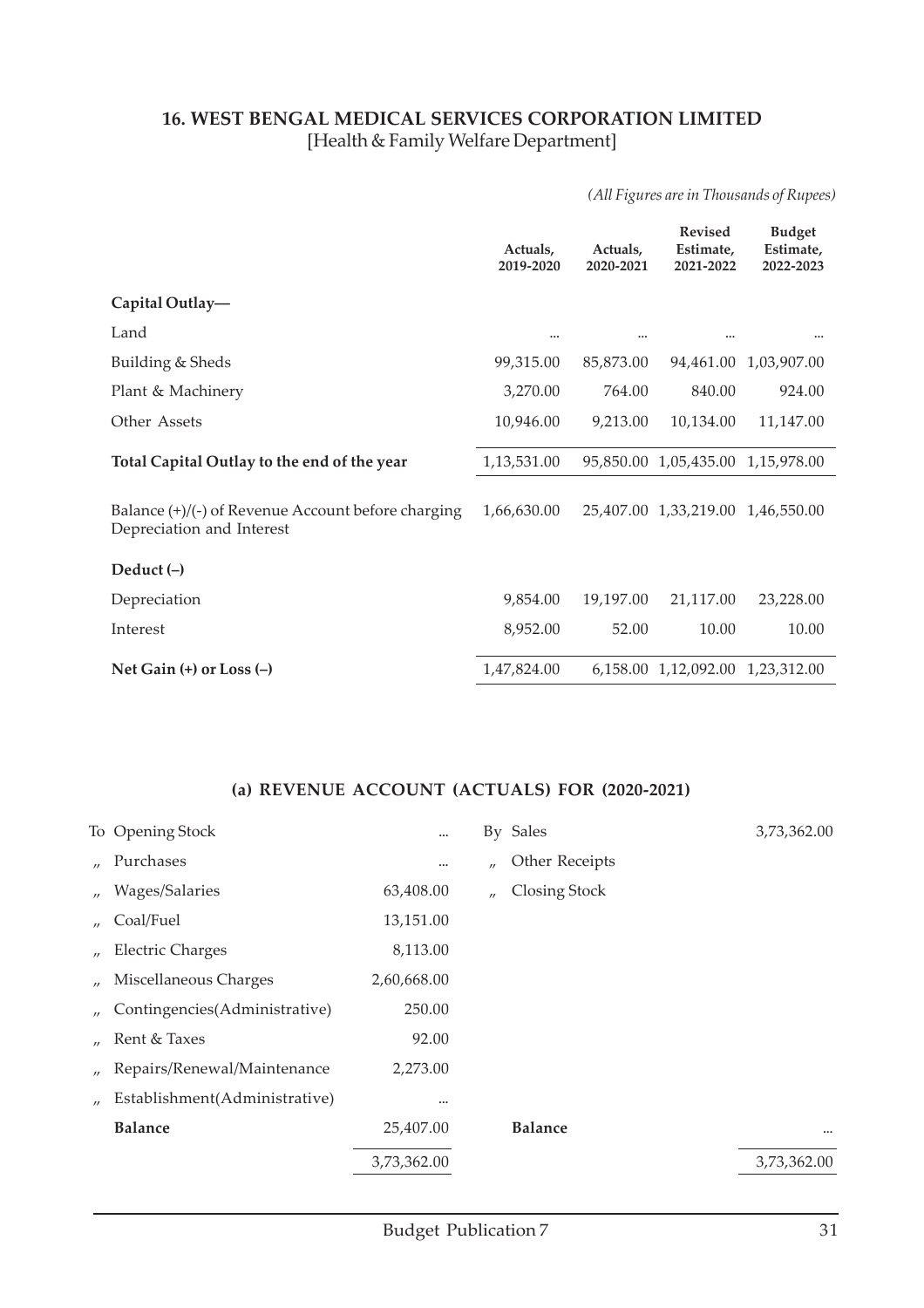|                   | To Opening Stock              |             |                   | By Sales       | 4,10,699.00 |
|-------------------|-------------------------------|-------------|-------------------|----------------|-------------|
|                   | Purchases                     |             | $^{\prime\prime}$ | Other Receipts |             |
| $\prime$          | Wages/Salaries                | 69,749.00   | $^{\prime\prime}$ | Closing Stock  | $\cdots$    |
|                   | Coal/Fuel                     | 14,466.00   |                   |                |             |
| $^{\prime\prime}$ | <b>Electric Charges</b>       | 8,925.00    |                   |                | $\cdots$    |
| $^{\prime\prime}$ | Miscellaneous Charges         | 1,81,739.00 |                   |                | $\cdots$    |
|                   | Contingencies(Administrative) |             |                   |                | $\cdots$    |
|                   | Rent & Taxes                  | 101.00      |                   |                | $\cdots$    |
| $^{\prime\prime}$ | Repairs/Renewal/Maintenance   | 2,500.00    |                   |                | $\cdots$    |
|                   | Establishment(Administrative) |             |                   |                | $\cdots$    |
|                   | <b>Balance</b>                | 1,33,219.00 |                   | <b>Balance</b> | $\cdots$    |
|                   |                               | 4,10,699.00 |                   |                | 4,10,699.00 |

|                   | To Opening Stock              |             |                   | By Sales       | 4,51,769.00 |
|-------------------|-------------------------------|-------------|-------------------|----------------|-------------|
|                   | Purchases                     |             | $^{\prime\prime}$ | Other Receipts | $\cdots$    |
| $^{\prime\prime}$ | Wages/Salaries                | 76,724.00   | $^{\prime\prime}$ | Closing Stock  | $\cdots$    |
|                   | Coal/Fuel                     | 15,913.00   |                   |                | $\cdots$    |
| $^{\prime\prime}$ | <b>Electric Charges</b>       | 9,818.00    |                   |                | $\cdots$    |
|                   | Miscellaneous Charges         | 1,99,913.00 |                   |                | $\cdots$    |
|                   | Contingencies(Administrative) |             |                   |                | $\cdots$    |
|                   | Rent & Taxes                  | 101.00      |                   |                | $\cdots$    |
| $^{\prime\prime}$ | Repairs/Renewal/Maintenance   | 2,750.00    |                   |                | $\cdots$    |
| $\prime$          | Establishment(Administrative) |             |                   |                | $\cdots$    |
|                   | <b>Balance</b>                | 1,46,550.00 |                   | <b>Balance</b> | $\cdots$    |
|                   |                               | 4,51,769.00 |                   |                | 4,51,769.00 |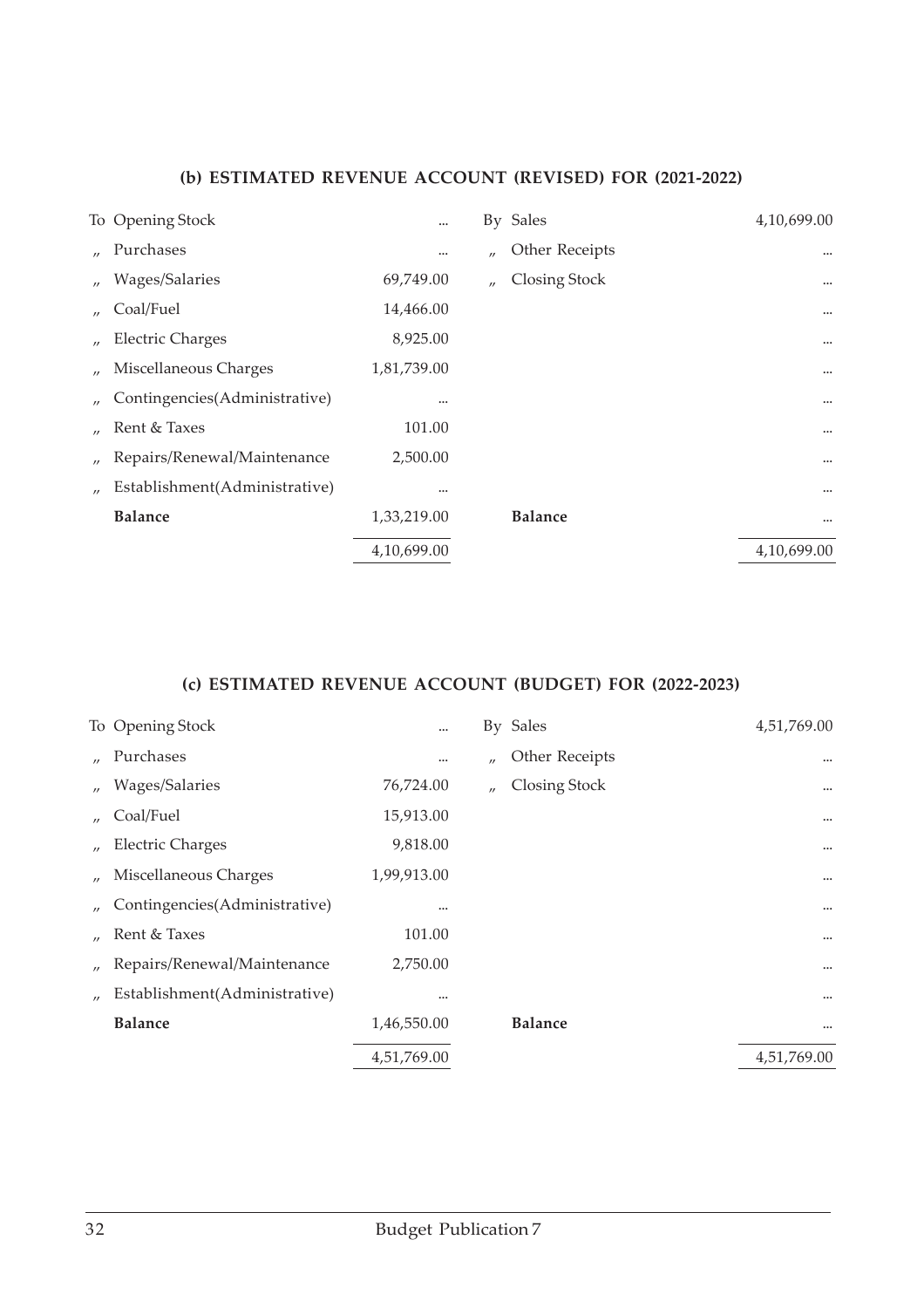#### **17. PASCHIM BANGA AGRI MARKETING CORPORATION LTD.** [Agricultural Marketing Department]

*(All Figures are in Thousands of Rupees)*

|                                                                                   | Actuals,<br>2019-2020 | Actuals,<br>2020-2021 | <b>Revised</b><br>Estimate,<br>2021-2022 | <b>Budget</b><br>Estimate,<br>2022-2023 |
|-----------------------------------------------------------------------------------|-----------------------|-----------------------|------------------------------------------|-----------------------------------------|
| Capital Outlay-                                                                   |                       |                       |                                          |                                         |
| Land                                                                              | $\cdots$              |                       |                                          |                                         |
| Building & Sheds                                                                  |                       |                       |                                          |                                         |
| Plant & Machinery                                                                 | $\cdots$              | $\cdots$              |                                          | $\cdots$                                |
| Other Assets                                                                      | 20,501.00             | 16,700.00             | 12,857.00                                | 9,014.00                                |
| Total Capital Outlay to the end of the year                                       | 20,501.00             | 16,700.00             | 12,857.00                                | 9,014.00                                |
| Balance $(+)/(-)$ of Revenue Account before charging<br>Depreciation and Interest | 7,237.00              | 7,378.00              | 9,298.00                                 | 10,223.00                               |
| Deduct $(-)$                                                                      |                       |                       |                                          |                                         |
| Depreciation                                                                      | 3,817.00              | 3,843.00              | 3,843.00                                 | 3,843.00                                |
| Interest                                                                          | $\cdots$              |                       |                                          |                                         |
| Net Gain $(+)$ or Loss $(-)$                                                      | 3,420.00              | 3,535.00              | 5,455.00                                 | 6,380.00                                |

| 7,137.00<br>Other Receipts<br>Purchases<br>$\mathbf{u}$<br>$\mathbf{u}$<br>2,127.00<br>Wages/Salaries<br><b>Closing Stock</b><br>$\overline{U}$<br>$\prime$<br>Coal/Fuel<br>$\overline{U}$<br><br><b>Electric Charges</b><br>12.00<br>$\overline{U}$<br>170.00<br>Miscellaneous Charges<br>$\prime$<br>Contingencies(Administrative)<br><br>15.00<br>Rent & Taxes<br>$\mathbf{u}$<br>Repairs/Renewal/Maintenance<br>323.00<br>$\prime$<br>Establishment(Administrative)<br>4,435.00<br>$\prime$<br><b>Balance</b><br><b>Balance</b><br>7,378.00<br>23,412.00 | To Opening Stock | 1,815.00 | By Sales | 8,276.00  |
|--------------------------------------------------------------------------------------------------------------------------------------------------------------------------------------------------------------------------------------------------------------------------------------------------------------------------------------------------------------------------------------------------------------------------------------------------------------------------------------------------------------------------------------------------------------|------------------|----------|----------|-----------|
|                                                                                                                                                                                                                                                                                                                                                                                                                                                                                                                                                              |                  |          |          | 14,331.00 |
|                                                                                                                                                                                                                                                                                                                                                                                                                                                                                                                                                              |                  |          |          | 805.00    |
|                                                                                                                                                                                                                                                                                                                                                                                                                                                                                                                                                              |                  |          |          |           |
|                                                                                                                                                                                                                                                                                                                                                                                                                                                                                                                                                              |                  |          |          |           |
|                                                                                                                                                                                                                                                                                                                                                                                                                                                                                                                                                              |                  |          |          |           |
|                                                                                                                                                                                                                                                                                                                                                                                                                                                                                                                                                              |                  |          |          |           |
|                                                                                                                                                                                                                                                                                                                                                                                                                                                                                                                                                              |                  |          |          |           |
|                                                                                                                                                                                                                                                                                                                                                                                                                                                                                                                                                              |                  |          |          |           |
|                                                                                                                                                                                                                                                                                                                                                                                                                                                                                                                                                              |                  |          |          |           |
|                                                                                                                                                                                                                                                                                                                                                                                                                                                                                                                                                              |                  |          |          | $\cdots$  |
|                                                                                                                                                                                                                                                                                                                                                                                                                                                                                                                                                              |                  |          |          | 23,412.00 |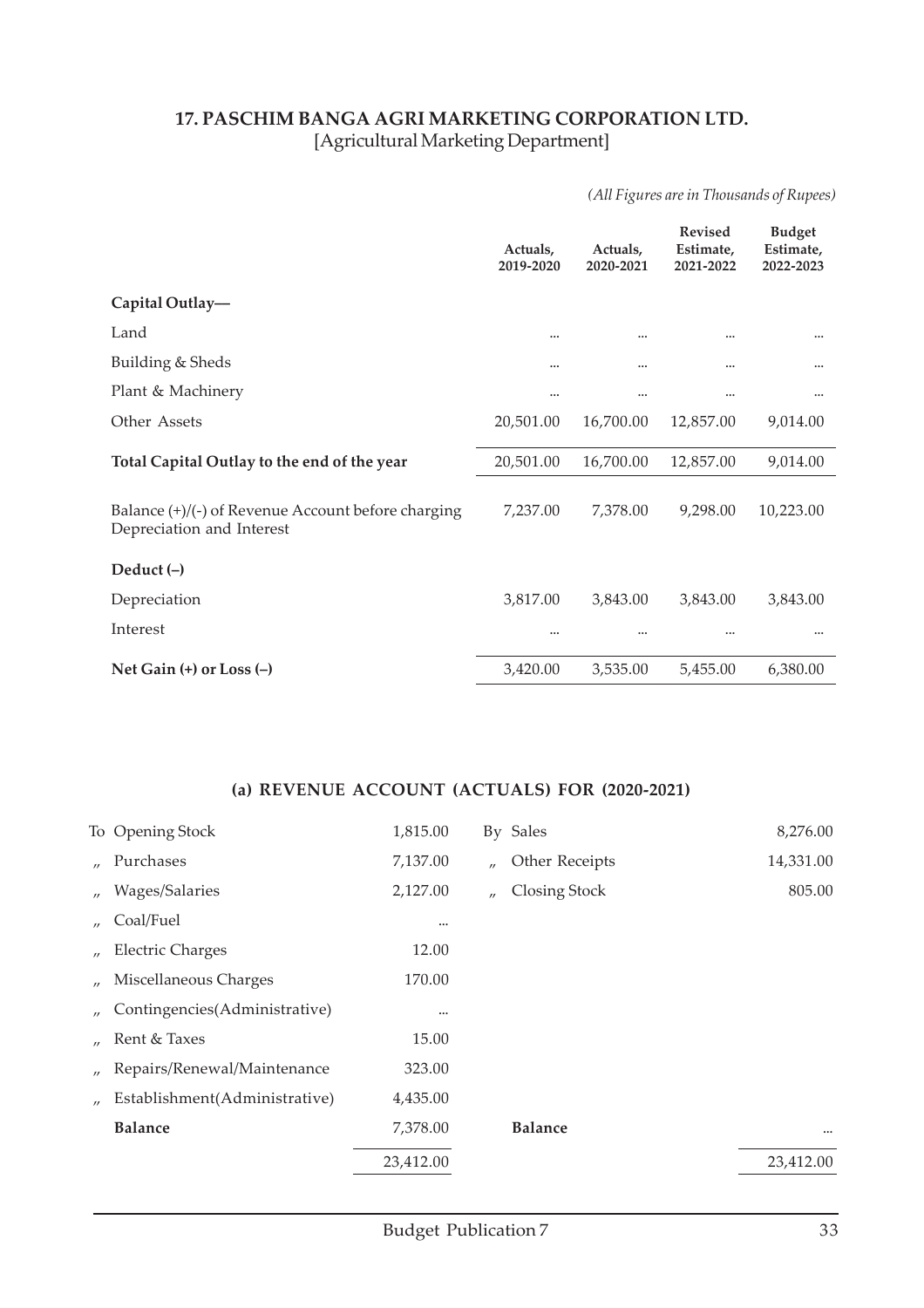|                   | To Opening Stock              | 805.00    |                   | By Sales       | 9,100.00  |
|-------------------|-------------------------------|-----------|-------------------|----------------|-----------|
|                   | Purchases                     | 7,850.00  | $^{\prime\prime}$ | Other Receipts | 15,760.00 |
| $\prime$          | Wages/Salaries                | 2,340.00  | $^{\prime\prime}$ | Closing Stock  | 890.00    |
| $^{\prime\prime}$ | Coal/Fuel                     | $\cdots$  |                   |                |           |
| $^{\prime\prime}$ | <b>Electric Charges</b>       | 12.00     |                   |                | $\cdots$  |
|                   | Miscellaneous Charges         | 190.00    |                   |                | $\cdots$  |
|                   | Contingencies(Administrative) |           |                   |                | $\cdots$  |
|                   | Rent & Taxes                  | 15.00     |                   |                | $\cdots$  |
| $^{\prime\prime}$ | Repairs/Renewal/Maintenance   | 360.00    |                   |                | $\cdots$  |
| $\prime$          | Establishment(Administrative) | 4,880.00  |                   |                | $\cdots$  |
|                   | <b>Balance</b>                | 9,298.00  |                   | <b>Balance</b> | $\cdots$  |
|                   |                               | 25,750.00 |                   |                | 25,750.00 |

|                   | To Opening Stock              | 890.00    |                   | By Sales       | 10,000.00 |
|-------------------|-------------------------------|-----------|-------------------|----------------|-----------|
|                   | Purchases                     | 8,630.00  | $^{\prime\prime}$ | Other Receipts | 17,340.00 |
| $^{\prime\prime}$ | Wages/Salaries                | 2,570.00  | $\prime$          | Closing Stock  | 980.00    |
|                   | Coal/Fuel                     |           |                   |                | $\cdots$  |
|                   | <b>Electric Charges</b>       | 12.00     |                   |                | $\cdots$  |
|                   | Miscellaneous Charges         | 210.00    |                   |                | $\cdots$  |
|                   | Contingencies(Administrative) |           |                   |                | $\cdots$  |
|                   | Rent & Taxes                  | 15.00     |                   |                |           |
| $^{\prime\prime}$ | Repairs/Renewal/Maintenance   | 400.00    |                   |                | $\cdots$  |
|                   | Establishment(Administrative) | 5,370.00  |                   |                | $\cdots$  |
|                   | <b>Balance</b>                | 10,223.00 |                   | <b>Balance</b> | $\cdots$  |
|                   |                               | 28,320.00 |                   |                | 28,320.00 |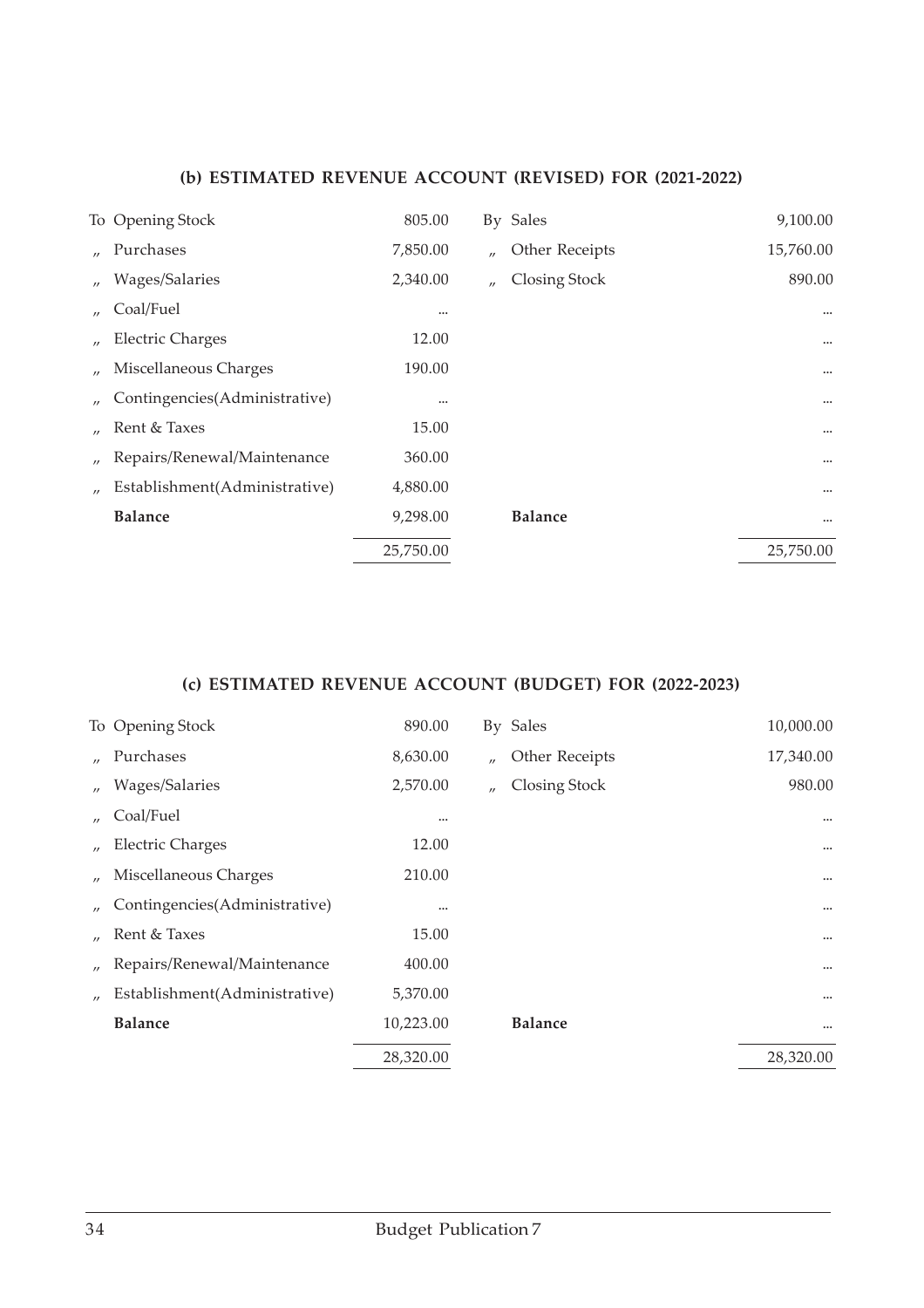#### **18. WEST BENGAL SC, ST, OBC DEV. & FIN. CORPORATION** [Backward Classes Welfare Department]

*(All Figures are in Thousands of Rupees)*

|                                                                                   | Actuals,<br>2019-2020 | Actuals,<br>2020-2021 | <b>Revised</b><br>Estimate,<br>2021-2022        | <b>Budget</b><br>Estimate,<br>2022-2023 |
|-----------------------------------------------------------------------------------|-----------------------|-----------------------|-------------------------------------------------|-----------------------------------------|
| Capital Outlay-                                                                   |                       |                       |                                                 |                                         |
| Land                                                                              | 6,284.62              | 6,284.62              | 6,284.62                                        | 6,284.62                                |
| Building & Sheds                                                                  | 7,342.81              | 6,608.53              | 5,947.68                                        | 5,352.91                                |
| Plant & Machinery                                                                 |                       |                       |                                                 | $\cdots$                                |
| Other Assets                                                                      | 10,708.38             | 9,217.46              | 8,498.51                                        | 7,998.43                                |
| Total Capital Outlay to the end of the year                                       | 24,335.81             | 22,110.61             | 20,730.81                                       | 19,635.96                               |
| Balance $(+)/(-)$ of Revenue Account before charging<br>Depreciation and Interest |                       |                       | 3,08,097.08 2,80,910.98 2,67,065.78 2,58,707.25 |                                         |
| Deduct $(-)$                                                                      |                       |                       |                                                 |                                         |
| Depreciation                                                                      | 2,248.96              | 2,265.82              | 2,270.52                                        | 2,288.53                                |
| Interest                                                                          | 23,429.92             | 22,697.54             | 22,897.50                                       | 23,292.32                               |
| Net Gain $(+)$ or Loss $(-)$                                                      |                       |                       | 2,82,418.20 2,55,947.62 2,41,897.76 2,33,126.40 |                                         |

|                   | To Opening Stock              |             |                   | By Sales       |             |
|-------------------|-------------------------------|-------------|-------------------|----------------|-------------|
| $\mathbf{u}$      | Purchases                     |             | $^{\prime\prime}$ | Other Receipts | 5,64,441.36 |
| $\prime$          | Wages/Salaries                | 1,23,073.05 | $\prime$          | Closing Stock  |             |
| $^{\prime\prime}$ | Coal/Fuel                     |             |                   |                |             |
| $\prime$          | <b>Electric Charges</b>       | 705.46      |                   |                |             |
|                   | Miscellaneous Charges         | 453.92      |                   |                |             |
|                   | Contingencies(Administrative) | 689.01      |                   |                |             |
|                   | Rent & Taxes                  | 612.93      |                   |                |             |
| $^{\prime\prime}$ | Repairs/Renewal/Maintenance   | 1,306.07    |                   |                |             |
|                   | Establishment(Administrative) | 1,56,689.94 |                   |                |             |
|                   | <b>Balance</b>                | 2,80,910.98 |                   | <b>Balance</b> | $\cdots$    |
|                   |                               | 5,64,441.36 |                   |                | 5,64,441.36 |